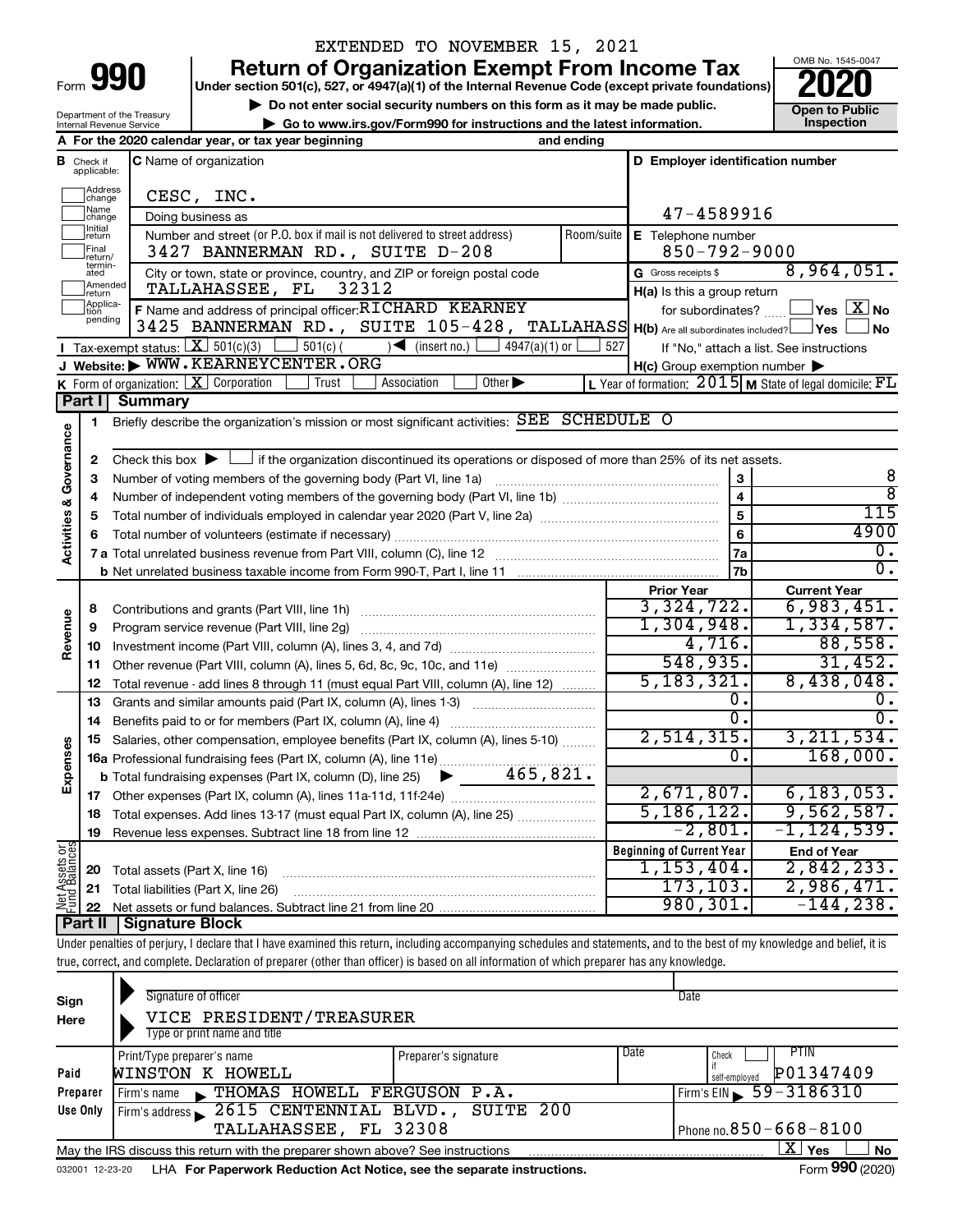|              | CESC, INC.<br>Form 990 (2020)<br>Part III   Statement of Program Service Accomplishments                                                     | 47-4589916<br>Page 2                                            |
|--------------|----------------------------------------------------------------------------------------------------------------------------------------------|-----------------------------------------------------------------|
|              |                                                                                                                                              | $\boxed{\textbf{X}}$                                            |
| 1            |                                                                                                                                              |                                                                 |
|              | Briefly describe the organization's mission:<br>SEE SCHEDULE O                                                                               |                                                                 |
|              |                                                                                                                                              |                                                                 |
|              |                                                                                                                                              |                                                                 |
|              |                                                                                                                                              |                                                                 |
| $\mathbf{2}$ | Did the organization undertake any significant program services during the year which were not listed on the                                 |                                                                 |
|              | prior Form 990 or 990-EZ?                                                                                                                    | $\Box$ Yes $[\overline{\mathrm{X}}]$ No                         |
|              | If "Yes," describe these new services on Schedule O.                                                                                         |                                                                 |
| 3            | Did the organization cease conducting, or make significant changes in how it conducts, any program services?                                 | $\Box$ Yes $[\overline{\mathrm{X}}]$ No                         |
|              | If "Yes," describe these changes on Schedule O.                                                                                              |                                                                 |
| 4            | Describe the organization's program service accomplishments for each of its three largest program services, as measured by expenses.         |                                                                 |
|              | Section 501(c)(3) and 501(c)(4) organizations are required to report the amount of grants and allocations to others, the total expenses, and |                                                                 |
|              | revenue, if any, for each program service reported.                                                                                          | <u> 1980 - Johann Barn, mars an t-Amerikaansk kommunister (</u> |
| 4a           |                                                                                                                                              |                                                                 |
|              | SEE SCHEDULE O                                                                                                                               |                                                                 |
|              |                                                                                                                                              |                                                                 |
|              |                                                                                                                                              |                                                                 |
|              |                                                                                                                                              |                                                                 |
|              |                                                                                                                                              |                                                                 |
|              |                                                                                                                                              |                                                                 |
|              |                                                                                                                                              |                                                                 |
|              |                                                                                                                                              |                                                                 |
|              |                                                                                                                                              |                                                                 |
|              |                                                                                                                                              |                                                                 |
|              |                                                                                                                                              |                                                                 |
| 4b           |                                                                                                                                              | $\overline{\phantom{a}}$                                        |
|              |                                                                                                                                              |                                                                 |
|              |                                                                                                                                              |                                                                 |
|              |                                                                                                                                              |                                                                 |
|              |                                                                                                                                              |                                                                 |
|              |                                                                                                                                              |                                                                 |
|              |                                                                                                                                              |                                                                 |
|              |                                                                                                                                              |                                                                 |
|              |                                                                                                                                              |                                                                 |
|              |                                                                                                                                              |                                                                 |
|              |                                                                                                                                              |                                                                 |
|              |                                                                                                                                              |                                                                 |
| 4c           | (Code: ) (Expenses \$                                                                                                                        |                                                                 |
|              |                                                                                                                                              |                                                                 |
|              |                                                                                                                                              |                                                                 |
|              |                                                                                                                                              |                                                                 |
|              |                                                                                                                                              |                                                                 |
|              |                                                                                                                                              |                                                                 |
|              |                                                                                                                                              |                                                                 |
|              |                                                                                                                                              |                                                                 |
|              |                                                                                                                                              |                                                                 |
|              |                                                                                                                                              |                                                                 |
|              |                                                                                                                                              |                                                                 |
|              |                                                                                                                                              |                                                                 |
|              |                                                                                                                                              |                                                                 |
|              | 4d Other program services (Describe on Schedule O.)<br>(Expenses \$                                                                          | ) (Revenue \$                                                   |
|              | including grants of \$<br>8,789,201.<br>4e Total program service expenses                                                                    |                                                                 |
|              |                                                                                                                                              | Form 990 (2020)                                                 |
|              | 032002 12-23-20                                                                                                                              |                                                                 |
|              | 3                                                                                                                                            |                                                                 |
|              | 2020.05091 CESC, INC.<br>17110320 136042 6482KY                                                                                              | 6482KY_1                                                        |
|              |                                                                                                                                              |                                                                 |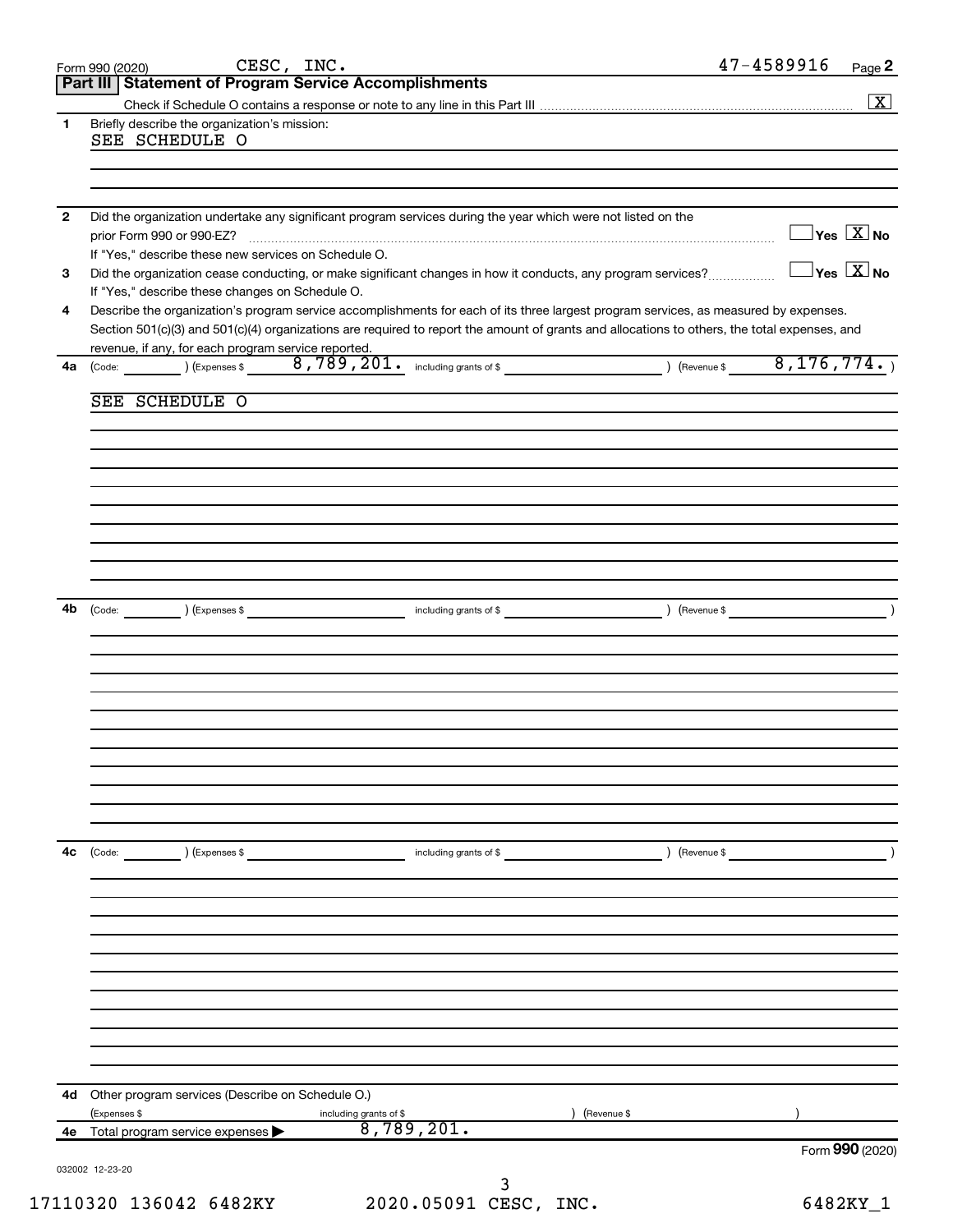|     | <b>Part IV   Checklist of Required Schedules</b>                                                                                                                |                 |                         |                         |
|-----|-----------------------------------------------------------------------------------------------------------------------------------------------------------------|-----------------|-------------------------|-------------------------|
|     |                                                                                                                                                                 |                 | Yes                     | No                      |
| 1   | Is the organization described in section $501(c)(3)$ or $4947(a)(1)$ (other than a private foundation)?                                                         |                 |                         |                         |
|     |                                                                                                                                                                 | 1               | X                       |                         |
| 2   | Is the organization required to complete Schedule B, Schedule of Contributors? [11] the organization required to complete Schedule B, Schedule of Contributors? | $\overline{2}$  | $\overline{\textbf{x}}$ |                         |
| 3   | Did the organization engage in direct or indirect political campaign activities on behalf of or in opposition to candidates for                                 |                 |                         |                         |
|     |                                                                                                                                                                 | 3               |                         | x                       |
|     |                                                                                                                                                                 |                 |                         |                         |
| 4   | Section 501(c)(3) organizations. Did the organization engage in lobbying activities, or have a section 501(h) election in effect                                |                 |                         |                         |
|     |                                                                                                                                                                 | 4               |                         | х                       |
| 5   | Is the organization a section 501(c)(4), 501(c)(5), or 501(c)(6) organization that receives membership dues, assessments, or                                    |                 |                         |                         |
|     |                                                                                                                                                                 | 5               |                         | х                       |
| 6   | Did the organization maintain any donor advised funds or any similar funds or accounts for which donors have the right to                                       |                 |                         |                         |
|     | provide advice on the distribution or investment of amounts in such funds or accounts? If "Yes," complete Schedule D, Part I                                    | 6               |                         | X                       |
| 7   | Did the organization receive or hold a conservation easement, including easements to preserve open space,                                                       |                 |                         |                         |
|     |                                                                                                                                                                 | $\overline{7}$  |                         | х                       |
| 8   | Did the organization maintain collections of works of art, historical treasures, or other similar assets? If "Yes," complete                                    |                 |                         |                         |
|     | Schedule D, Part III <b>Marting Commission Commission Commission</b> Commission Commission Commission                                                           | 8               |                         | х                       |
| 9   | Did the organization report an amount in Part X, line 21, for escrow or custodial account liability, serve as a custodian for                                   |                 |                         |                         |
|     | amounts not listed in Part X; or provide credit counseling, debt management, credit repair, or debt negotiation services?                                       |                 |                         |                         |
|     |                                                                                                                                                                 | 9               |                         | х                       |
| 10  | Did the organization, directly or through a related organization, hold assets in donor-restricted endowments                                                    |                 |                         |                         |
|     |                                                                                                                                                                 | 10              | х                       |                         |
|     |                                                                                                                                                                 |                 |                         |                         |
| 11  | If the organization's answer to any of the following questions is "Yes," then complete Schedule D, Parts VI, VII, VIII, IX, or X                                |                 |                         |                         |
|     | as applicable.                                                                                                                                                  |                 |                         |                         |
|     | a Did the organization report an amount for land, buildings, and equipment in Part X, line 10? If "Yes," complete Schedule D,                                   |                 | X                       |                         |
|     | Part VI                                                                                                                                                         | 11a             |                         |                         |
|     | <b>b</b> Did the organization report an amount for investments - other securities in Part X, line 12, that is 5% or more of its total                           |                 |                         |                         |
|     |                                                                                                                                                                 | 11b             |                         | x                       |
|     | c Did the organization report an amount for investments - program related in Part X, line 13, that is 5% or more of its total                                   |                 |                         |                         |
|     | 11c                                                                                                                                                             |                 |                         | x                       |
|     | d Did the organization report an amount for other assets in Part X, line 15, that is 5% or more of its total assets reported in                                 |                 |                         |                         |
|     |                                                                                                                                                                 | 11d             | х                       |                         |
|     | e Did the organization report an amount for other liabilities in Part X, line 25? If "Yes," complete Schedule D, Part X                                         | 11e             | $\overline{\mathbf{X}}$ |                         |
| f   | Did the organization's separate or consolidated financial statements for the tax year include a footnote that addresses                                         |                 |                         |                         |
|     | the organization's liability for uncertain tax positions under FIN 48 (ASC 740)? If "Yes," complete Schedule D, Part X                                          | 11f             | X                       |                         |
|     | 12a Did the organization obtain separate, independent audited financial statements for the tax year? If "Yes," complete                                         |                 |                         |                         |
|     |                                                                                                                                                                 | 12a             | X                       |                         |
| b   | Was the organization included in consolidated, independent audited financial statements for the tax year?                                                       |                 |                         |                         |
|     | If "Yes," and if the organization answered "No" to line 12a, then completing Schedule D, Parts XI and XII is optional                                           | 12 <sub>b</sub> |                         | х                       |
| 13  |                                                                                                                                                                 | 13              |                         | $\overline{\mathbf{X}}$ |
|     |                                                                                                                                                                 | 14a             |                         | X                       |
| 14a |                                                                                                                                                                 |                 |                         |                         |
| b   | Did the organization have aggregate revenues or expenses of more than \$10,000 from grantmaking, fundraising, business,                                         |                 |                         |                         |
|     | investment, and program service activities outside the United States, or aggregate foreign investments valued at \$100,000                                      |                 |                         | x                       |
|     |                                                                                                                                                                 | 14b             |                         |                         |
| 15  | Did the organization report on Part IX, column (A), line 3, more than \$5,000 of grants or other assistance to or for any                                       |                 |                         | x                       |
|     |                                                                                                                                                                 | 15              |                         |                         |
| 16  | Did the organization report on Part IX, column (A), line 3, more than \$5,000 of aggregate grants or other assistance to                                        |                 |                         |                         |
|     |                                                                                                                                                                 | 16              |                         | х                       |
| 17  | Did the organization report a total of more than \$15,000 of expenses for professional fundraising services on Part IX,                                         |                 |                         |                         |
|     |                                                                                                                                                                 | 17              | х                       |                         |
| 18  | Did the organization report more than \$15,000 total of fundraising event gross income and contributions on Part VIII, lines                                    |                 |                         |                         |
|     |                                                                                                                                                                 | 18              | х                       |                         |
| 19  | Did the organization report more than \$15,000 of gross income from gaming activities on Part VIII, line 9a? If "Yes,"                                          |                 |                         |                         |
|     |                                                                                                                                                                 | 19              |                         | х                       |
|     |                                                                                                                                                                 | <b>20a</b>      |                         | $\overline{\textbf{X}}$ |
| b   |                                                                                                                                                                 | 20 <sub>b</sub> |                         |                         |
| 21  | Did the organization report more than \$5,000 of grants or other assistance to any domestic organization or                                                     |                 |                         |                         |
|     |                                                                                                                                                                 | 21              |                         | x                       |
|     | 032003 12-23-20                                                                                                                                                 |                 |                         | Form 990 (2020)         |
|     |                                                                                                                                                                 |                 |                         |                         |

17110320 136042 6482KY 2020.05091 CESC, INC. 6482KY\_1

4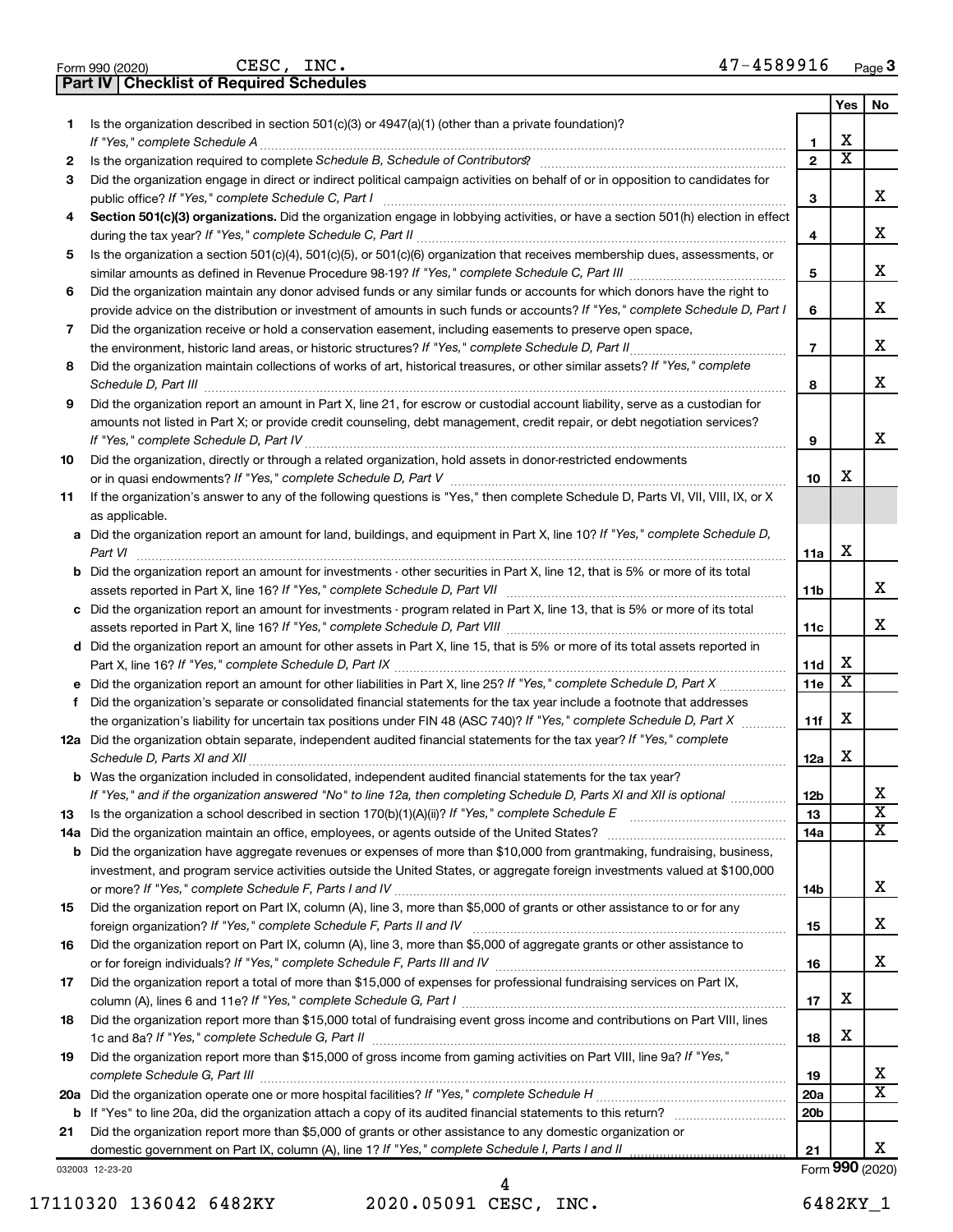|               | <b>Part IV   Checklist of Required Schedules (continued)</b>                                                                                                    |                 |                         |                         |
|---------------|-----------------------------------------------------------------------------------------------------------------------------------------------------------------|-----------------|-------------------------|-------------------------|
|               |                                                                                                                                                                 |                 | Yes                     | No                      |
| 22            | Did the organization report more than \$5,000 of grants or other assistance to or for domestic individuals on                                                   |                 |                         |                         |
|               |                                                                                                                                                                 | 22              |                         | X                       |
| 23            | Did the organization answer "Yes" to Part VII, Section A, line 3, 4, or 5 about compensation of the organization's current                                      |                 |                         |                         |
|               | and former officers, directors, trustees, key employees, and highest compensated employees? If "Yes," complete                                                  |                 |                         |                         |
|               | Schedule J <b>Martin Communication Communication</b> Contract of Technical Communication Communication Communication                                            | 23              |                         | х                       |
|               | 24a Did the organization have a tax-exempt bond issue with an outstanding principal amount of more than \$100,000 as of the                                     |                 |                         |                         |
|               | last day of the year, that was issued after December 31, 2002? If "Yes," answer lines 24b through 24d and complete                                              |                 |                         |                         |
|               |                                                                                                                                                                 | 24a             |                         | х                       |
|               |                                                                                                                                                                 | 24 <sub>b</sub> |                         |                         |
|               | c Did the organization maintain an escrow account other than a refunding escrow at any time during the year to defease                                          |                 |                         |                         |
|               |                                                                                                                                                                 | 24c             |                         |                         |
|               |                                                                                                                                                                 | 24 <sub>d</sub> |                         |                         |
|               | 25a Section 501(c)(3), 501(c)(4), and 501(c)(29) organizations. Did the organization engage in an excess benefit                                                |                 |                         |                         |
|               |                                                                                                                                                                 | 25a             |                         | x                       |
|               | <b>b</b> Is the organization aware that it engaged in an excess benefit transaction with a disqualified person in a prior year, and                             |                 |                         |                         |
|               | that the transaction has not been reported on any of the organization's prior Forms 990 or 990-EZ? If "Yes," complete                                           |                 |                         |                         |
|               | Schedule L, Part I                                                                                                                                              | 25 <sub>b</sub> |                         | х                       |
| 26            | Did the organization report any amount on Part X, line 5 or 22, for receivables from or payables to any current                                                 |                 |                         |                         |
|               | or former officer, director, trustee, key employee, creator or founder, substantial contributor, or 35%                                                         |                 |                         |                         |
|               |                                                                                                                                                                 | 26              |                         | X                       |
|               |                                                                                                                                                                 |                 |                         |                         |
| 27            | Did the organization provide a grant or other assistance to any current or former officer, director, trustee, key employee,                                     |                 |                         |                         |
|               | creator or founder, substantial contributor or employee thereof, a grant selection committee member, or to a 35% controlled                                     |                 |                         | х                       |
|               | entity (including an employee thereof) or family member of any of these persons? If "Yes," complete Schedule L, Part III                                        | 27              |                         |                         |
| 28            | Was the organization a party to a business transaction with one of the following parties (see Schedule L, Part IV                                               |                 |                         |                         |
|               | instructions, for applicable filing thresholds, conditions, and exceptions):                                                                                    |                 |                         |                         |
|               | a A current or former officer, director, trustee, key employee, creator or founder, or substantial contributor? If                                              |                 |                         |                         |
|               |                                                                                                                                                                 | 28a             | х                       |                         |
|               |                                                                                                                                                                 | 28 <sub>b</sub> |                         | X                       |
|               | c A 35% controlled entity of one or more individuals and/or organizations described in lines 28a or 28b?/f                                                      |                 |                         |                         |
|               |                                                                                                                                                                 | 28c             |                         | Χ                       |
| 29            |                                                                                                                                                                 | 29              | $\overline{\texttt{x}}$ |                         |
| 30            | Did the organization receive contributions of art, historical treasures, or other similar assets, or qualified conservation                                     |                 |                         |                         |
|               |                                                                                                                                                                 | 30              |                         | х                       |
| 31            | Did the organization liquidate, terminate, or dissolve and cease operations? If "Yes," complete Schedule N, Part I                                              | 31              |                         | $\overline{\mathbf{X}}$ |
| 32            | Did the organization sell, exchange, dispose of, or transfer more than 25% of its net assets? If "Yes," complete                                                |                 |                         | Χ                       |
|               | Schedule N, Part II                                                                                                                                             | 32              |                         |                         |
| 33            | Did the organization own 100% of an entity disregarded as separate from the organization under Regulations                                                      |                 |                         |                         |
|               |                                                                                                                                                                 | 33              |                         | х                       |
| 34            | Was the organization related to any tax-exempt or taxable entity? If "Yes," complete Schedule R, Part II, III, or IV, and                                       |                 |                         |                         |
|               | Part V, line 1                                                                                                                                                  | 34              | х                       |                         |
|               | 35a Did the organization have a controlled entity within the meaning of section 512(b)(13)?                                                                     | <b>35a</b>      |                         | X                       |
|               | b If "Yes" to line 35a, did the organization receive any payment from or engage in any transaction with a controlled entity                                     |                 |                         |                         |
|               |                                                                                                                                                                 | 35 <sub>b</sub> |                         |                         |
| 36            | Section 501(c)(3) organizations. Did the organization make any transfers to an exempt non-charitable related organization?                                      |                 |                         |                         |
|               |                                                                                                                                                                 | 36              |                         | x                       |
| 37            | Did the organization conduct more than 5% of its activities through an entity that is not a related organization                                                |                 |                         |                         |
|               |                                                                                                                                                                 | 37              |                         | x                       |
| 38            | Did the organization complete Schedule O and provide explanations in Schedule O for Part VI, lines 11b and 19?                                                  |                 |                         |                         |
|               |                                                                                                                                                                 | 38              | х                       |                         |
| <b>Part V</b> | <b>Statements Regarding Other IRS Filings and Tax Compliance</b>                                                                                                |                 |                         |                         |
|               | Check if Schedule O contains a response or note to any line in this Part V [11] [12] Check if Schedule O contains a response or note to any line in this Part V |                 |                         |                         |
|               |                                                                                                                                                                 |                 | Yes                     | No                      |
|               | 53<br>1a                                                                                                                                                        |                 |                         |                         |
|               | 0<br>1 <sub>b</sub>                                                                                                                                             |                 |                         |                         |
|               | c Did the organization comply with backup withholding rules for reportable payments to vendors and reportable gaming                                            |                 |                         |                         |
|               |                                                                                                                                                                 | 1c              |                         |                         |
|               | 032004 12-23-20                                                                                                                                                 |                 | Form 990 (2020)         |                         |
|               |                                                                                                                                                                 |                 |                         |                         |

17110320 136042 6482KY 2020.05091 CESC, INC. 6482KY\_1 ວ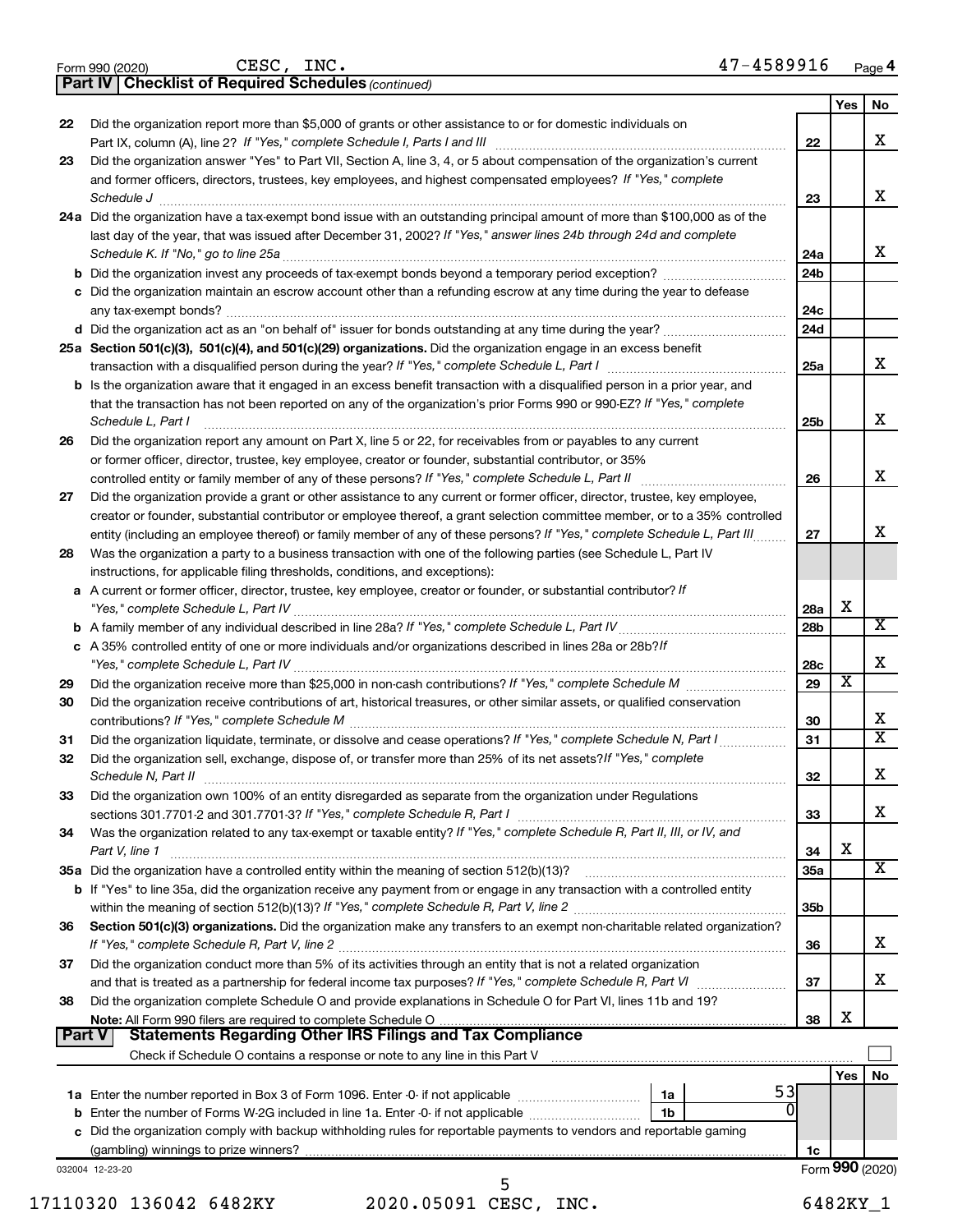|        | 47-4589916<br>CESC, INC.<br>Form 990 (2020)                                                                                                                                                                                      |                |                       | Page 5                       |  |  |  |  |  |  |  |
|--------|----------------------------------------------------------------------------------------------------------------------------------------------------------------------------------------------------------------------------------|----------------|-----------------------|------------------------------|--|--|--|--|--|--|--|
| Part V | Statements Regarding Other IRS Filings and Tax Compliance (continued)                                                                                                                                                            |                |                       |                              |  |  |  |  |  |  |  |
|        |                                                                                                                                                                                                                                  |                | <b>Yes</b>            | No.                          |  |  |  |  |  |  |  |
|        | 2a Enter the number of employees reported on Form W-3, Transmittal of Wage and Tax Statements,                                                                                                                                   |                |                       |                              |  |  |  |  |  |  |  |
|        | 115<br>filed for the calendar year ending with or within the year covered by this return <i>[[[[[[[[[[[[[]]]</i> ]]<br>2a                                                                                                        |                |                       |                              |  |  |  |  |  |  |  |
|        | <b>b</b> If at least one is reported on line 2a, did the organization file all required federal employment tax returns?                                                                                                          |                |                       |                              |  |  |  |  |  |  |  |
|        | Note: If the sum of lines 1a and 2a is greater than 250, you may be required to e-file (see instructions) <i>marroummann</i>                                                                                                     |                |                       |                              |  |  |  |  |  |  |  |
|        | 3a Did the organization have unrelated business gross income of \$1,000 or more during the year?                                                                                                                                 |                |                       |                              |  |  |  |  |  |  |  |
| b      | If "Yes," has it filed a Form 990-T for this year? If "No" to line 3b, provide an explanation on Schedule O                                                                                                                      |                |                       |                              |  |  |  |  |  |  |  |
|        | 4a At any time during the calendar year, did the organization have an interest in, or a signature or other authority over, a                                                                                                     |                |                       |                              |  |  |  |  |  |  |  |
|        | financial account in a foreign country (such as a bank account, securities account, or other financial account)?                                                                                                                 | 4a             |                       | х                            |  |  |  |  |  |  |  |
|        | <b>b</b> If "Yes," enter the name of the foreign country $\blacktriangleright$                                                                                                                                                   |                |                       |                              |  |  |  |  |  |  |  |
|        | See instructions for filing requirements for FinCEN Form 114, Report of Foreign Bank and Financial Accounts (FBAR).                                                                                                              |                |                       |                              |  |  |  |  |  |  |  |
|        |                                                                                                                                                                                                                                  | 5a             |                       | х<br>$\overline{\mathtt{x}}$ |  |  |  |  |  |  |  |
| b      |                                                                                                                                                                                                                                  | 5 <sub>b</sub> |                       |                              |  |  |  |  |  |  |  |
| с      |                                                                                                                                                                                                                                  | 5c             |                       |                              |  |  |  |  |  |  |  |
| 6а     | Does the organization have annual gross receipts that are normally greater than \$100,000, and did the organization solicit                                                                                                      |                |                       | x                            |  |  |  |  |  |  |  |
|        | any contributions that were not tax deductible as charitable contributions?                                                                                                                                                      | 6a             |                       |                              |  |  |  |  |  |  |  |
|        | <b>b</b> If "Yes," did the organization include with every solicitation an express statement that such contributions or gifts                                                                                                    |                |                       |                              |  |  |  |  |  |  |  |
|        | were not tax deductible?                                                                                                                                                                                                         | 6b             |                       |                              |  |  |  |  |  |  |  |
| 7<br>a | Organizations that may receive deductible contributions under section 170(c).<br>Did the organization receive a payment in excess of \$75 made partly as a contribution and partly for goods and services provided to the payor? | 7a             | х                     |                              |  |  |  |  |  |  |  |
| b      | If "Yes," did the organization notify the donor of the value of the goods or services provided?                                                                                                                                  | 7b             | $\overline{\text{x}}$ |                              |  |  |  |  |  |  |  |
| с      | Did the organization sell, exchange, or otherwise dispose of tangible personal property for which it was required                                                                                                                |                |                       |                              |  |  |  |  |  |  |  |
|        | to file Form 8282?                                                                                                                                                                                                               | 7c             |                       | X                            |  |  |  |  |  |  |  |
|        | 7d                                                                                                                                                                                                                               |                |                       |                              |  |  |  |  |  |  |  |
| е      | Did the organization receive any funds, directly or indirectly, to pay premiums on a personal benefit contract?                                                                                                                  |                |                       |                              |  |  |  |  |  |  |  |
| Ť      | Did the organization, during the year, pay premiums, directly or indirectly, on a personal benefit contract?                                                                                                                     | 7e<br>7f       |                       | х<br>$\overline{\mathtt{x}}$ |  |  |  |  |  |  |  |
| g      | If the organization received a contribution of qualified intellectual property, did the organization file Form 8899 as required?                                                                                                 | 7g             |                       |                              |  |  |  |  |  |  |  |
| h      | If the organization received a contribution of cars, boats, airplanes, or other vehicles, did the organization file a Form 1098-C?                                                                                               |                |                       |                              |  |  |  |  |  |  |  |
| 8      | Sponsoring organizations maintaining donor advised funds. Did a donor advised fund maintained by the                                                                                                                             |                |                       |                              |  |  |  |  |  |  |  |
|        | sponsoring organization have excess business holdings at any time during the year?                                                                                                                                               | 8              |                       |                              |  |  |  |  |  |  |  |
| 9      | Sponsoring organizations maintaining donor advised funds.                                                                                                                                                                        |                |                       |                              |  |  |  |  |  |  |  |
| а      | Did the sponsoring organization make any taxable distributions under section 4966?                                                                                                                                               | 9а             |                       |                              |  |  |  |  |  |  |  |
| b      | Did the sponsoring organization make a distribution to a donor, donor advisor, or related person?                                                                                                                                | 9b             |                       |                              |  |  |  |  |  |  |  |
| 10     | Section 501(c)(7) organizations. Enter:                                                                                                                                                                                          |                |                       |                              |  |  |  |  |  |  |  |
| а      | Initiation fees and capital contributions included on Part VIII, line 12 manual controllers and capital contributions included on Part VIII, line 12<br>10a                                                                      |                |                       |                              |  |  |  |  |  |  |  |
| b      | Gross receipts, included on Form 990, Part VIII, line 12, for public use of club facilities<br>10b                                                                                                                               |                |                       |                              |  |  |  |  |  |  |  |
| 11     | Section 501(c)(12) organizations. Enter:                                                                                                                                                                                         |                |                       |                              |  |  |  |  |  |  |  |
| а      | 11a                                                                                                                                                                                                                              |                |                       |                              |  |  |  |  |  |  |  |
| b      | Gross income from other sources (Do not net amounts due or paid to other sources against                                                                                                                                         |                |                       |                              |  |  |  |  |  |  |  |
|        | 11b                                                                                                                                                                                                                              |                |                       |                              |  |  |  |  |  |  |  |
|        | 12a Section 4947(a)(1) non-exempt charitable trusts. Is the organization filing Form 990 in lieu of Form 1041?                                                                                                                   | 12a            |                       |                              |  |  |  |  |  |  |  |
| b      | If "Yes," enter the amount of tax-exempt interest received or accrued during the year<br>12b                                                                                                                                     |                |                       |                              |  |  |  |  |  |  |  |
| 13     | Section 501(c)(29) qualified nonprofit health insurance issuers.                                                                                                                                                                 |                |                       |                              |  |  |  |  |  |  |  |
| а      |                                                                                                                                                                                                                                  | 13a            |                       |                              |  |  |  |  |  |  |  |
|        | Note: See the instructions for additional information the organization must report on Schedule O.                                                                                                                                |                |                       |                              |  |  |  |  |  |  |  |
|        | <b>b</b> Enter the amount of reserves the organization is required to maintain by the states in which the                                                                                                                        |                |                       |                              |  |  |  |  |  |  |  |
|        | 13 <sub>b</sub>                                                                                                                                                                                                                  |                |                       |                              |  |  |  |  |  |  |  |
| с      | 13с                                                                                                                                                                                                                              |                |                       | X                            |  |  |  |  |  |  |  |
| 14a    | Did the organization receive any payments for indoor tanning services during the tax year?                                                                                                                                       | 14a<br>14b     |                       |                              |  |  |  |  |  |  |  |
| b      | If "Yes," has it filed a Form 720 to report these payments? If "No," provide an explanation on Schedule O<br>Is the organization subject to the section 4960 tax on payment(s) of more than \$1,000,000 in remuneration or       |                |                       |                              |  |  |  |  |  |  |  |
| 15     |                                                                                                                                                                                                                                  | 15             |                       | х                            |  |  |  |  |  |  |  |
|        | If "Yes," see instructions and file Form 4720, Schedule N.                                                                                                                                                                       |                |                       |                              |  |  |  |  |  |  |  |
| 16     | Is the organization an educational institution subject to the section 4968 excise tax on net investment income?                                                                                                                  | 16             |                       | х                            |  |  |  |  |  |  |  |
|        | If "Yes," complete Form 4720, Schedule O.                                                                                                                                                                                        |                |                       |                              |  |  |  |  |  |  |  |

Form (2020) **990**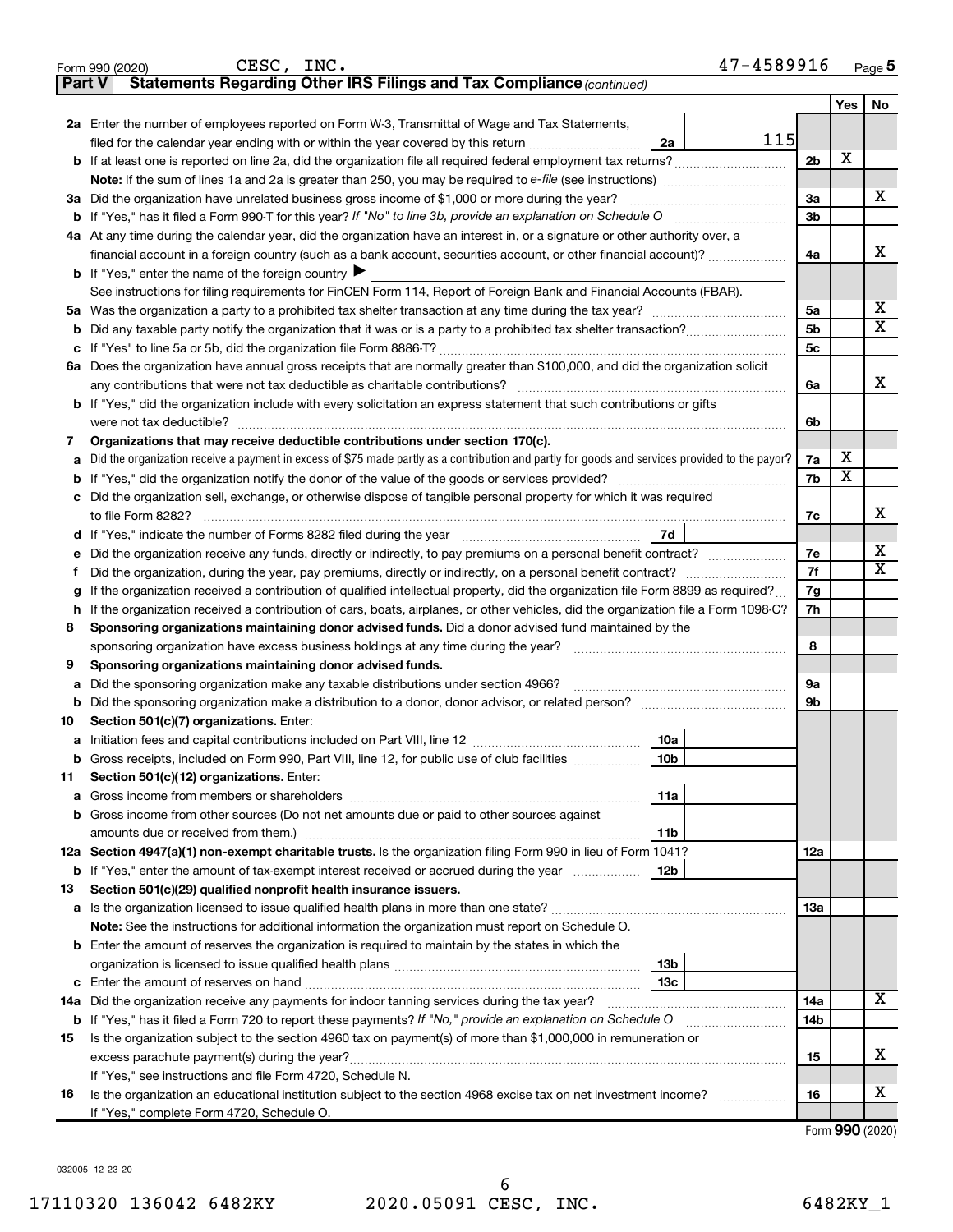|    | CESC, INC.<br>Form 990 (2020)                                                                                                                                                                               |       | 47-4589916 |                        |                         | Page 6                  |
|----|-------------------------------------------------------------------------------------------------------------------------------------------------------------------------------------------------------------|-------|------------|------------------------|-------------------------|-------------------------|
|    | Governance, Management, and Disclosure For each "Yes" response to lines 2 through 7b below, and for a "No" response<br>Part VI                                                                              |       |            |                        |                         |                         |
|    | to line 8a, 8b, or 10b below, describe the circumstances, processes, or changes on Schedule O. See instructions.                                                                                            |       |            |                        |                         | $\overline{\mathbf{x}}$ |
|    | <b>Section A. Governing Body and Management</b>                                                                                                                                                             |       |            |                        |                         |                         |
|    |                                                                                                                                                                                                             |       |            |                        | Yes                     | No                      |
|    | 1a Enter the number of voting members of the governing body at the end of the tax year                                                                                                                      | 1a    |            | 8                      |                         |                         |
|    | If there are material differences in voting rights among members of the governing body, or if the governing                                                                                                 |       |            |                        |                         |                         |
|    | body delegated broad authority to an executive committee or similar committee, explain on Schedule O.                                                                                                       |       |            |                        |                         |                         |
| b  | Enter the number of voting members included on line 1a, above, who are independent                                                                                                                          | 1b    | 8          |                        |                         |                         |
| 2  | Did any officer, director, trustee, or key employee have a family relationship or a business relationship with any other                                                                                    |       |            |                        |                         |                         |
|    | officer, director, trustee, or key employee?                                                                                                                                                                |       |            | $\mathbf{2}$           | х                       |                         |
| З  | Did the organization delegate control over management duties customarily performed by or under the direct supervision                                                                                       |       |            |                        |                         |                         |
|    |                                                                                                                                                                                                             |       |            | 3                      |                         | х                       |
| 4  | Did the organization make any significant changes to its governing documents since the prior Form 990 was filed?                                                                                            |       |            | 4                      |                         | $\overline{\mathbf{x}}$ |
| 5  |                                                                                                                                                                                                             |       |            | 5                      |                         | $\overline{\mathbf{X}}$ |
| 6  |                                                                                                                                                                                                             |       |            | 6                      |                         | $\overline{\mathbf{X}}$ |
| 7a | Did the organization have members, stockholders, or other persons who had the power to elect or appoint one or                                                                                              |       |            |                        |                         |                         |
|    |                                                                                                                                                                                                             |       |            | 7a                     |                         | х                       |
|    | <b>b</b> Are any governance decisions of the organization reserved to (or subject to approval by) members, stockholders, or                                                                                 |       |            |                        |                         |                         |
|    | persons other than the governing body?                                                                                                                                                                      |       |            | 7b                     |                         | x                       |
| 8  | Did the organization contemporaneously document the meetings held or written actions undertaken during the year by the following:                                                                           |       |            |                        | х                       |                         |
| a  |                                                                                                                                                                                                             |       |            | 8а                     | $\overline{\textbf{x}}$ |                         |
| b  | Is there any officer, director, trustee, or key employee listed in Part VII, Section A, who cannot be reached at the                                                                                        |       |            | 8b                     |                         |                         |
| 9  |                                                                                                                                                                                                             |       |            | 9                      |                         | x                       |
|    | <b>Section B. Policies</b> (This Section B requests information about policies not required by the Internal Revenue Code.)                                                                                  |       |            |                        |                         |                         |
|    |                                                                                                                                                                                                             |       |            |                        | Yes                     | No                      |
|    |                                                                                                                                                                                                             |       |            | 10a                    |                         | x                       |
|    | b If "Yes," did the organization have written policies and procedures governing the activities of such chapters, affiliates,                                                                                |       |            |                        |                         |                         |
|    |                                                                                                                                                                                                             |       |            | 10 <sub>b</sub>        |                         |                         |
|    | 11a Has the organization provided a complete copy of this Form 990 to all members of its governing body before filing the form?                                                                             |       |            | 11a                    | X                       |                         |
|    | <b>b</b> Describe in Schedule O the process, if any, used by the organization to review this Form 990.                                                                                                      |       |            |                        |                         |                         |
|    |                                                                                                                                                                                                             |       |            | 12a                    | х                       |                         |
|    | <b>b</b> Were officers, directors, or trustees, and key employees required to disclose annually interests that could give rise to conflicts?                                                                |       |            | 12 <sub>b</sub>        | X                       |                         |
|    | c Did the organization regularly and consistently monitor and enforce compliance with the policy? If "Yes," describe                                                                                        |       |            |                        |                         |                         |
|    | in Schedule O how this was done manufactured and continuum control of the state of the state of the state of t                                                                                              |       |            | 12c                    | х                       |                         |
| 13 | Did the organization have a written whistleblower policy?                                                                                                                                                   |       |            | 13                     |                         | $\overline{\mathbf{x}}$ |
| 14 | Did the organization have a written document retention and destruction policy? [11] manuscription manuscription manuscription of the organization have a written document retention and destruction policy? |       |            | 14                     | х                       |                         |
| 15 | Did the process for determining compensation of the following persons include a review and approval by independent                                                                                          |       |            |                        |                         |                         |
|    | persons, comparability data, and contemporaneous substantiation of the deliberation and decision?                                                                                                           |       |            |                        | х                       |                         |
|    |                                                                                                                                                                                                             |       |            | 15a<br>15 <sub>b</sub> |                         | X                       |
|    | If "Yes" to line 15a or 15b, describe the process in Schedule O (see instructions).                                                                                                                         |       |            |                        |                         |                         |
|    | 16a Did the organization invest in, contribute assets to, or participate in a joint venture or similar arrangement with a                                                                                   |       |            |                        |                         |                         |
|    | taxable entity during the year?                                                                                                                                                                             |       |            | 16a                    |                         | x                       |
|    | b If "Yes," did the organization follow a written policy or procedure requiring the organization to evaluate its participation                                                                              |       |            |                        |                         |                         |
|    | in joint venture arrangements under applicable federal tax law, and take steps to safeguard the organization's                                                                                              |       |            |                        |                         |                         |
|    | exempt status with respect to such arrangements?                                                                                                                                                            |       |            | 16b                    |                         |                         |
|    | <b>Section C. Disclosure</b>                                                                                                                                                                                |       |            |                        |                         |                         |
| 17 | List the states with which a copy of this Form 990 is required to be filed $\blacktriangleright$ $FL$                                                                                                       |       |            |                        |                         |                         |
| 18 | Section 6104 requires an organization to make its Forms 1023 (1024 or 1024-A, if applicable), 990, and 990-T (Section 501(c)(3)s only) available                                                            |       |            |                        |                         |                         |
|    | for public inspection. Indicate how you made these available. Check all that apply.                                                                                                                         |       |            |                        |                         |                         |
|    | $\lfloor x \rfloor$ Upon request<br>Another's website<br>Own website<br>Other (explain on Schedule O)                                                                                                       |       |            |                        |                         |                         |
| 19 | Describe on Schedule O whether (and if so, how) the organization made its governing documents, conflict of interest policy, and financial                                                                   |       |            |                        |                         |                         |
|    | statements available to the public during the tax year.                                                                                                                                                     |       |            |                        |                         |                         |
| 20 | State the name, address, and telephone number of the person who possesses the organization's books and records $\blacktriangleright$                                                                        |       |            |                        |                         |                         |
|    | EXECUTIVE DIRECTOR - 850-792-9000                                                                                                                                                                           |       |            |                        |                         |                         |
|    | 3425 BANNERMAN RD, SUITE D208, TALLAHASSEE,<br>FL                                                                                                                                                           | 32312 |            |                        |                         |                         |
|    | 032006 12-23-20                                                                                                                                                                                             |       |            |                        | Form 990 (2020)         |                         |
|    |                                                                                                                                                                                                             |       |            |                        |                         |                         |
|    | 17110320 136042 6482KY<br>2020.05091 CESC, INC.                                                                                                                                                             |       |            |                        | 6482KY_1                |                         |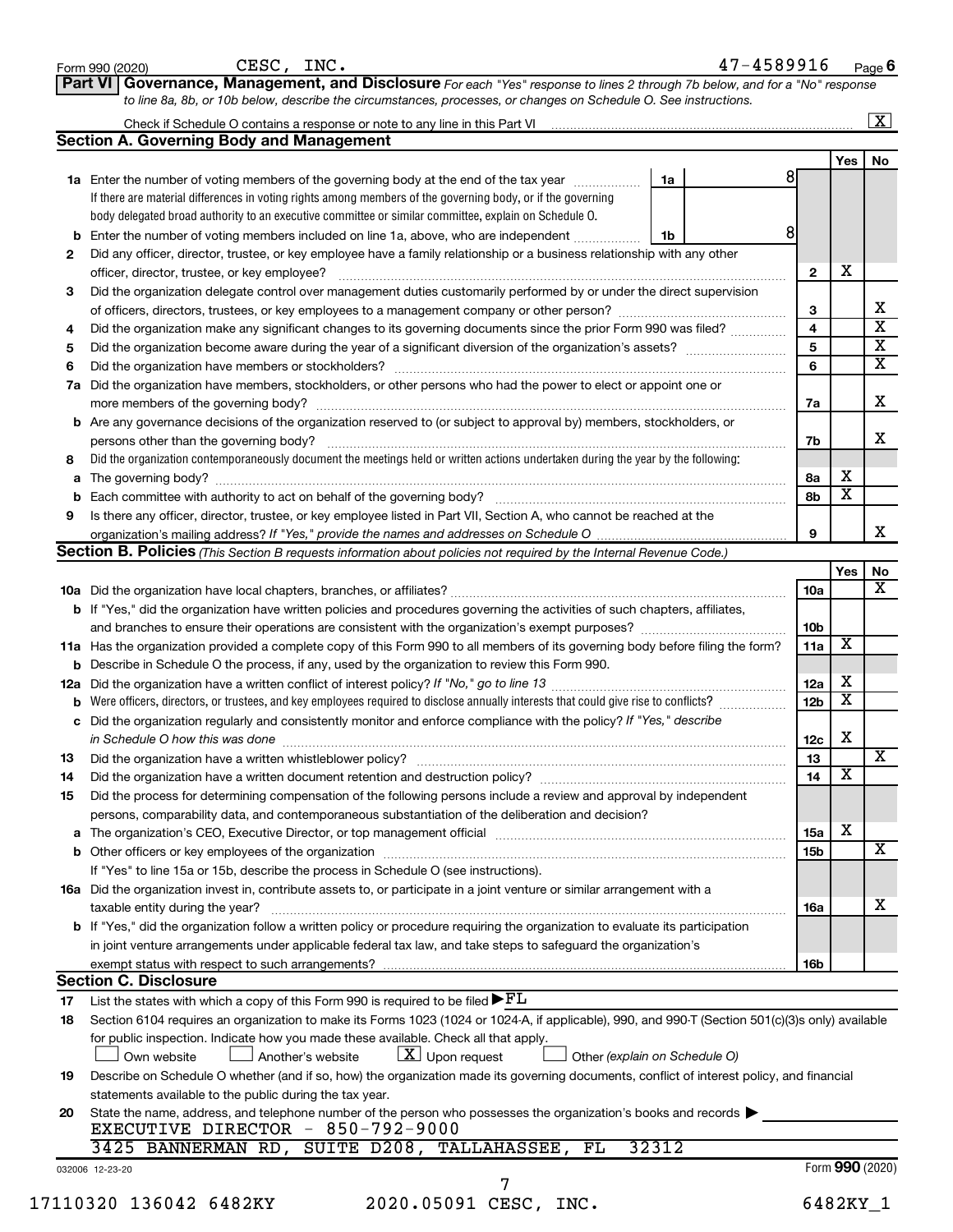$\Box$ 

|                                               | Part VII Compensation of Officers, Directors, Trustees, Key Employees, Highest Compensated |  |  |  |  |  |  |
|-----------------------------------------------|--------------------------------------------------------------------------------------------|--|--|--|--|--|--|
| <b>Employees, and Independent Contractors</b> |                                                                                            |  |  |  |  |  |  |
|                                               | Check if Schedule O contains a response or note to any line in this Part VII               |  |  |  |  |  |  |

**Section A. Officers, Directors, Trustees, Key Employees, and Highest Compensated Employees**

**1a**  Complete this table for all persons required to be listed. Report compensation for the calendar year ending with or within the organization's tax year.  $\bullet$  List all of the organization's current officers, directors, trustees (whether individuals or organizations), regardless of amount of compensation.

Enter -0- in columns (D), (E), and (F) if no compensation was paid.

**•** List all of the organization's current key employees, if any. See instructions for definition of "key employee."

• List the organization's five *current* highest compensated employees (other than an officer, director, trustee, or key employee) who received reportable compensation (Box 5 of Form W-2 and/or Box 7 of Form 1099-MISC) of more than \$100,000 from the organization and any related organizations.

 $\bullet$  List all of the organization's former officers, key employees, and highest compensated employees who received more than \$100,000 of reportable compensation from the organization and any related organizations.

**•** List all of the organization's former directors or trustees that received, in the capacity as a former director or trustee of the organization, more than \$10,000 of reportable compensation from the organization and any related organizations.

See instructions for the order in which to list the persons above.

 $\boxed{\textbf{X}}$  Check this box if neither the organization nor any related organization compensated any current officer, director, or trustee.

| (A)                      | (B)                    | (C)                                     |                                                                  |             |              |                                 |        | (D)             | (E)                              | (F)                      |  |  |
|--------------------------|------------------------|-----------------------------------------|------------------------------------------------------------------|-------------|--------------|---------------------------------|--------|-----------------|----------------------------------|--------------------------|--|--|
| Name and title           | Average                | Position<br>(do not check more than one |                                                                  |             |              |                                 |        | Reportable      | Reportable                       | Estimated                |  |  |
|                          | hours per              |                                         | box, unless person is both an<br>officer and a director/trustee) |             |              |                                 |        | compensation    | compensation                     | amount of                |  |  |
|                          | week                   |                                         |                                                                  |             |              |                                 |        | from<br>the     | from related                     | other                    |  |  |
|                          | (list any<br>hours for |                                         |                                                                  |             |              |                                 |        | organization    | organizations<br>(W-2/1099-MISC) | compensation<br>from the |  |  |
|                          | related                |                                         |                                                                  |             |              |                                 |        | (W-2/1099-MISC) |                                  | organization             |  |  |
|                          | organizations          |                                         |                                                                  |             |              |                                 |        |                 |                                  | and related              |  |  |
|                          | below                  | Individual trustee or director          | Institutional trustee                                            |             | Key employee | Highest compensated<br>employee |        |                 |                                  | organizations            |  |  |
|                          | line)                  |                                         |                                                                  | Officer     |              |                                 | Former |                 |                                  |                          |  |  |
| (1) RICHARD KEARNEY      | 3.00                   |                                         |                                                                  |             |              |                                 |        |                 |                                  |                          |  |  |
| PRESIDENT/CHAIRMAN       |                        | $\mathbf X$                             |                                                                  | $\mathbf X$ |              |                                 |        | $\mathbf 0$ .   | 0.                               | $\mathbf 0$ .            |  |  |
| (2) DONALD GRAY          | 1.00                   |                                         |                                                                  |             |              |                                 |        |                 |                                  |                          |  |  |
| <b>DIRECTOR</b>          |                        | $\mathbf X$                             |                                                                  |             |              |                                 |        | 0               | 0.                               | $\mathbf 0$ .            |  |  |
| (3) DR. RUSSELL RAINEY   | 1.00                   |                                         |                                                                  |             |              |                                 |        |                 |                                  |                          |  |  |
| <b>DIRECTOR</b>          |                        | $\mathbf X$                             |                                                                  |             |              |                                 |        | $\mathbf 0$     | $\mathbf 0$ .                    | $\mathbf 0$ .            |  |  |
| (4) CLAUDE WALKER        | 5.00                   |                                         |                                                                  |             |              |                                 |        |                 |                                  |                          |  |  |
| VICE PRESIDENT/TREASURER |                        | $\mathbf X$                             |                                                                  | $\mathbf X$ |              |                                 |        | 0.              | 0.                               | $\mathbf 0$ .            |  |  |
| (5) CARYN BECK-DUDLEY    | 1.00                   |                                         |                                                                  |             |              |                                 |        |                 |                                  |                          |  |  |
| <b>DIRECTOR</b>          |                        | $\mathbf X$                             |                                                                  |             |              |                                 |        | 0.              | 0.                               | $\mathbf 0$ .            |  |  |
| (6) TOMI GOMORY          | 1.00                   |                                         |                                                                  |             |              |                                 |        |                 |                                  |                          |  |  |
| <b>DIRECTOR</b>          |                        | $\mathbf X$                             |                                                                  |             |              |                                 |        | $\mathbf 0$     | $\mathbf 0$ .                    | 0.                       |  |  |
| (7) GLENDA THORNTON      | 1.00                   |                                         |                                                                  |             |              |                                 |        |                 |                                  |                          |  |  |
| <b>SECRETARY</b>         |                        | $\mathbf X$                             |                                                                  | $\mathbf X$ |              |                                 |        | $\mathbf 0$     | 0.                               | $0$ .                    |  |  |
| (8) ARUN DHANARAJAN      | 5.00                   |                                         |                                                                  |             |              |                                 |        |                 |                                  |                          |  |  |
| CFO (PARTIAL YEAR)       |                        |                                         |                                                                  | $\mathbf X$ |              |                                 |        | 0.              | 0.                               | 0.                       |  |  |
|                          |                        |                                         |                                                                  |             |              |                                 |        |                 |                                  |                          |  |  |
|                          |                        |                                         |                                                                  |             |              |                                 |        |                 |                                  |                          |  |  |
|                          |                        |                                         |                                                                  |             |              |                                 |        |                 |                                  |                          |  |  |
|                          |                        |                                         |                                                                  |             |              |                                 |        |                 |                                  |                          |  |  |
|                          |                        |                                         |                                                                  |             |              |                                 |        |                 |                                  |                          |  |  |
|                          |                        |                                         |                                                                  |             |              |                                 |        |                 |                                  |                          |  |  |
|                          |                        |                                         |                                                                  |             |              |                                 |        |                 |                                  |                          |  |  |
|                          |                        |                                         |                                                                  |             |              |                                 |        |                 |                                  |                          |  |  |
|                          |                        |                                         |                                                                  |             |              |                                 |        |                 |                                  |                          |  |  |
|                          |                        |                                         |                                                                  |             |              |                                 |        |                 |                                  |                          |  |  |
|                          |                        |                                         |                                                                  |             |              |                                 |        |                 |                                  |                          |  |  |
|                          |                        |                                         |                                                                  |             |              |                                 |        |                 |                                  |                          |  |  |
|                          |                        |                                         |                                                                  |             |              |                                 |        |                 |                                  |                          |  |  |
|                          |                        |                                         |                                                                  |             |              |                                 |        |                 |                                  |                          |  |  |
|                          |                        |                                         |                                                                  |             |              |                                 |        |                 |                                  |                          |  |  |
|                          |                        |                                         |                                                                  |             |              |                                 |        |                 |                                  |                          |  |  |
|                          |                        |                                         |                                                                  |             |              |                                 |        |                 |                                  |                          |  |  |
|                          |                        |                                         |                                                                  |             |              |                                 |        |                 |                                  |                          |  |  |
|                          |                        |                                         |                                                                  |             |              |                                 |        |                 |                                  | $\overline{\phantom{a}}$ |  |  |

032007 12-23-20

17110320 136042 6482KY 2020.05091 CESC, INC. 6482KY\_1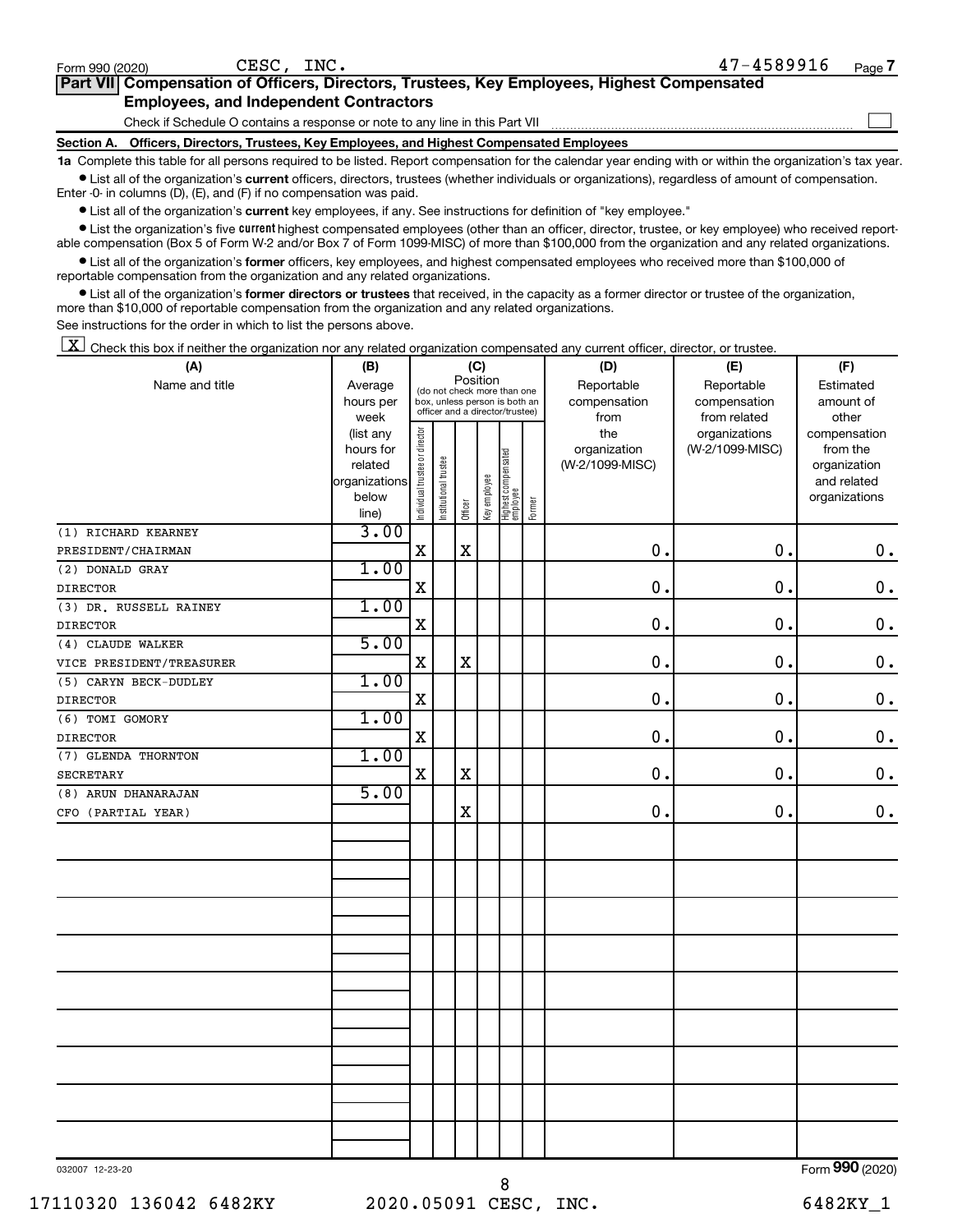|    | CESC, INC.<br>Form 990 (2020)                                                                                                        |               |                                |                       |          |              |                                                              |        |                           | 47-4589916      |                |                 |              | Page 8           |
|----|--------------------------------------------------------------------------------------------------------------------------------------|---------------|--------------------------------|-----------------------|----------|--------------|--------------------------------------------------------------|--------|---------------------------|-----------------|----------------|-----------------|--------------|------------------|
|    | <b>Part VII</b><br>Section A. Officers, Directors, Trustees, Key Employees, and Highest Compensated Employees (continued)            |               |                                |                       |          |              |                                                              |        |                           |                 |                |                 |              |                  |
|    | (A)                                                                                                                                  | (B)           |                                |                       | (C)      |              |                                                              |        | (D)                       | (E)             |                |                 | (F)          |                  |
|    | Name and title                                                                                                                       | Average       |                                |                       | Position |              |                                                              |        | Reportable                | Reportable      |                |                 | Estimated    |                  |
|    |                                                                                                                                      | hours per     |                                |                       |          |              | (do not check more than one<br>box, unless person is both an |        | compensation              | compensation    |                |                 | amount of    |                  |
|    |                                                                                                                                      | week          |                                |                       |          |              | officer and a director/trustee)                              |        | from                      | from related    |                |                 | other        |                  |
|    |                                                                                                                                      | (list any     |                                |                       |          |              |                                                              |        | the                       | organizations   |                | compensation    |              |                  |
|    |                                                                                                                                      | hours for     |                                |                       |          |              |                                                              |        | organization              | (W-2/1099-MISC) |                |                 | from the     |                  |
|    |                                                                                                                                      | related       |                                |                       |          |              |                                                              |        | (W-2/1099-MISC)           |                 |                |                 | organization |                  |
|    |                                                                                                                                      | organizations |                                |                       |          |              |                                                              |        |                           |                 |                |                 | and related  |                  |
|    |                                                                                                                                      | below         |                                |                       |          |              |                                                              |        |                           |                 |                |                 |              |                  |
|    |                                                                                                                                      | line)         | Individual trustee or director | Institutional trustee | Officer  | Key employee | Highest compensated<br>  employee                            | Former |                           |                 |                | organizations   |              |                  |
|    |                                                                                                                                      |               |                                |                       |          |              |                                                              |        |                           |                 |                |                 |              |                  |
|    |                                                                                                                                      |               |                                |                       |          |              |                                                              |        |                           |                 |                |                 |              |                  |
|    |                                                                                                                                      |               |                                |                       |          |              |                                                              |        |                           |                 |                |                 |              |                  |
|    |                                                                                                                                      |               |                                |                       |          |              |                                                              |        |                           |                 |                |                 |              |                  |
|    |                                                                                                                                      |               |                                |                       |          |              |                                                              |        |                           |                 |                |                 |              |                  |
|    |                                                                                                                                      |               |                                |                       |          |              |                                                              |        |                           |                 |                |                 |              |                  |
|    |                                                                                                                                      |               |                                |                       |          |              |                                                              |        |                           |                 |                |                 |              |                  |
|    |                                                                                                                                      |               |                                |                       |          |              |                                                              |        |                           |                 |                |                 |              |                  |
|    |                                                                                                                                      |               |                                |                       |          |              |                                                              |        |                           |                 |                |                 |              |                  |
|    |                                                                                                                                      |               |                                |                       |          |              |                                                              |        |                           |                 |                |                 |              |                  |
|    |                                                                                                                                      |               |                                |                       |          |              |                                                              |        |                           |                 |                |                 |              |                  |
|    |                                                                                                                                      |               |                                |                       |          |              |                                                              |        |                           |                 |                |                 |              |                  |
|    |                                                                                                                                      |               |                                |                       |          |              |                                                              |        |                           |                 |                |                 |              |                  |
|    |                                                                                                                                      |               |                                |                       |          |              |                                                              |        |                           |                 |                |                 |              |                  |
|    |                                                                                                                                      |               |                                |                       |          |              |                                                              |        |                           |                 |                |                 |              |                  |
|    |                                                                                                                                      |               |                                |                       |          |              |                                                              |        |                           |                 |                |                 |              |                  |
|    |                                                                                                                                      |               |                                |                       |          |              |                                                              |        |                           |                 |                |                 |              |                  |
|    |                                                                                                                                      |               |                                |                       |          |              |                                                              |        |                           |                 |                |                 |              |                  |
|    |                                                                                                                                      |               |                                |                       |          |              |                                                              |        |                           |                 |                |                 |              |                  |
|    |                                                                                                                                      |               |                                |                       |          |              |                                                              |        |                           |                 |                |                 |              |                  |
|    | 1b Subtotal                                                                                                                          |               |                                |                       |          |              |                                                              |        | 0.                        |                 | $\mathbf{0}$ . |                 |              | $\overline{0}$ . |
|    | c Total from continuation sheets to Part VII, Section A manufactured by                                                              |               |                                |                       |          |              |                                                              |        | σ.                        |                 | 0.             |                 |              | $\overline{0}$ . |
|    |                                                                                                                                      |               |                                |                       |          |              |                                                              |        | 0.                        |                 | $\mathbf{0}$ . |                 |              | $\overline{0}$ . |
| 2  | Total number of individuals (including but not limited to those listed above) who received more than \$100,000 of reportable         |               |                                |                       |          |              |                                                              |        |                           |                 |                |                 |              |                  |
|    | compensation from the organization $\triangleright$                                                                                  |               |                                |                       |          |              |                                                              |        |                           |                 |                |                 |              | 0                |
|    |                                                                                                                                      |               |                                |                       |          |              |                                                              |        |                           |                 |                |                 | Yes          | No               |
| 3  | Did the organization list any former officer, director, trustee, key employee, or highest compensated employee on                    |               |                                |                       |          |              |                                                              |        |                           |                 |                |                 |              |                  |
|    |                                                                                                                                      |               |                                |                       |          |              |                                                              |        |                           |                 |                | З               |              | х                |
|    |                                                                                                                                      |               |                                |                       |          |              |                                                              |        |                           |                 |                |                 |              |                  |
|    | For any individual listed on line 1a, is the sum of reportable compensation and other compensation from the organization             |               |                                |                       |          |              |                                                              |        |                           |                 |                |                 |              | х                |
|    | and related organizations greater than \$150,000? If "Yes," complete Schedule J for such individual                                  |               |                                |                       |          |              |                                                              |        |                           |                 |                | 4               |              |                  |
| 5  | Did any person listed on line 1a receive or accrue compensation from any unrelated organization or individual for services           |               |                                |                       |          |              |                                                              |        |                           |                 |                |                 |              |                  |
|    |                                                                                                                                      |               |                                |                       |          |              |                                                              |        |                           |                 |                | 5               |              | х                |
|    | <b>Section B. Independent Contractors</b>                                                                                            |               |                                |                       |          |              |                                                              |        |                           |                 |                |                 |              |                  |
| 1. | Complete this table for your five highest compensated independent contractors that received more than \$100,000 of compensation from |               |                                |                       |          |              |                                                              |        |                           |                 |                |                 |              |                  |
|    | the organization. Report compensation for the calendar year ending with or within the organization's tax year.                       |               |                                |                       |          |              |                                                              |        |                           |                 |                |                 |              |                  |
|    | (A)                                                                                                                                  |               |                                |                       |          |              |                                                              |        | (B)                       |                 |                | (C)             |              |                  |
|    | Name and business address                                                                                                            |               |                                |                       |          |              |                                                              |        | Description of services   |                 |                | Compensation    |              |                  |
|    | PAX ALL SUITES, LLC                                                                                                                  |               |                                |                       |          |              |                                                              |        |                           |                 |                |                 |              |                  |
|    | 2735 N MONROE ST., TALLAHASSEE, FL 32303                                                                                             |               |                                |                       |          |              |                                                              |        | ROOMS FOR HOMELESS        |                 |                | 2,428,163.      |              |                  |
|    | MOSES SECURITY SERVICES, INC.                                                                                                        |               |                                |                       |          |              |                                                              |        |                           |                 |                |                 |              |                  |
|    | P.O. BOX 181043, TALLAHASSEE, FL 32303                                                                                               |               |                                |                       |          |              |                                                              |        | SECURITY SERVICES         |                 |                | 722,071.        |              |                  |
|    | SUBURBAN EXTENDED STAY HOTEL,                                                                                                        |               |                                | 522 SILVER            |          |              |                                                              |        |                           |                 |                |                 |              |                  |
|    | SLIPPER LANE, TALLAHASSEE, FL 32303                                                                                                  |               |                                |                       |          |              |                                                              |        | ROOMS FOR HOMELESS        |                 |                | 702,593.        |              |                  |
|    | PARKER SERVICES, INC.                                                                                                                |               |                                |                       |          |              |                                                              |        | <b>CONSTRUCTION &amp;</b> |                 |                |                 |              |                  |
|    |                                                                                                                                      |               |                                |                       |          |              |                                                              |        |                           |                 |                |                 |              |                  |
|    | P.O. BOX 2381, TALLAHASSEE, FL 32316-2381                                                                                            |               |                                |                       |          |              |                                                              |        | MAINTENANCE               |                 |                | 372,376.        |              |                  |
|    |                                                                                                                                      |               |                                |                       |          |              |                                                              |        |                           |                 |                |                 |              |                  |
|    |                                                                                                                                      |               |                                |                       |          |              |                                                              |        |                           |                 |                |                 |              |                  |
| 2  | Total number of independent contractors (including but not limited to those listed above) who received more than                     |               |                                |                       |          |              |                                                              |        |                           |                 |                |                 |              |                  |
|    | \$100,000 of compensation from the organization                                                                                      |               |                                |                       |          |              | 4                                                            |        |                           |                 |                |                 |              |                  |
|    |                                                                                                                                      |               |                                |                       |          |              |                                                              |        |                           |                 |                | Form 990 (2020) |              |                  |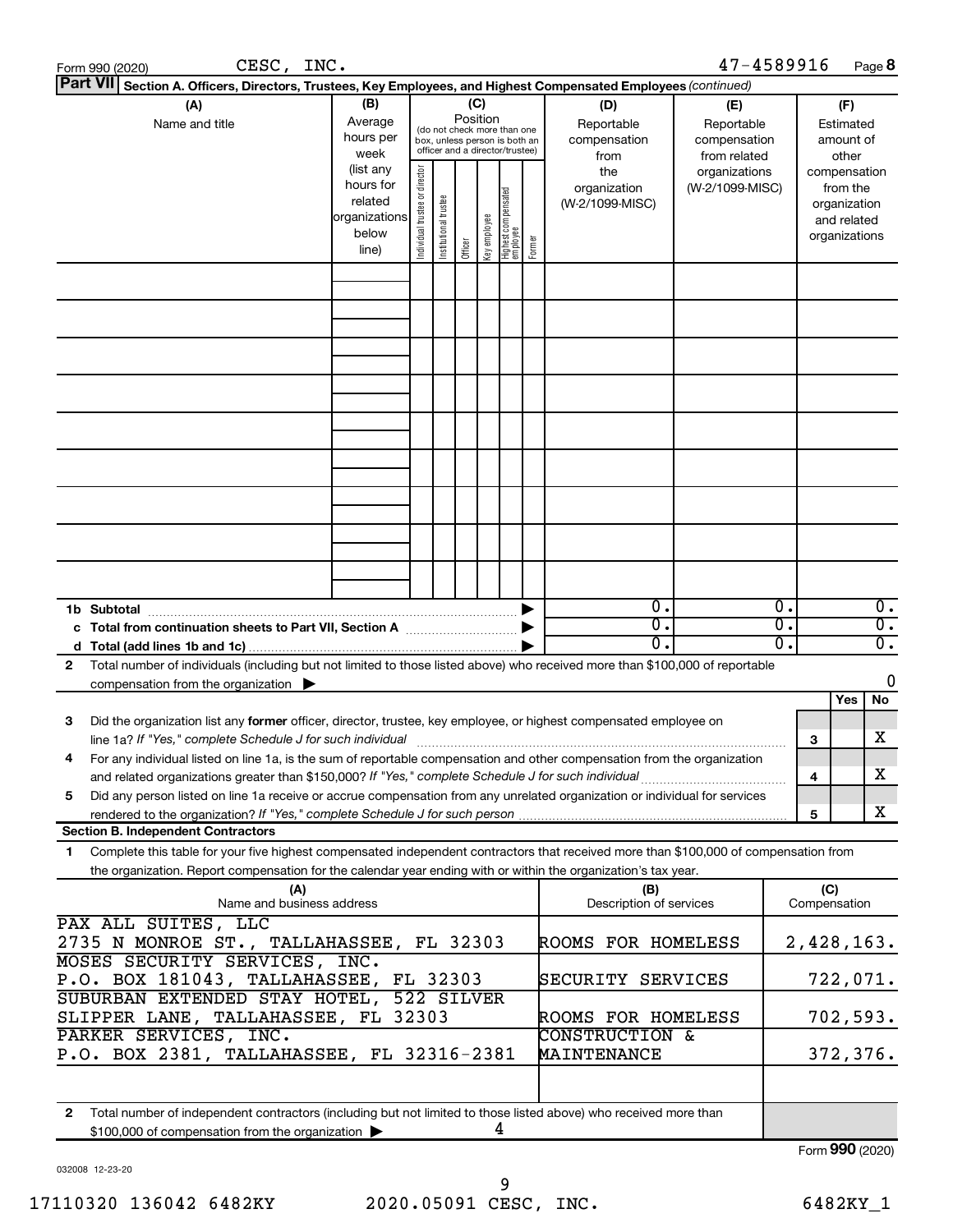|                                                           |                  | CESC, INC.<br>Form 990 (2020)                                                                                                                                           |                          |                                     |                                                               | 47-4589916       | Page 9                                                          |
|-----------------------------------------------------------|------------------|-------------------------------------------------------------------------------------------------------------------------------------------------------------------------|--------------------------|-------------------------------------|---------------------------------------------------------------|------------------|-----------------------------------------------------------------|
|                                                           | <b>Part VIII</b> | <b>Statement of Revenue</b>                                                                                                                                             |                          |                                     |                                                               |                  |                                                                 |
|                                                           |                  |                                                                                                                                                                         |                          | (A)<br>Total revenue                | (B)<br>Related or exempt<br>function revenue business revenue | (C)<br>Unrelated | (D)<br>Revenue excluded<br>from tax under<br>sections 512 - 514 |
|                                                           |                  | 1 a Federated campaigns<br>1a<br><b>b</b> Membership dues<br>1b<br>1 <sub>c</sub><br>c Fundraising events                                                               | 39,206.<br>137,005.      |                                     |                                                               |                  |                                                                 |
| Contributions, Gifts, Grants<br>and Other Similar Amounts |                  | 1d<br>d Related organizations<br>1e<br>e Government grants (contributions)<br>f All other contributions, gifts, grants, and<br>similar amounts not included above<br>1f | 2,430,200.<br>4,377,040. |                                     |                                                               |                  |                                                                 |
|                                                           |                  | g Noncash contributions included in lines 1a-1f                                                                                                                         | $1g$ \$2,013,496.        | $\overline{\phantom{1}}$ 6,983,451. |                                                               |                  |                                                                 |
|                                                           | 2а               | PROGRAM FEES<br>b                                                                                                                                                       | <b>Business Code</b>     | $624200$ $1,334,587.1,334,587.$     |                                                               |                  |                                                                 |
| Program Service<br>Revenue                                |                  | c<br>d<br>the control of the control of the control of the control of the control of                                                                                    |                          |                                     |                                                               |                  |                                                                 |
|                                                           |                  | е<br>All other program service revenue<br>f.                                                                                                                            |                          | $\blacktriangleright$ 1,334,587.    |                                                               |                  |                                                                 |
|                                                           | 3<br>4           | Investment income (including dividends, interest, and<br>Income from investment of tax-exempt bond proceeds                                                             |                          | 1,466.                              |                                                               |                  | 1,466.                                                          |
|                                                           | 5                | (i) Real<br>6 a Gross rents<br>l 6a<br>.                                                                                                                                | (ii) Personal            |                                     |                                                               |                  |                                                                 |
|                                                           |                  | <b>b</b> Less: rental expenses $\ldots$<br>6b<br>c Rental income or (loss)<br>6c<br>d Net rental income or (loss)                                                       |                          |                                     |                                                               |                  |                                                                 |
|                                                           |                  | (i) Securities<br>7 a Gross amount from sales of<br>assets other than inventory<br>7a<br><b>b</b> Less: cost or other basis                                             | (ii) Other<br>613,095.   |                                     |                                                               |                  |                                                                 |
| venue<br>č                                                |                  | and sales expenses<br>7b<br>7c<br>c Gain or (loss)                                                                                                                      | 526,003.<br>87,092.      | 87,092.                             |                                                               |                  | $87,092$ .                                                      |
| Other                                                     |                  | 8 a Gross income from fundraising events (not<br>$137$ ,005. $_{\rm of}$<br>including \$<br>contributions reported on line 1c). See<br>l 8a                             | 31,452.                  |                                     |                                                               |                  |                                                                 |
|                                                           |                  | l 8b<br><b>b</b> Less: direct expenses                                                                                                                                  | 0.                       |                                     |                                                               |                  |                                                                 |
|                                                           |                  | c Net income or (loss) from fundraising events<br>9 a Gross income from gaming activities. See                                                                          |                          | 31,452.                             |                                                               |                  | 31,452.                                                         |
|                                                           |                  | 9a<br>9 <sub>b</sub><br>c Net income or (loss) from gaming activities                                                                                                   |                          |                                     |                                                               |                  |                                                                 |
|                                                           |                  | 10 a Gross sales of inventory, less returns<br><b>10a</b>                                                                                                               |                          |                                     |                                                               |                  |                                                                 |
|                                                           |                  | l10bl<br><b>b</b> Less: cost of goods sold<br>c Net income or (loss) from sales of inventory                                                                            |                          |                                     |                                                               |                  |                                                                 |
|                                                           | 11 a             |                                                                                                                                                                         | <b>Business Code</b>     |                                     |                                                               |                  |                                                                 |
| Miscellaneous<br>Revenue                                  |                  | b                                                                                                                                                                       |                          |                                     |                                                               |                  |                                                                 |
|                                                           |                  | c                                                                                                                                                                       |                          |                                     |                                                               |                  |                                                                 |
|                                                           |                  |                                                                                                                                                                         | ▶                        |                                     |                                                               |                  |                                                                 |
|                                                           | 12               |                                                                                                                                                                         |                          | 8,438,048.1,334,587.                |                                                               | $\overline{0}$ . | 120,010.                                                        |
| 032009 12-23-20                                           |                  |                                                                                                                                                                         |                          |                                     |                                                               |                  | Form 990 (2020)                                                 |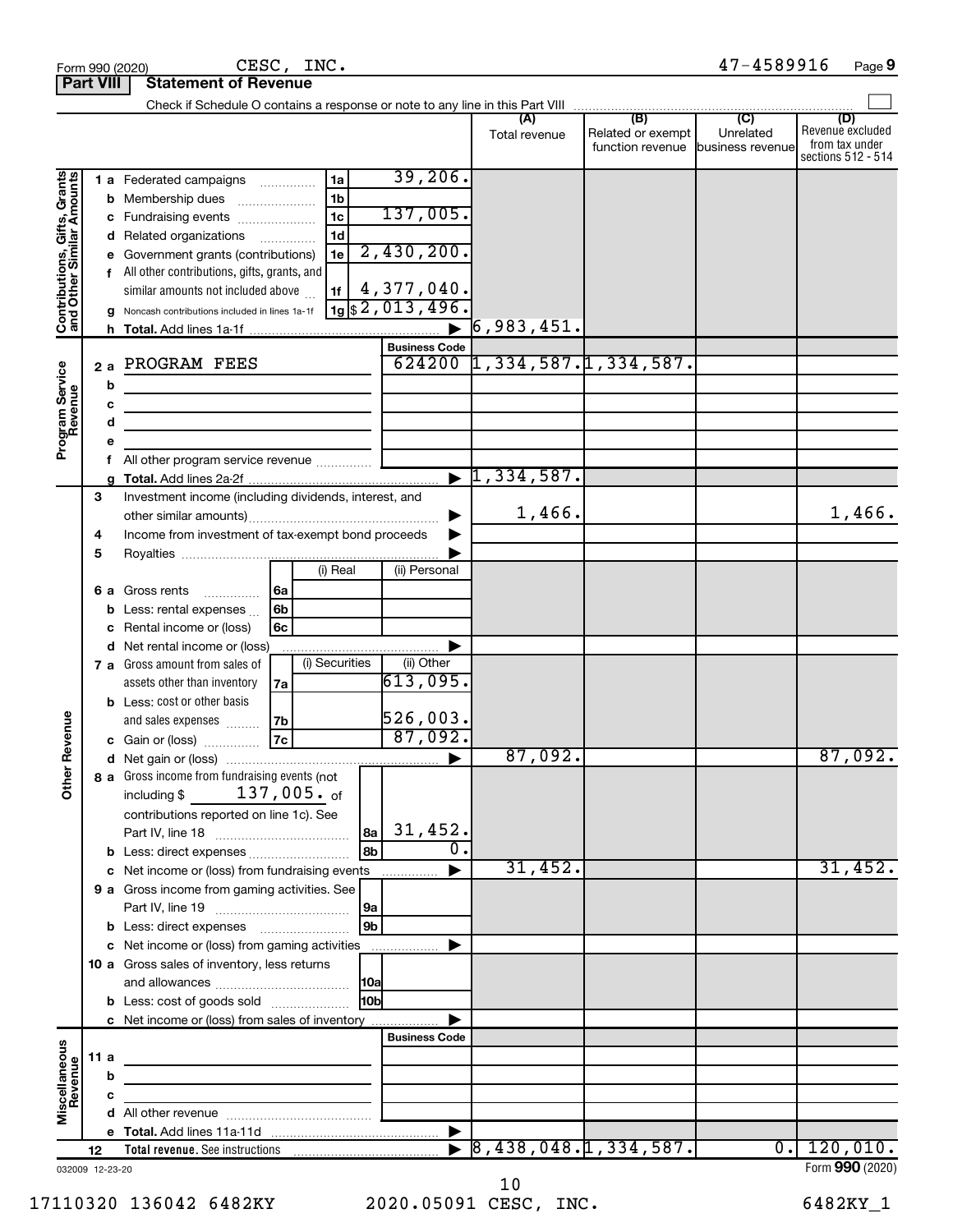*Section 501(c)(3) and 501(c)(4) organizations must complete all columns. All other organizations must complete column (A).*

|          | Check if Schedule O contains a response or note to any line in this Part IX                          |                       |                                    |                                           |                                |
|----------|------------------------------------------------------------------------------------------------------|-----------------------|------------------------------------|-------------------------------------------|--------------------------------|
|          | Do not include amounts reported on lines 6b,<br>7b, 8b, 9b, and 10b of Part VIII.                    | (A)<br>Total expenses | (B)<br>Program service<br>expenses | (C)<br>Management and<br>general expenses | (D)<br>Fundraising<br>expenses |
| 1.       | Grants and other assistance to domestic organizations                                                |                       |                                    |                                           |                                |
|          | and domestic governments. See Part IV, line 21                                                       |                       |                                    |                                           |                                |
| 2        | Grants and other assistance to domestic                                                              |                       |                                    |                                           |                                |
|          | individuals. See Part IV, line 22                                                                    |                       |                                    |                                           |                                |
| 3        | Grants and other assistance to foreign                                                               |                       |                                    |                                           |                                |
|          | organizations, foreign governments, and foreign                                                      |                       |                                    |                                           |                                |
|          | individuals. See Part IV, lines 15 and 16                                                            |                       |                                    |                                           |                                |
| 4        | Benefits paid to or for members                                                                      |                       |                                    |                                           |                                |
| 5        | Compensation of current officers, directors,                                                         |                       |                                    |                                           |                                |
|          | trustees, and key employees                                                                          |                       |                                    |                                           |                                |
| 6        | Compensation not included above to disqualified                                                      |                       |                                    |                                           |                                |
|          | persons (as defined under section 4958(f)(1)) and                                                    |                       |                                    |                                           |                                |
|          | persons described in section 4958(c)(3)(B)                                                           |                       |                                    |                                           |                                |
| 7        |                                                                                                      | 2,671,688.            | 2,340,063.                         | 148,234.                                  | 183, 391.                      |
| 8        | Pension plan accruals and contributions (include                                                     |                       |                                    |                                           |                                |
|          | section 401(k) and 403(b) employer contributions)                                                    |                       |                                    |                                           |                                |
| 9        | Other employee benefits                                                                              | 301,620.              | 284, 392.                          | $-2, 219.$                                | 19,447.                        |
| 10       |                                                                                                      | 238, 226.             | 204, 110.                          | 16,758.                                   | 17,358.                        |
| 11       | Fees for services (nonemployees):                                                                    |                       |                                    |                                           |                                |
|          |                                                                                                      |                       |                                    |                                           |                                |
| b        |                                                                                                      |                       |                                    |                                           |                                |
| c        |                                                                                                      |                       |                                    |                                           |                                |
| d        |                                                                                                      |                       |                                    |                                           |                                |
|          | Professional fundraising services. See Part IV, line 17                                              | 168,000.              |                                    |                                           | 168,000.                       |
| f        | Investment management fees                                                                           |                       |                                    |                                           |                                |
| g        | Other. (If line 11g amount exceeds 10% of line 25,                                                   |                       |                                    |                                           |                                |
|          | column (A) amount, list line 11g expenses on Sch O.)                                                 | 198,634.              | 112,254.                           | 84,363.                                   | 2,017.                         |
| 12       | Advertising and promotion                                                                            |                       |                                    |                                           |                                |
| 13       |                                                                                                      | 62,794.               | 41,880.                            | 10,993.                                   | 9,921.                         |
| 14       |                                                                                                      | 72,570.               | 60,778.                            | 3,136.                                    | 8,656.                         |
| 15       |                                                                                                      |                       |                                    |                                           |                                |
| 16       |                                                                                                      | 1,578,895.            | 1,531,583.                         | 37,565.                                   | 9,747.<br>484.                 |
| 17       |                                                                                                      | 5,809.                | 3,433.                             | 1,892.                                    |                                |
| 18       | Payments of travel or entertainment expenses                                                         |                       |                                    |                                           |                                |
|          | for any federal, state, or local public officials                                                    |                       |                                    |                                           |                                |
| 19       | Conferences, conventions, and meetings                                                               | 8,270.                | 8,270.                             |                                           |                                |
| 20       | Interest                                                                                             |                       |                                    |                                           |                                |
| 21       | Depreciation, depletion, and amortization                                                            | 40,471.               | 40,471.                            |                                           |                                |
| 22       |                                                                                                      | 216, 241.             | 207, 346.                          | 3,826.                                    | 5,069.                         |
| 23<br>24 | Insurance<br>Other expenses. Itemize expenses not covered                                            |                       |                                    |                                           |                                |
|          | above (List miscellaneous expenses on line 24e. If                                                   |                       |                                    |                                           |                                |
|          | line 24e amount exceeds 10% of line 25, column (A)<br>amount, list line 24e expenses on Schedule O.) |                       |                                    |                                           |                                |
| a        | CENTER PROGRAM EXPENSES                                                                              | 3,928,319.            | 3,927,200.                         | 1,083.                                    | 36.                            |
|          | <b>FUNDRAISING COSTS</b>                                                                             | 37,224.               | 10,491.                            | 281.                                      | 26,452.                        |
|          | <b>MISCELLANEOUS</b>                                                                                 | 20, 146.              | 5,449.                             | 179.                                      | 14,518.                        |
|          | FEES, LICENSES,<br>& MBR                                                                             | 13,680.               | 11,481.                            | 1,474.                                    | 725.                           |
| е        | All other expenses                                                                                   |                       |                                    |                                           |                                |
| 25       | Total functional expenses. Add lines 1 through 24e                                                   | 9,562,587.            | 8,789,201.                         | 307,565.                                  | 465,821.                       |
| 26       | Joint costs. Complete this line only if the organization                                             |                       |                                    |                                           |                                |
|          | reported in column (B) joint costs from a combined                                                   |                       |                                    |                                           |                                |
|          | educational campaign and fundraising solicitation.                                                   |                       |                                    |                                           |                                |
|          | Check here<br>if following SOP 98-2 (ASC 958-720)                                                    |                       |                                    |                                           |                                |
|          |                                                                                                      |                       |                                    |                                           |                                |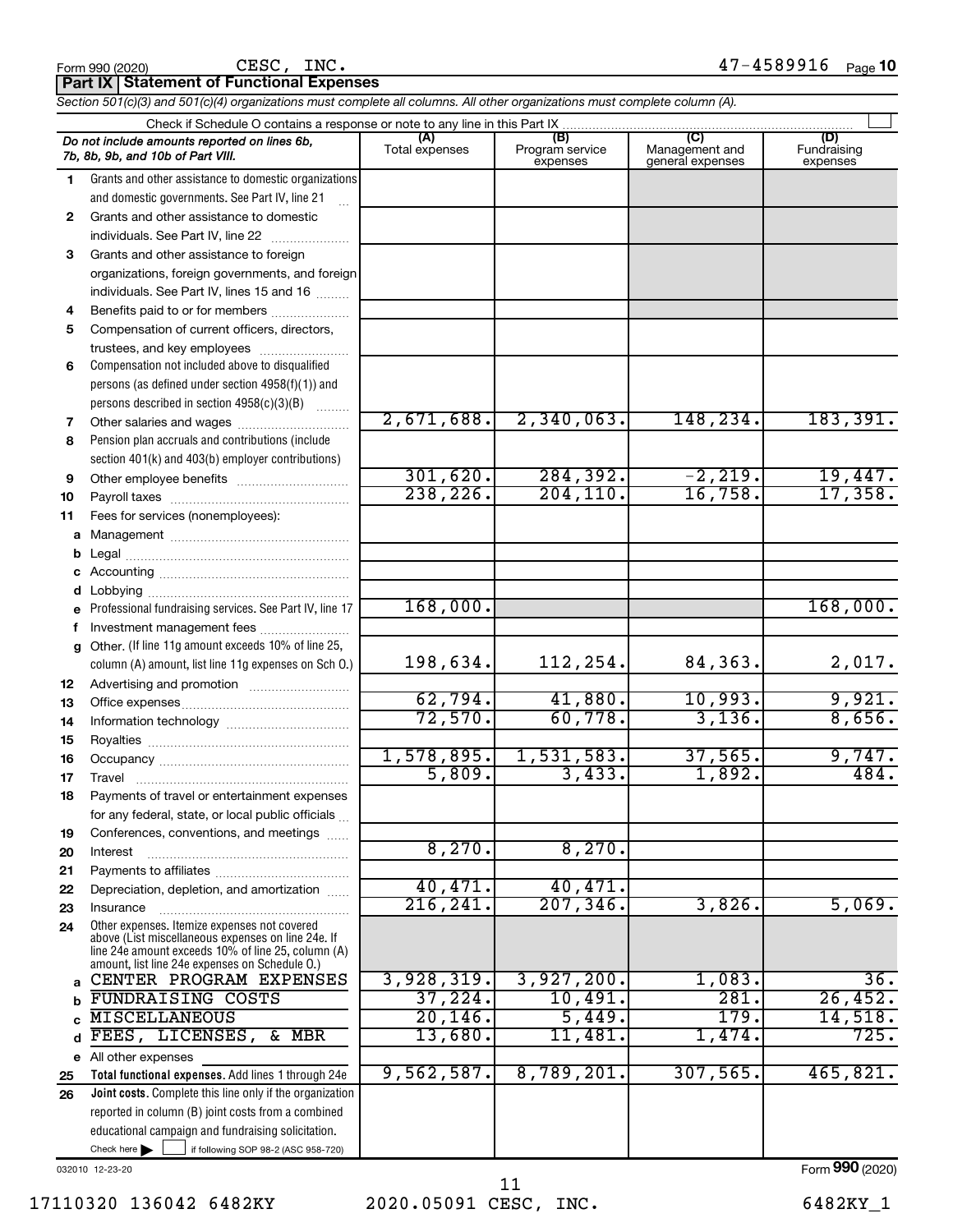| Form 990 (2020) |                               |  |
|-----------------|-------------------------------|--|
|                 | <b>Part X   Balance Sheet</b> |  |

|                             |    |                                                                                                                                                                                                                                      |                 |              | (A)<br>Beginning of year |                 | (B)<br>End of year |
|-----------------------------|----|--------------------------------------------------------------------------------------------------------------------------------------------------------------------------------------------------------------------------------------|-----------------|--------------|--------------------------|-----------------|--------------------|
|                             | 1  |                                                                                                                                                                                                                                      |                 |              | 319, 243.                | $\mathbf{1}$    | 346,903.           |
|                             | 2  |                                                                                                                                                                                                                                      |                 | $\mathbf{2}$ |                          |                 |                    |
|                             | З  |                                                                                                                                                                                                                                      |                 | 3            |                          |                 |                    |
|                             | 4  |                                                                                                                                                                                                                                      |                 |              | 162,577.                 | $\overline{4}$  | 1,410,671.         |
|                             | 5  | Loans and other receivables from any current or former officer, director,                                                                                                                                                            |                 |              |                          |                 |                    |
|                             |    | trustee, key employee, creator or founder, substantial contributor, or 35%                                                                                                                                                           |                 |              |                          |                 |                    |
|                             |    | controlled entity or family member of any of these persons                                                                                                                                                                           |                 |              |                          | 5               |                    |
|                             | 6  | Loans and other receivables from other disqualified persons (as defined                                                                                                                                                              |                 |              |                          |                 |                    |
|                             |    | under section $4958(f)(1)$ , and persons described in section $4958(c)(3)(B)$                                                                                                                                                        |                 |              |                          | 6               |                    |
|                             | 7  |                                                                                                                                                                                                                                      |                 |              |                          | $\overline{7}$  |                    |
| Assets                      | 8  |                                                                                                                                                                                                                                      |                 |              |                          | 8               |                    |
|                             | 9  | Prepaid expenses and deferred charges                                                                                                                                                                                                |                 |              | 51,480.                  | 9               | 627.               |
|                             |    | 10a Land, buildings, and equipment: cost or other                                                                                                                                                                                    |                 |              |                          |                 |                    |
|                             |    | basis. Complete Part VI of Schedule D  10a                                                                                                                                                                                           |                 | 532,719.     |                          |                 |                    |
|                             | b  |                                                                                                                                                                                                                                      | 10 <sub>b</sub> | 130,479.     | 356,674.                 | 10 <sub>c</sub> | 402, 240.          |
|                             | 11 |                                                                                                                                                                                                                                      |                 |              |                          | 11              |                    |
|                             | 12 |                                                                                                                                                                                                                                      |                 | 12           |                          |                 |                    |
|                             | 13 |                                                                                                                                                                                                                                      |                 | 13           |                          |                 |                    |
|                             | 14 |                                                                                                                                                                                                                                      |                 | 14           |                          |                 |                    |
|                             | 15 |                                                                                                                                                                                                                                      |                 |              | 263, 430.                | 15              | 681,792.           |
|                             | 16 |                                                                                                                                                                                                                                      |                 |              | 1, 153, 404.             | 16              | 2,842,233.         |
|                             | 17 |                                                                                                                                                                                                                                      |                 |              | 173, 103.                | 17              | 667,771.           |
|                             | 18 |                                                                                                                                                                                                                                      |                 |              | 18                       |                 |                    |
|                             | 19 |                                                                                                                                                                                                                                      |                 |              | 19                       | 636,700.        |                    |
|                             | 20 |                                                                                                                                                                                                                                      |                 |              |                          | 20              |                    |
|                             | 21 | Escrow or custodial account liability. Complete Part IV of Schedule D                                                                                                                                                                |                 |              |                          | 21              |                    |
|                             | 22 | Loans and other payables to any current or former officer, director,                                                                                                                                                                 |                 |              |                          |                 |                    |
| Liabilities                 |    | trustee, key employee, creator or founder, substantial contributor, or 35%                                                                                                                                                           |                 |              |                          |                 |                    |
|                             |    | controlled entity or family member of any of these persons                                                                                                                                                                           |                 |              |                          | 22              |                    |
|                             | 23 | Secured mortgages and notes payable to unrelated third parties                                                                                                                                                                       |                 |              |                          | 23              |                    |
|                             | 24 |                                                                                                                                                                                                                                      |                 |              |                          | 24              |                    |
|                             | 25 | Other liabilities (including federal income tax, payables to related third                                                                                                                                                           |                 |              |                          |                 |                    |
|                             |    | parties, and other liabilities not included on lines 17-24). Complete Part X                                                                                                                                                         |                 |              |                          | $0$ - 25        | 1,682,000.         |
|                             |    | of Schedule D <b>William Communication Contract Contract Contract Contract Contract Contract Contract Contract Contract Contract Contract Contract Contract Contract Contract Contract Contract Contract Contract Contract Contr</b> |                 |              | $173, 103.$ 26           |                 | 2,986,471.         |
|                             | 26 | Organizations that follow FASB ASC 958, check here $\blacktriangleright \lfloor \underline{X} \rfloor$                                                                                                                               |                 |              |                          |                 |                    |
|                             |    | and complete lines 27, 28, 32, and 33.                                                                                                                                                                                               |                 |              |                          |                 |                    |
|                             | 27 |                                                                                                                                                                                                                                      |                 |              | 678,718.                 | 27              | $-445,821.$        |
|                             | 28 |                                                                                                                                                                                                                                      |                 |              | 301,583.                 | 28              | 301,583.           |
|                             |    | Organizations that do not follow FASB ASC 958, check here $\blacktriangleright$                                                                                                                                                      |                 |              |                          |                 |                    |
|                             |    | and complete lines 29 through 33.                                                                                                                                                                                                    |                 |              |                          |                 |                    |
|                             | 29 |                                                                                                                                                                                                                                      |                 |              |                          | 29              |                    |
|                             | 30 | Paid-in or capital surplus, or land, building, or equipment fund                                                                                                                                                                     |                 |              |                          | 30              |                    |
|                             | 31 | Retained earnings, endowment, accumulated income, or other funds                                                                                                                                                                     |                 |              |                          | 31              |                    |
| Net Assets or Fund Balances | 32 |                                                                                                                                                                                                                                      |                 |              | 980, 301.                | 32              | $-144, 238.$       |
|                             | 33 |                                                                                                                                                                                                                                      |                 |              | 1, 153, 404.             | 33              | 2,842,233.         |
|                             |    |                                                                                                                                                                                                                                      |                 |              |                          |                 |                    |

Form (2020) **990**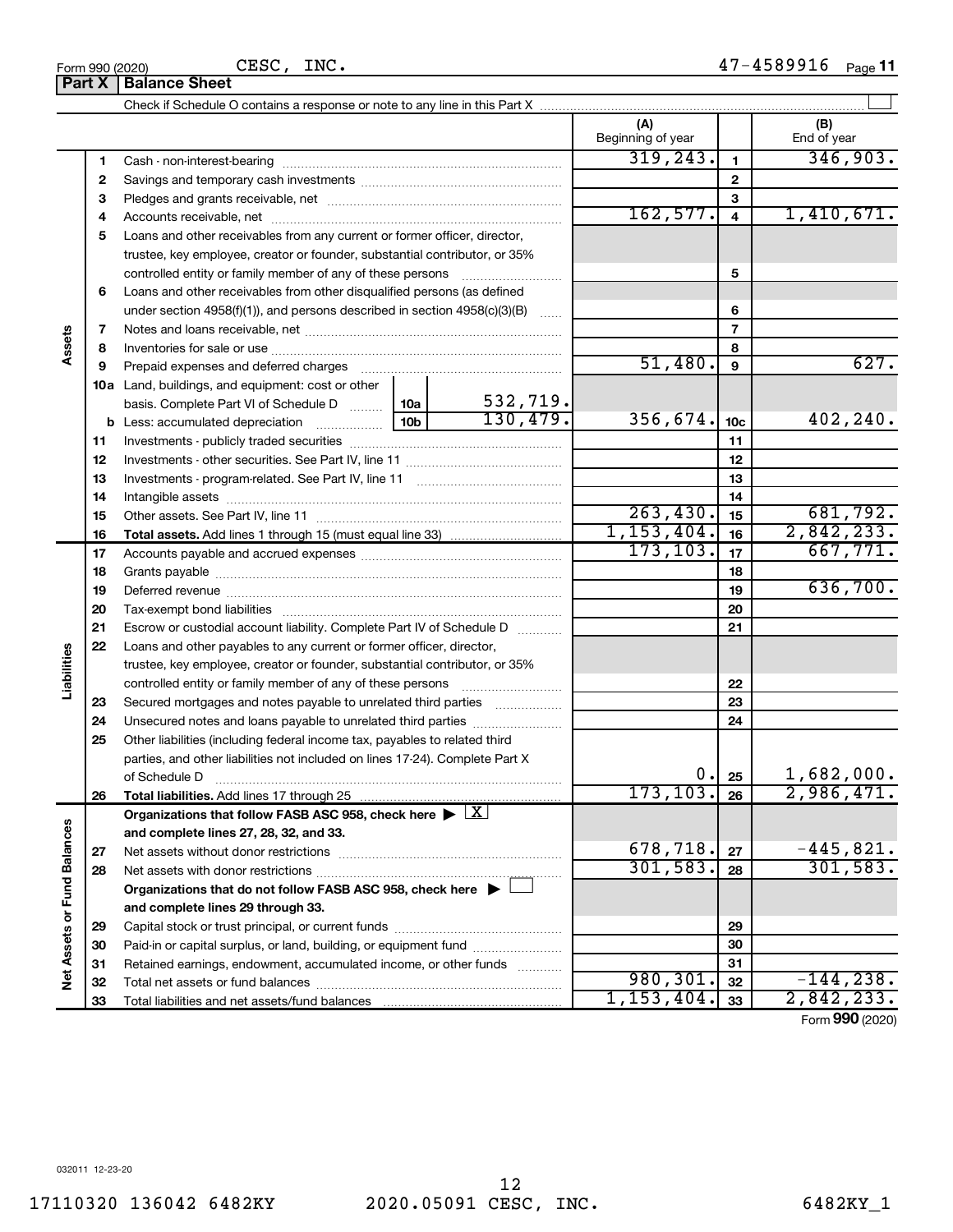|    | CESC, INC.<br>Form 990 (2020)                                                                                                                                                                                                  |                         | 47-4589916      |              | Page 12          |
|----|--------------------------------------------------------------------------------------------------------------------------------------------------------------------------------------------------------------------------------|-------------------------|-----------------|--------------|------------------|
|    | <b>Reconciliation of Net Assets</b><br>Part XI                                                                                                                                                                                 |                         |                 |              |                  |
|    |                                                                                                                                                                                                                                |                         |                 |              |                  |
|    |                                                                                                                                                                                                                                |                         |                 |              |                  |
| 1  |                                                                                                                                                                                                                                | 1.                      | 8,438,048.      |              |                  |
| 2  |                                                                                                                                                                                                                                | $\overline{2}$          | 9,562,587.      |              |                  |
| З  | Revenue less expenses. Subtract line 2 from line 1                                                                                                                                                                             | 3                       | $-1, 124, 539.$ |              |                  |
| 4  |                                                                                                                                                                                                                                | $\overline{\mathbf{4}}$ | 980, 301.       |              |                  |
| 5  |                                                                                                                                                                                                                                | 5                       |                 |              |                  |
| 6  | Donated services and use of facilities [[111] matter contracts and all the services and use of facilities [[11                                                                                                                 | 6                       |                 |              |                  |
| 7  | Investment expenses www.communication.com/www.communication.com/www.communication.com/www.com                                                                                                                                  | $\overline{7}$          |                 |              |                  |
| 8  | Prior period adjustments [111] matter contract and adjustments and account and account and adjustments and account and account and account and account and account and account and account and account and account account and | 8                       |                 |              |                  |
| 9  | Other changes in net assets or fund balances (explain on Schedule O)                                                                                                                                                           | $\mathbf{Q}$            |                 |              | $\overline{0}$ . |
| 10 | Net assets or fund balances at end of year. Combine lines 3 through 9 (must equal Part X, line 32,                                                                                                                             |                         |                 |              |                  |
|    |                                                                                                                                                                                                                                | 10                      | $-144, 238.$    |              |                  |
|    | Part XII Financial Statements and Reporting                                                                                                                                                                                    |                         |                 |              |                  |
|    |                                                                                                                                                                                                                                |                         |                 |              |                  |
|    |                                                                                                                                                                                                                                |                         |                 | Yes          | <b>No</b>        |
| 1  | $X$ Accrual<br>Accounting method used to prepare the Form 990: [130] Cash<br>  Other                                                                                                                                           |                         |                 |              |                  |
|    | If the organization changed its method of accounting from a prior year or checked "Other," explain in Schedule O.                                                                                                              |                         |                 |              |                  |
|    |                                                                                                                                                                                                                                |                         | 2a              |              | х                |
|    | If "Yes," check a box below to indicate whether the financial statements for the year were compiled or reviewed on a                                                                                                           |                         |                 |              |                  |
|    | separate basis, consolidated basis, or both:                                                                                                                                                                                   |                         |                 |              |                  |
|    | Consolidated basis<br>Both consolidated and separate basis<br>Separate basis                                                                                                                                                   |                         |                 |              |                  |
|    |                                                                                                                                                                                                                                |                         | 2 <sub>b</sub>  | х            |                  |
|    | If "Yes," check a box below to indicate whether the financial statements for the year were audited on a separate basis,                                                                                                        |                         |                 |              |                  |
|    | consolidated basis, or both:                                                                                                                                                                                                   |                         |                 |              |                  |
|    | $\lfloor \underline{X} \rfloor$ Separate basis<br>Consolidated basis<br>Both consolidated and separate basis                                                                                                                   |                         |                 |              |                  |
|    | c If "Yes" to line 2a or 2b, does the organization have a committee that assumes responsibility for oversight of the audit,                                                                                                    |                         |                 |              |                  |
|    |                                                                                                                                                                                                                                |                         | 2c              | х            |                  |
|    | If the organization changed either its oversight process or selection process during the tax year, explain on Schedule O.                                                                                                      |                         |                 |              |                  |
|    | 3a As a result of a federal award, was the organization required to undergo an audit or audits as set forth in the Single Audit                                                                                                |                         |                 |              |                  |
|    |                                                                                                                                                                                                                                |                         | За              |              | х                |
|    | b If "Yes," did the organization undergo the required audit or audits? If the organization did not undergo the required audit                                                                                                  |                         |                 |              |                  |
|    |                                                                                                                                                                                                                                |                         | 3b              | $\mathbf{A}$ |                  |

Form (2020) **990**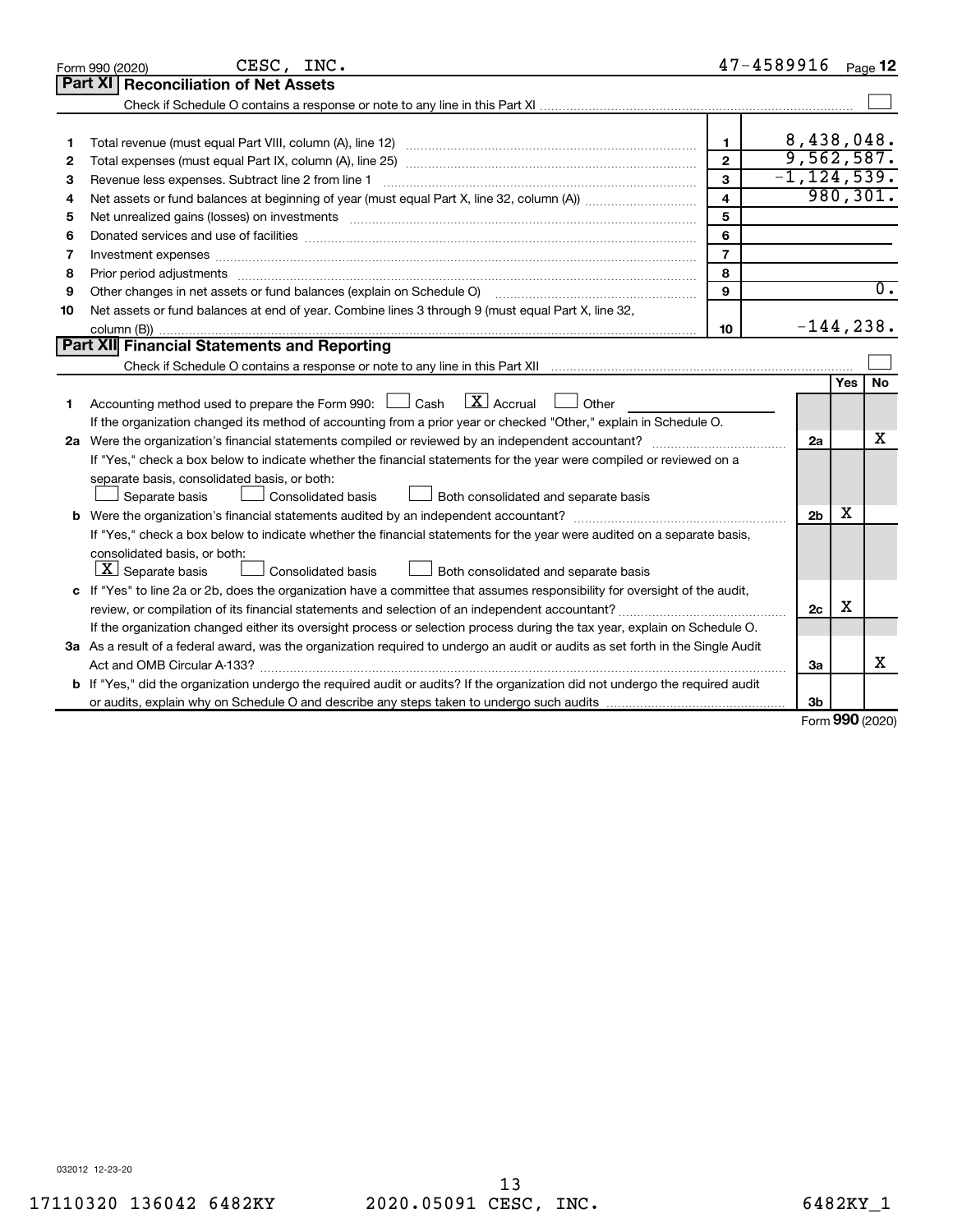| <b>SCHEDULE A</b> |  |
|-------------------|--|
|-------------------|--|

| (Form 990 or 990-EZ) |  |  |
|----------------------|--|--|
|                      |  |  |

 $\blacktriangleright$  Go to

Department of the Treasury

Internal Revenue Service

# Form 990 or 990-EZ) **Public Charity Status and Public Support**<br>
Complete if the organization is a section 501(c)(3) organization or a section<br> **2020**

**4947(a)(1) nonexempt charitable trust. | Attach to Form 990 or Form 990-EZ.** 

|  | www.irs.gov/Form990 for instructions and the latest information |  |  |  |  |
|--|-----------------------------------------------------------------|--|--|--|--|
|--|-----------------------------------------------------------------|--|--|--|--|

| <b>Open to Public</b><br>Inspection |
|-------------------------------------|
|                                     |

OMB No. 1545-0047

|                 |                     | Name of the organization                                                                                                                                                                                                                                  |            |                                                       |                                 |                             |                            | <b>Employer identification number</b> |
|-----------------|---------------------|-----------------------------------------------------------------------------------------------------------------------------------------------------------------------------------------------------------------------------------------------------------|------------|-------------------------------------------------------|---------------------------------|-----------------------------|----------------------------|---------------------------------------|
|                 |                     |                                                                                                                                                                                                                                                           | CESC, INC. |                                                       |                                 |                             |                            | 47-4589916                            |
| Part I          |                     | Reason for Public Charity Status. (All organizations must complete this part.) See instructions.                                                                                                                                                          |            |                                                       |                                 |                             |                            |                                       |
|                 |                     | The organization is not a private foundation because it is: (For lines 1 through 12, check only one box.)                                                                                                                                                 |            |                                                       |                                 |                             |                            |                                       |
| 1               |                     | A church, convention of churches, or association of churches described in section 170(b)(1)(A)(i).                                                                                                                                                        |            |                                                       |                                 |                             |                            |                                       |
| 2               |                     | A school described in section 170(b)(1)(A)(ii). (Attach Schedule E (Form 990 or 990-EZ).)                                                                                                                                                                 |            |                                                       |                                 |                             |                            |                                       |
| 3               |                     | A hospital or a cooperative hospital service organization described in section 170(b)(1)(A)(iii).                                                                                                                                                         |            |                                                       |                                 |                             |                            |                                       |
| 4               |                     | A medical research organization operated in conjunction with a hospital described in section 170(b)(1)(A)(iii). Enter the hospital's name,                                                                                                                |            |                                                       |                                 |                             |                            |                                       |
|                 |                     | city, and state:                                                                                                                                                                                                                                          |            |                                                       |                                 |                             |                            |                                       |
| 5               |                     | An organization operated for the benefit of a college or university owned or operated by a governmental unit described in                                                                                                                                 |            |                                                       |                                 |                             |                            |                                       |
|                 |                     | section 170(b)(1)(A)(iv). (Complete Part II.)                                                                                                                                                                                                             |            |                                                       |                                 |                             |                            |                                       |
| 6               |                     | A federal, state, or local government or governmental unit described in section 170(b)(1)(A)(v).                                                                                                                                                          |            |                                                       |                                 |                             |                            |                                       |
| $\overline{7}$  | $\lfloor x \rfloor$ | An organization that normally receives a substantial part of its support from a governmental unit or from the general public described in                                                                                                                 |            |                                                       |                                 |                             |                            |                                       |
|                 |                     | section 170(b)(1)(A)(vi). (Complete Part II.)                                                                                                                                                                                                             |            |                                                       |                                 |                             |                            |                                       |
| 8               |                     | A community trust described in section 170(b)(1)(A)(vi). (Complete Part II.)                                                                                                                                                                              |            |                                                       |                                 |                             |                            |                                       |
| 9               |                     | An agricultural research organization described in section 170(b)(1)(A)(ix) operated in conjunction with a land-grant college                                                                                                                             |            |                                                       |                                 |                             |                            |                                       |
|                 |                     | or university or a non-land-grant college of agriculture (see instructions). Enter the name, city, and state of the college or                                                                                                                            |            |                                                       |                                 |                             |                            |                                       |
|                 |                     | university:                                                                                                                                                                                                                                               |            |                                                       |                                 |                             |                            |                                       |
| 10              |                     | An organization that normally receives (1) more than 33 1/3% of its support from contributions, membership fees, and gross receipts from                                                                                                                  |            |                                                       |                                 |                             |                            |                                       |
|                 |                     | activities related to its exempt functions, subject to certain exceptions; and (2) no more than 33 1/3% of its support from gross investment                                                                                                              |            |                                                       |                                 |                             |                            |                                       |
|                 |                     | income and unrelated business taxable income (less section 511 tax) from businesses acquired by the organization after June 30, 1975.                                                                                                                     |            |                                                       |                                 |                             |                            |                                       |
|                 |                     | See section 509(a)(2). (Complete Part III.)                                                                                                                                                                                                               |            |                                                       |                                 |                             |                            |                                       |
| 11              |                     | An organization organized and operated exclusively to test for public safety. See section 509(a)(4).                                                                                                                                                      |            |                                                       |                                 |                             |                            |                                       |
| 12 <sub>2</sub> |                     | An organization organized and operated exclusively for the benefit of, to perform the functions of, or to carry out the purposes of one or                                                                                                                |            |                                                       |                                 |                             |                            |                                       |
|                 |                     | more publicly supported organizations described in section 509(a)(1) or section 509(a)(2). See section 509(a)(3). Check the box in                                                                                                                        |            |                                                       |                                 |                             |                            |                                       |
|                 |                     | lines 12a through 12d that describes the type of supporting organization and complete lines 12e, 12f, and 12g.                                                                                                                                            |            |                                                       |                                 |                             |                            |                                       |
| а               |                     | Type I. A supporting organization operated, supervised, or controlled by its supported organization(s), typically by giving                                                                                                                               |            |                                                       |                                 |                             |                            |                                       |
|                 |                     | the supported organization(s) the power to regularly appoint or elect a majority of the directors or trustees of the supporting                                                                                                                           |            |                                                       |                                 |                             |                            |                                       |
|                 |                     | organization. You must complete Part IV, Sections A and B.                                                                                                                                                                                                |            |                                                       |                                 |                             |                            |                                       |
| b               |                     | Type II. A supporting organization supervised or controlled in connection with its supported organization(s), by having                                                                                                                                   |            |                                                       |                                 |                             |                            |                                       |
|                 |                     | control or management of the supporting organization vested in the same persons that control or manage the supported                                                                                                                                      |            |                                                       |                                 |                             |                            |                                       |
|                 |                     | organization(s). You must complete Part IV, Sections A and C.                                                                                                                                                                                             |            |                                                       |                                 |                             |                            |                                       |
| с               |                     | Type III functionally integrated. A supporting organization operated in connection with, and functionally integrated with,                                                                                                                                |            |                                                       |                                 |                             |                            |                                       |
|                 |                     | its supported organization(s) (see instructions). You must complete Part IV, Sections A, D, and E.                                                                                                                                                        |            |                                                       |                                 |                             |                            |                                       |
| d               |                     | Type III non-functionally integrated. A supporting organization operated in connection with its supported organization(s)<br>that is not functionally integrated. The organization generally must satisfy a distribution requirement and an attentiveness |            |                                                       |                                 |                             |                            |                                       |
|                 |                     | requirement (see instructions). You must complete Part IV, Sections A and D, and Part V.                                                                                                                                                                  |            |                                                       |                                 |                             |                            |                                       |
|                 |                     | Check this box if the organization received a written determination from the IRS that it is a Type I, Type II, Type III                                                                                                                                   |            |                                                       |                                 |                             |                            |                                       |
| е               |                     | functionally integrated, or Type III non-functionally integrated supporting organization.                                                                                                                                                                 |            |                                                       |                                 |                             |                            |                                       |
|                 |                     |                                                                                                                                                                                                                                                           |            |                                                       |                                 |                             |                            |                                       |
| g               |                     | Provide the following information about the supported organization(s).                                                                                                                                                                                    |            |                                                       |                                 |                             |                            |                                       |
|                 |                     | (i) Name of supported                                                                                                                                                                                                                                     | (ii) EIN   | (iii) Type of organization                            | (iv) Is the organization listed | in your governing document? | (v) Amount of monetary     | (vi) Amount of other                  |
|                 |                     | organization                                                                                                                                                                                                                                              |            | (described on lines 1-10<br>above (see instructions)) | Yes                             | No                          | support (see instructions) | support (see instructions)            |
|                 |                     |                                                                                                                                                                                                                                                           |            |                                                       |                                 |                             |                            |                                       |
|                 |                     |                                                                                                                                                                                                                                                           |            |                                                       |                                 |                             |                            |                                       |
|                 |                     |                                                                                                                                                                                                                                                           |            |                                                       |                                 |                             |                            |                                       |
|                 |                     |                                                                                                                                                                                                                                                           |            |                                                       |                                 |                             |                            |                                       |
|                 |                     |                                                                                                                                                                                                                                                           |            |                                                       |                                 |                             |                            |                                       |
|                 |                     |                                                                                                                                                                                                                                                           |            |                                                       |                                 |                             |                            |                                       |
|                 |                     |                                                                                                                                                                                                                                                           |            |                                                       |                                 |                             |                            |                                       |
|                 |                     |                                                                                                                                                                                                                                                           |            |                                                       |                                 |                             |                            |                                       |
|                 |                     |                                                                                                                                                                                                                                                           |            |                                                       |                                 |                             |                            |                                       |
|                 |                     |                                                                                                                                                                                                                                                           |            |                                                       |                                 |                             |                            |                                       |
| Total           |                     |                                                                                                                                                                                                                                                           |            |                                                       |                                 |                             |                            |                                       |

LHA For Paperwork Reduction Act Notice, see the Instructions for Form 990 or 990-EZ. 032021 01-25-21 Schedule A (Form 990 or 990-EZ) 2020 14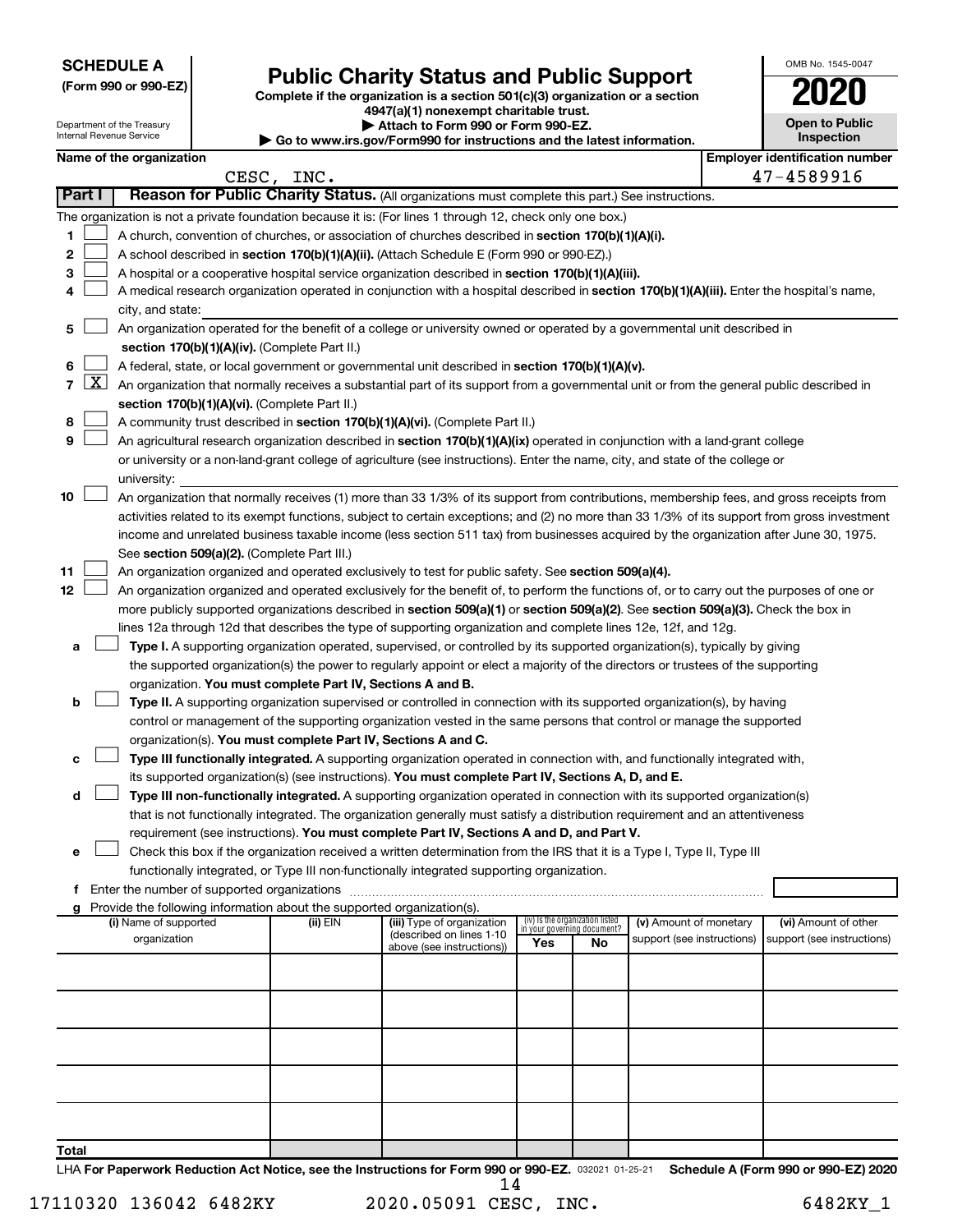#### Schedule A (Form 990 or 990-EZ)  $2020$  CESC, INC.

**Part II Support Schedule for Organizations Described in Sections 170(b)(1)(A)(iv) and 170(b)(1)(A)(vi)**

(Complete only if you checked the box on line 5, 7, or 8 of Part I or if the organization failed to qualify under Part III. If the organization fails to qualify under the tests listed below, please complete Part III.)

| <b>Section A. Public Support</b>                                                                                                                                                                                               |                        |                       |                         |                         |                       |                                          |
|--------------------------------------------------------------------------------------------------------------------------------------------------------------------------------------------------------------------------------|------------------------|-----------------------|-------------------------|-------------------------|-----------------------|------------------------------------------|
| Calendar year (or fiscal year beginning in)                                                                                                                                                                                    | (a) 2016               | (b) 2017              | $(c)$ 2018              | $(d)$ 2019              | (e) 2020              | (f) Total                                |
| 1 Gifts, grants, contributions, and                                                                                                                                                                                            |                        |                       |                         |                         |                       |                                          |
| membership fees received. (Do not                                                                                                                                                                                              |                        |                       |                         |                         |                       |                                          |
| include any "unusual grants.")                                                                                                                                                                                                 | 2,275,906.             | 3,298,099.            | 3,065,093.              | 3,581,489.              | 6,983,451.            | 19,204,038.                              |
| 2 Tax revenues levied for the organ-                                                                                                                                                                                           |                        |                       |                         |                         |                       |                                          |
| ization's benefit and either paid to                                                                                                                                                                                           |                        |                       |                         |                         |                       |                                          |
| or expended on its behalf                                                                                                                                                                                                      |                        |                       |                         |                         |                       |                                          |
| 3 The value of services or facilities                                                                                                                                                                                          |                        |                       |                         |                         |                       |                                          |
| furnished by a governmental unit to                                                                                                                                                                                            |                        |                       |                         |                         |                       |                                          |
| the organization without charge                                                                                                                                                                                                |                        |                       |                         |                         |                       |                                          |
| 4 Total. Add lines 1 through 3                                                                                                                                                                                                 | 2,275,906.             | 3,298,099.            | 3,065,093               | 3,581,489               | 6,983,451.            | 19,204,038.                              |
| 5 The portion of total contributions                                                                                                                                                                                           |                        |                       |                         |                         |                       |                                          |
| by each person (other than a                                                                                                                                                                                                   |                        |                       |                         |                         |                       |                                          |
| governmental unit or publicly                                                                                                                                                                                                  |                        |                       |                         |                         |                       |                                          |
| supported organization) included                                                                                                                                                                                               |                        |                       |                         |                         |                       |                                          |
| on line 1 that exceeds 2% of the                                                                                                                                                                                               |                        |                       |                         |                         |                       |                                          |
| amount shown on line 11,                                                                                                                                                                                                       |                        |                       |                         |                         |                       |                                          |
| column (f)                                                                                                                                                                                                                     |                        |                       |                         |                         |                       | 604,098.                                 |
|                                                                                                                                                                                                                                |                        |                       |                         |                         |                       | 18,599,940.                              |
| 6 Public support. Subtract line 5 from line 4.<br><b>Section B. Total Support</b>                                                                                                                                              |                        |                       |                         |                         |                       |                                          |
|                                                                                                                                                                                                                                |                        |                       |                         |                         |                       |                                          |
| Calendar year (or fiscal year beginning in)                                                                                                                                                                                    | (a) 2016<br>2,275,906. | (b) 2017<br>3,298,099 | $(c)$ 2018<br>3,065,093 | $(d)$ 2019<br>3,581,489 | (e) 2020<br>6,983,451 | (f) Total<br>19,204,038.                 |
| <b>7</b> Amounts from line 4                                                                                                                                                                                                   |                        |                       |                         |                         |                       |                                          |
| 8 Gross income from interest,                                                                                                                                                                                                  |                        |                       |                         |                         |                       |                                          |
| dividends, payments received on                                                                                                                                                                                                |                        |                       |                         |                         |                       |                                          |
| securities loans, rents, royalties,                                                                                                                                                                                            |                        |                       |                         |                         |                       |                                          |
| and income from similar sources                                                                                                                                                                                                | 831.                   | 3,856.                | 6,634.                  | 4,716.                  | 1,466.                | 17,503.                                  |
| 9 Net income from unrelated business                                                                                                                                                                                           |                        |                       |                         |                         |                       |                                          |
| activities, whether or not the                                                                                                                                                                                                 |                        |                       |                         |                         |                       |                                          |
| business is regularly carried on                                                                                                                                                                                               |                        |                       |                         |                         |                       |                                          |
| 10 Other income. Do not include gain                                                                                                                                                                                           |                        |                       |                         |                         |                       |                                          |
| or loss from the sale of capital                                                                                                                                                                                               |                        |                       |                         |                         |                       |                                          |
| assets (Explain in Part VI.)                                                                                                                                                                                                   | 281.                   | 767.                  | 31,566.                 | 540,930.                |                       | 573,544.                                 |
| <b>11 Total support.</b> Add lines 7 through 10                                                                                                                                                                                |                        |                       |                         |                         |                       | 19,795,085.                              |
| <b>12</b> Gross receipts from related activities, etc. (see instructions)                                                                                                                                                      |                        |                       |                         |                         | 12                    | 4,662,570.                               |
| 13 First 5 years. If the Form 990 is for the organization's first, second, third, fourth, or fifth tax year as a section 501(c)(3)                                                                                             |                        |                       |                         |                         |                       |                                          |
| organization, check this box and stop here international content to the content of the content of the content of the content of the content of the content of the content of the content of the content of the content of the  |                        |                       |                         |                         |                       |                                          |
| <b>Section C. Computation of Public Support Percentage</b>                                                                                                                                                                     |                        |                       |                         |                         |                       |                                          |
|                                                                                                                                                                                                                                |                        |                       |                         |                         | 14                    | 93.96<br>%                               |
|                                                                                                                                                                                                                                |                        |                       |                         |                         | 15                    | %                                        |
| 16a 33 1/3% support test - 2020. If the organization did not check the box on line 13, and line 14 is 33 1/3% or more, check this box and                                                                                      |                        |                       |                         |                         |                       |                                          |
| stop here. The organization qualifies as a publicly supported organization manufaction manufacture or the organization manufacture or the organization manufacture or the organization manufacture or the state of the state o |                        |                       |                         |                         |                       | $\blacktriangleright$ $\boxed{\text{X}}$ |
| b 33 1/3% support test - 2019. If the organization did not check a box on line 13 or 16a, and line 15 is 33 1/3% or more, check this box                                                                                       |                        |                       |                         |                         |                       |                                          |
|                                                                                                                                                                                                                                |                        |                       |                         |                         |                       |                                          |
| 17a 10% -facts-and-circumstances test - 2020. If the organization did not check a box on line 13, 16a, or 16b, and line 14 is 10% or more,                                                                                     |                        |                       |                         |                         |                       |                                          |
| and if the organization meets the facts-and-circumstances test, check this box and stop here. Explain in Part VI how the organization                                                                                          |                        |                       |                         |                         |                       |                                          |
| meets the facts-and-circumstances test. The organization qualifies as a publicly supported organization                                                                                                                        |                        |                       |                         |                         |                       |                                          |
| <b>b 10%</b> -facts-and-circumstances test - 2019. If the organization did not check a box on line 13, 16a, 16b, or 17a, and line 15 is 10% or                                                                                 |                        |                       |                         |                         |                       |                                          |
| more, and if the organization meets the facts-and-circumstances test, check this box and stop here. Explain in Part VI how the                                                                                                 |                        |                       |                         |                         |                       |                                          |
| organization meets the facts-and-circumstances test. The organization qualifies as a publicly supported organization                                                                                                           |                        |                       |                         |                         |                       |                                          |
| 18 Private foundation. If the organization did not check a box on line 13, 16a, 16b, 17a, or 17b, check this box and see instructions                                                                                          |                        |                       |                         |                         |                       |                                          |
|                                                                                                                                                                                                                                |                        |                       |                         |                         |                       |                                          |

**Schedule A (Form 990 or 990-EZ) 2020**

032022 01-25-21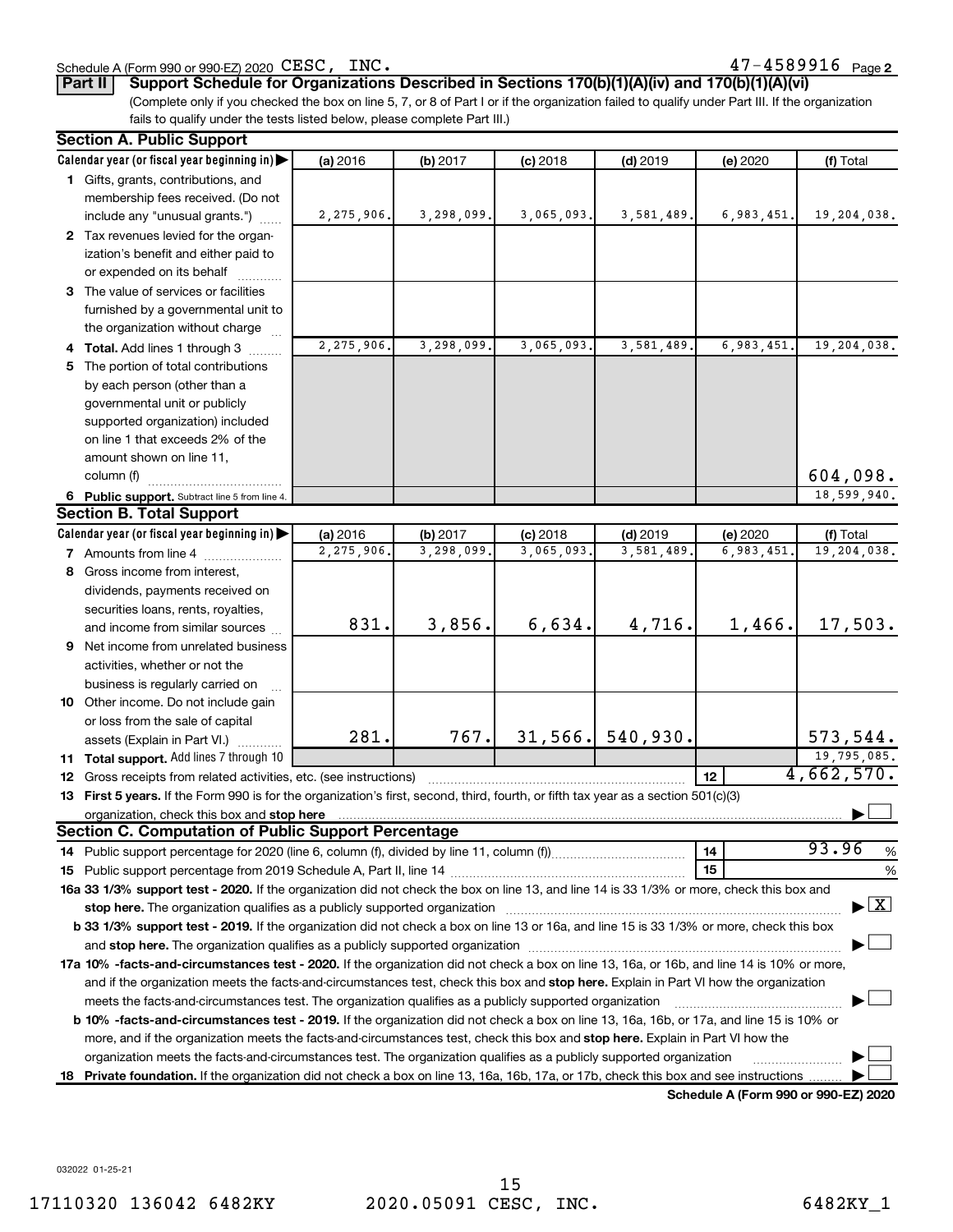### **Part III Support Schedule for Organizations Described in Section 509(a)(2)**

(Complete only if you checked the box on line 10 of Part I or if the organization failed to qualify under Part II. If the organization fails to qualify under the tests listed below, please complete Part II.)

| <b>Section A. Public Support</b>                                                                                                                                                         |          |          |            |            |          |                                      |
|------------------------------------------------------------------------------------------------------------------------------------------------------------------------------------------|----------|----------|------------|------------|----------|--------------------------------------|
| Calendar year (or fiscal year beginning in)                                                                                                                                              | (a) 2016 | (b) 2017 | $(c)$ 2018 | $(d)$ 2019 | (e) 2020 | (f) Total                            |
| 1 Gifts, grants, contributions, and                                                                                                                                                      |          |          |            |            |          |                                      |
| membership fees received. (Do not                                                                                                                                                        |          |          |            |            |          |                                      |
| include any "unusual grants.")                                                                                                                                                           |          |          |            |            |          |                                      |
| 2 Gross receipts from admissions,<br>merchandise sold or services per-<br>formed, or facilities furnished in<br>any activity that is related to the<br>organization's tax-exempt purpose |          |          |            |            |          |                                      |
| <b>3</b> Gross receipts from activities that                                                                                                                                             |          |          |            |            |          |                                      |
| are not an unrelated trade or bus-                                                                                                                                                       |          |          |            |            |          |                                      |
| iness under section 513                                                                                                                                                                  |          |          |            |            |          |                                      |
| 4 Tax revenues levied for the organ-                                                                                                                                                     |          |          |            |            |          |                                      |
| ization's benefit and either paid to                                                                                                                                                     |          |          |            |            |          |                                      |
| or expended on its behalf                                                                                                                                                                |          |          |            |            |          |                                      |
| 5 The value of services or facilities                                                                                                                                                    |          |          |            |            |          |                                      |
| furnished by a governmental unit to                                                                                                                                                      |          |          |            |            |          |                                      |
| the organization without charge                                                                                                                                                          |          |          |            |            |          |                                      |
| <b>6 Total.</b> Add lines 1 through 5                                                                                                                                                    |          |          |            |            |          |                                      |
| 7a Amounts included on lines 1, 2, and                                                                                                                                                   |          |          |            |            |          |                                      |
| 3 received from disqualified persons                                                                                                                                                     |          |          |            |            |          |                                      |
| <b>b</b> Amounts included on lines 2 and 3 received<br>from other than disqualified persons that<br>exceed the greater of \$5,000 or 1% of the<br>amount on line 13 for the year         |          |          |            |            |          |                                      |
| c Add lines 7a and 7b                                                                                                                                                                    |          |          |            |            |          |                                      |
| 8 Public support. (Subtract line 7c from line 6.)<br><b>Section B. Total Support</b>                                                                                                     |          |          |            |            |          |                                      |
| Calendar year (or fiscal year beginning in)                                                                                                                                              | (a) 2016 | (b) 2017 | $(c)$ 2018 | $(d)$ 2019 | (e) 2020 | (f) Total                            |
| <b>9</b> Amounts from line 6                                                                                                                                                             |          |          |            |            |          |                                      |
| <b>10a</b> Gross income from interest,<br>dividends, payments received on<br>securities loans, rents, royalties,<br>and income from similar sources                                      |          |          |            |            |          |                                      |
| <b>b</b> Unrelated business taxable income                                                                                                                                               |          |          |            |            |          |                                      |
| (less section 511 taxes) from businesses<br>acquired after June 30, 1975                                                                                                                 |          |          |            |            |          |                                      |
| c Add lines 10a and 10b                                                                                                                                                                  |          |          |            |            |          |                                      |
| <b>11</b> Net income from unrelated business<br>activities not included in line 10b.<br>whether or not the business is<br>regularly carried on                                           |          |          |            |            |          |                                      |
| <b>12</b> Other income. Do not include gain<br>or loss from the sale of capital<br>assets (Explain in Part VI.)                                                                          |          |          |            |            |          |                                      |
| <b>13</b> Total support. (Add lines 9, 10c, 11, and 12.)                                                                                                                                 |          |          |            |            |          |                                      |
| 14 First 5 years. If the Form 990 is for the organization's first, second, third, fourth, or fifth tax year as a section 501(c)(3) organization,                                         |          |          |            |            |          |                                      |
|                                                                                                                                                                                          |          |          |            |            |          |                                      |
| <b>Section C. Computation of Public Support Percentage</b>                                                                                                                               |          |          |            |            |          |                                      |
| 15 Public support percentage for 2020 (line 8, column (f), divided by line 13, column (f) <i></i>                                                                                        |          |          |            |            | 15       | ℅                                    |
| 16 Public support percentage from 2019 Schedule A, Part III, line 15                                                                                                                     |          |          |            |            | 16       | %                                    |
| Section D. Computation of Investment Income Percentage                                                                                                                                   |          |          |            |            |          |                                      |
|                                                                                                                                                                                          |          |          |            |            | 17       | %                                    |
| 18 Investment income percentage from 2019 Schedule A, Part III, line 17                                                                                                                  |          |          |            |            | 18       | %                                    |
| 19a 33 1/3% support tests - 2020. If the organization did not check the box on line 14, and line 15 is more than 33 1/3%, and line 17 is not                                             |          |          |            |            |          |                                      |
| more than 33 1/3%, check this box and stop here. The organization qualifies as a publicly supported organization                                                                         |          |          |            |            |          |                                      |
| b 33 1/3% support tests - 2019. If the organization did not check a box on line 14 or line 19a, and line 16 is more than 33 1/3%, and                                                    |          |          |            |            |          |                                      |
| line 18 is not more than 33 1/3%, check this box and stop here. The organization qualifies as a publicly supported organization                                                          |          |          |            |            |          |                                      |
|                                                                                                                                                                                          |          |          |            |            |          |                                      |
| 032023 01-25-21                                                                                                                                                                          |          |          |            |            |          | Schedule A (Form 990 or 990-EZ) 2020 |
|                                                                                                                                                                                          |          |          | 16         |            |          |                                      |

17110320 136042 6482KY 2020.05091 CESC, INC. 6482KY\_1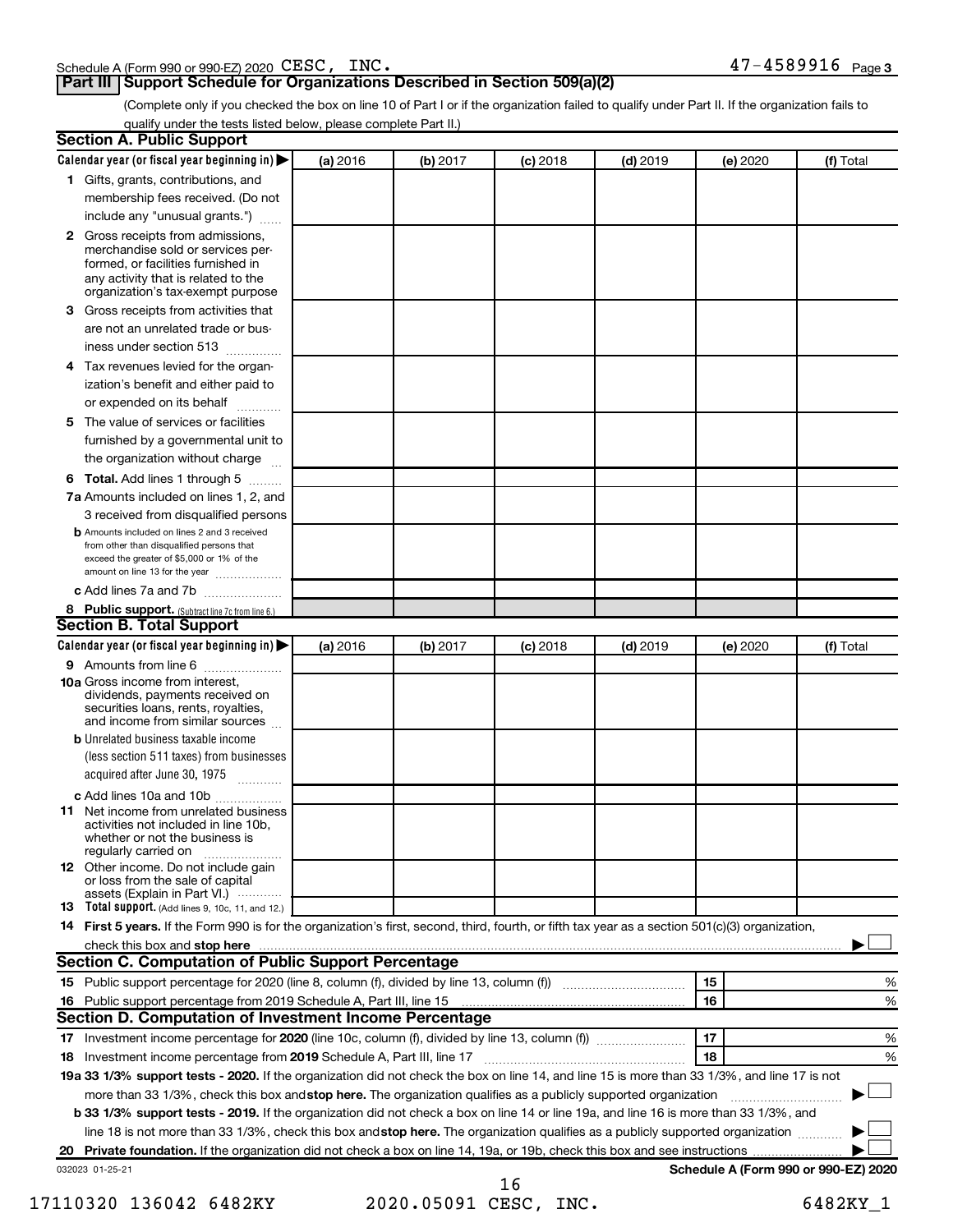#### **Part IV Supporting Organizations**

(Complete only if you checked a box in line 12 on Part I. If you checked box 12a, Part I, complete Sections A and B. If you checked box 12b, Part I, complete Sections A and C. If you checked box 12c, Part I, complete Sections A, D, and E. If you checked box 12d, Part I, complete Sections A and D, and complete Part V.)

#### **Section A. All Supporting Organizations**

- **1** Are all of the organization's supported organizations listed by name in the organization's governing documents? If "No," describe in Part VI how the supported organizations are designated. If designated by *class or purpose, describe the designation. If historic and continuing relationship, explain.*
- **2** Did the organization have any supported organization that does not have an IRS determination of status under section 509(a)(1) or (2)? If "Yes," explain in Part **VI** how the organization determined that the supported *organization was described in section 509(a)(1) or (2).*
- **3a** Did the organization have a supported organization described in section 501(c)(4), (5), or (6)? If "Yes," answer *lines 3b and 3c below.*
- **b** Did the organization confirm that each supported organization qualified under section 501(c)(4), (5), or (6) and satisfied the public support tests under section 509(a)(2)? If "Yes," describe in Part VI when and how the *organization made the determination.*
- **c** Did the organization ensure that all support to such organizations was used exclusively for section 170(c)(2)(B) purposes? If "Yes," explain in Part VI what controls the organization put in place to ensure such use.
- **4 a** *If* Was any supported organization not organized in the United States ("foreign supported organization")? *"Yes," and if you checked box 12a or 12b in Part I, answer lines 4b and 4c below.*
- **b** Did the organization have ultimate control and discretion in deciding whether to make grants to the foreign supported organization? If "Yes," describe in Part VI how the organization had such control and discretion *despite being controlled or supervised by or in connection with its supported organizations.*
- **c** Did the organization support any foreign supported organization that does not have an IRS determination under sections 501(c)(3) and 509(a)(1) or (2)? If "Yes," explain in Part VI what controls the organization used *to ensure that all support to the foreign supported organization was used exclusively for section 170(c)(2)(B) purposes.*
- **5a** Did the organization add, substitute, or remove any supported organizations during the tax year? If "Yes," answer lines 5b and 5c below (if applicable). Also, provide detail in **Part VI,** including (i) the names and EIN *numbers of the supported organizations added, substituted, or removed; (ii) the reasons for each such action; (iii) the authority under the organization's organizing document authorizing such action; and (iv) how the action was accomplished (such as by amendment to the organizing document).*
- **b Type I or Type II only.** Was any added or substituted supported organization part of a class already designated in the organization's organizing document?
- **c Substitutions only.**  Was the substitution the result of an event beyond the organization's control?
- **6** Did the organization provide support (whether in the form of grants or the provision of services or facilities) to **Part VI.** support or benefit one or more of the filing organization's supported organizations? If "Yes," provide detail in anyone other than (i) its supported organizations, (ii) individuals that are part of the charitable class benefited by one or more of its supported organizations, or (iii) other supporting organizations that also
- **7** Did the organization provide a grant, loan, compensation, or other similar payment to a substantial contributor regard to a substantial contributor? If "Yes," complete Part I of Schedule L (Form 990 or 990-EZ). (as defined in section 4958(c)(3)(C)), a family member of a substantial contributor, or a 35% controlled entity with
- **8** Did the organization make a loan to a disqualified person (as defined in section 4958) not described in line 7? *If "Yes," complete Part I of Schedule L (Form 990 or 990-EZ).*
- **9 a** Was the organization controlled directly or indirectly at any time during the tax year by one or more in section 509(a)(1) or (2))? If "Yes," provide detail in **Part VI.** disqualified persons, as defined in section 4946 (other than foundation managers and organizations described
- **b** Did one or more disqualified persons (as defined in line 9a) hold a controlling interest in any entity in which the supporting organization had an interest? If "Yes," provide detail in Part VI.
- **c** Did a disqualified person (as defined in line 9a) have an ownership interest in, or derive any personal benefit from, assets in which the supporting organization also had an interest? If "Yes," provide detail in Part VI.
- **10 a** Was the organization subject to the excess business holdings rules of section 4943 because of section supporting organizations)? If "Yes," answer line 10b below. 4943(f) (regarding certain Type II supporting organizations, and all Type III non-functionally integrated
	- **b** Did the organization have any excess business holdings in the tax year? (Use Schedule C, Form 4720, to *determine whether the organization had excess business holdings.)*

032024 01-25-21

17

**Yes No 1 2 3a 3b 3c 4a 4b 4c 5a 5b 5c 6 7 8 9a 9b 9c 10a 10b**

**Schedule A (Form 990 or 990-EZ) 2020**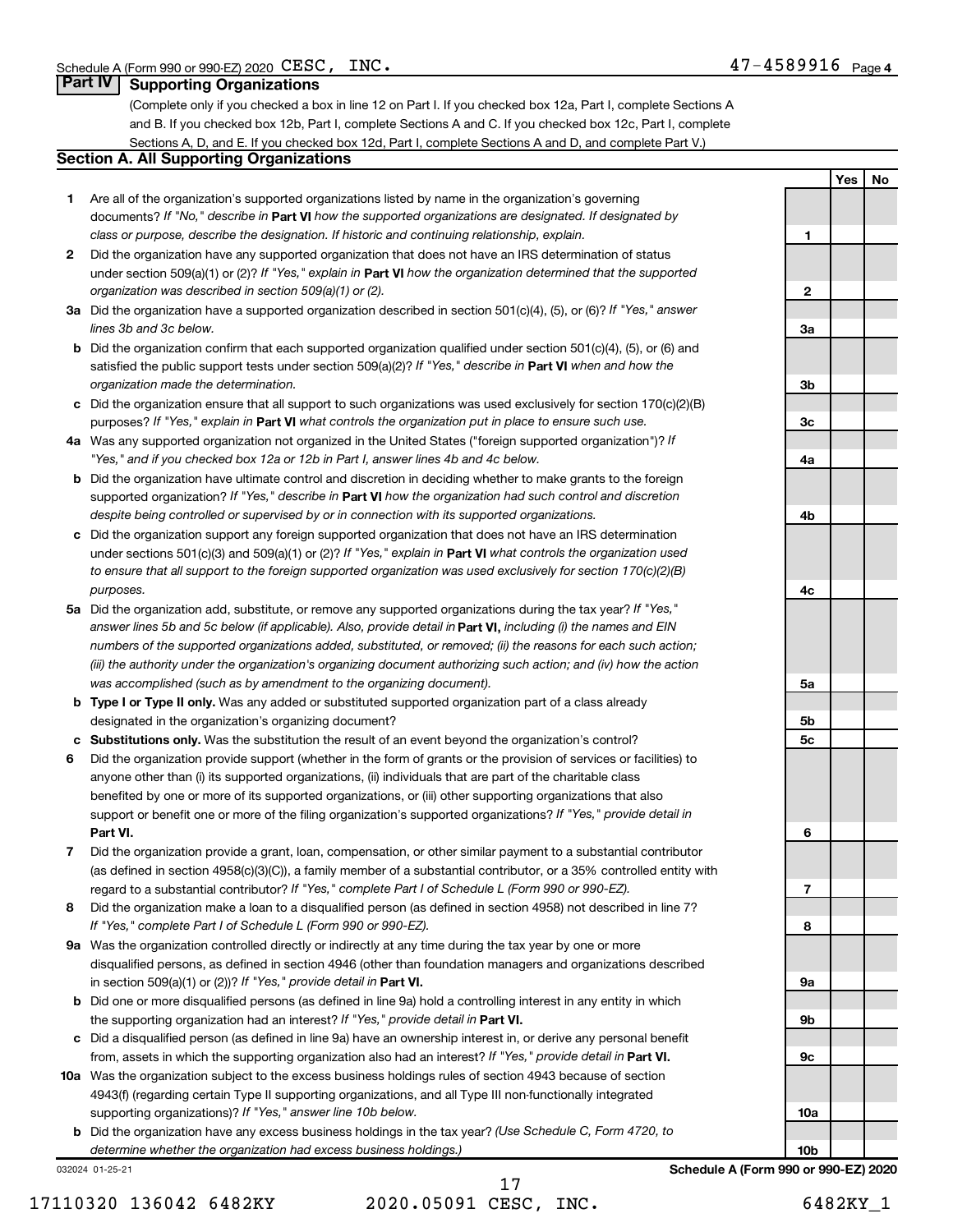|        | <b>Supporting Organizations (continued)</b><br>Part IV                                                                                                                                                                                                   |                 |     |    |
|--------|----------------------------------------------------------------------------------------------------------------------------------------------------------------------------------------------------------------------------------------------------------|-----------------|-----|----|
|        |                                                                                                                                                                                                                                                          |                 | Yes | No |
| 11     | Has the organization accepted a gift or contribution from any of the following persons?                                                                                                                                                                  |                 |     |    |
|        | a A person who directly or indirectly controls, either alone or together with persons described in lines 11b and                                                                                                                                         |                 |     |    |
|        | 11c below, the governing body of a supported organization?                                                                                                                                                                                               | 11a             |     |    |
|        | <b>b</b> A family member of a person described in line 11a above?                                                                                                                                                                                        | 11 <sub>b</sub> |     |    |
|        | c A 35% controlled entity of a person described in line 11a or 11b above?If "Yes" to line 11a, 11b, or 11c, provide                                                                                                                                      |                 |     |    |
|        | detail in Part VI.                                                                                                                                                                                                                                       | 11c             |     |    |
|        | <b>Section B. Type I Supporting Organizations</b>                                                                                                                                                                                                        |                 |     |    |
|        |                                                                                                                                                                                                                                                          |                 | Yes | No |
| 1      | Did the governing body, members of the governing body, officers acting in their official capacity, or membership of one or                                                                                                                               |                 |     |    |
|        | more supported organizations have the power to regularly appoint or elect at least a majority of the organization's officers,<br>directors, or trustees at all times during the tax year? If "No," describe in Part VI how the supported organization(s) |                 |     |    |
|        | effectively operated, supervised, or controlled the organization's activities. If the organization had more than one supported                                                                                                                           |                 |     |    |
|        | organization, describe how the powers to appoint and/or remove officers, directors, or trustees were allocated among the                                                                                                                                 |                 |     |    |
|        | supported organizations and what conditions or restrictions, if any, applied to such powers during the tax year.                                                                                                                                         | 1               |     |    |
| 2      | Did the organization operate for the benefit of any supported organization other than the supported                                                                                                                                                      |                 |     |    |
|        | organization(s) that operated, supervised, or controlled the supporting organization? If "Yes," explain in                                                                                                                                               |                 |     |    |
|        | Part VI how providing such benefit carried out the purposes of the supported organization(s) that operated,                                                                                                                                              |                 |     |    |
|        | supervised, or controlled the supporting organization.<br><b>Section C. Type II Supporting Organizations</b>                                                                                                                                             | $\mathbf{2}$    |     |    |
|        |                                                                                                                                                                                                                                                          |                 | Yes | No |
| 1      | Were a majority of the organization's directors or trustees during the tax year also a majority of the directors                                                                                                                                         |                 |     |    |
|        | or trustees of each of the organization's supported organization(s)? If "No," describe in Part VI how control                                                                                                                                            |                 |     |    |
|        | or management of the supporting organization was vested in the same persons that controlled or managed                                                                                                                                                   |                 |     |    |
|        | the supported organization(s).                                                                                                                                                                                                                           | 1               |     |    |
|        | <b>Section D. All Type III Supporting Organizations</b>                                                                                                                                                                                                  |                 |     |    |
|        |                                                                                                                                                                                                                                                          |                 | Yes | No |
| 1      | Did the organization provide to each of its supported organizations, by the last day of the fifth month of the                                                                                                                                           |                 |     |    |
|        | organization's tax year, (i) a written notice describing the type and amount of support provided during the prior tax                                                                                                                                    |                 |     |    |
|        | year, (ii) a copy of the Form 990 that was most recently filed as of the date of notification, and (iii) copies of the                                                                                                                                   |                 |     |    |
|        | organization's governing documents in effect on the date of notification, to the extent not previously provided?                                                                                                                                         | 1               |     |    |
| 2      | Were any of the organization's officers, directors, or trustees either (i) appointed or elected by the supported                                                                                                                                         |                 |     |    |
|        | organization(s) or (ii) serving on the governing body of a supported organization? If "No," explain in Part VI how                                                                                                                                       |                 |     |    |
|        | the organization maintained a close and continuous working relationship with the supported organization(s).                                                                                                                                              | $\mathbf{2}$    |     |    |
| 3      | By reason of the relationship described in line 2, above, did the organization's supported organizations have a                                                                                                                                          |                 |     |    |
|        | significant voice in the organization's investment policies and in directing the use of the organization's                                                                                                                                               |                 |     |    |
|        | income or assets at all times during the tax year? If "Yes," describe in Part VI the role the organization's                                                                                                                                             |                 |     |    |
|        | supported organizations played in this regard.<br>Section E. Type III Functionally Integrated Supporting Organizations                                                                                                                                   | з               |     |    |
|        |                                                                                                                                                                                                                                                          |                 |     |    |
| 1      | Check the box next to the method that the organization used to satisfy the Integral Part Test during the yealsee instructions).                                                                                                                          |                 |     |    |
| a      | The organization satisfied the Activities Test. Complete line 2 below.<br>The organization is the parent of each of its supported organizations. Complete line 3 below.                                                                                  |                 |     |    |
| b<br>c | The organization supported a governmental entity. Describe in Part VI how you supported a governmental entity (see instructions).                                                                                                                        |                 |     |    |
| 2      | Activities Test. Answer lines 2a and 2b below.                                                                                                                                                                                                           |                 | Yes | No |
| а      | Did substantially all of the organization's activities during the tax year directly further the exempt purposes of                                                                                                                                       |                 |     |    |
|        | the supported organization(s) to which the organization was responsive? If "Yes," then in Part VI identify                                                                                                                                               |                 |     |    |
|        | those supported organizations and explain how these activities directly furthered their exempt purposes,                                                                                                                                                 |                 |     |    |
|        | how the organization was responsive to those supported organizations, and how the organization determined                                                                                                                                                |                 |     |    |
|        | that these activities constituted substantially all of its activities.                                                                                                                                                                                   | 2a              |     |    |
| b      | Did the activities described in line 2a, above, constitute activities that, but for the organization's involvement,                                                                                                                                      |                 |     |    |
|        | one or more of the organization's supported organization(s) would have been engaged in? If "Yes," explain in                                                                                                                                             |                 |     |    |
|        | Part VI the reasons for the organization's position that its supported organization(s) would have engaged in                                                                                                                                             |                 |     |    |
|        | these activities but for the organization's involvement.                                                                                                                                                                                                 | 2b              |     |    |
| З      | Parent of Supported Organizations. Answer lines 3a and 3b below.                                                                                                                                                                                         |                 |     |    |
| а      | Did the organization have the power to regularly appoint or elect a majority of the officers, directors, or                                                                                                                                              |                 |     |    |
|        | trustees of each of the supported organizations? If "Yes" or "No" provide details in Part VI.                                                                                                                                                            | За              |     |    |
| b      | Did the organization exercise a substantial degree of direction over the policies, programs, and activities of each                                                                                                                                      |                 |     |    |
|        | of its supported organizations? If "Yes," describe in Part VI the role played by the organization in this regard.                                                                                                                                        | 3b              |     |    |

032025 01-25-21

17110320 136042 6482KY 2020.05091 CESC, INC. 6482KY\_1 18

**Schedule A (Form 990 or 990-EZ) 2020**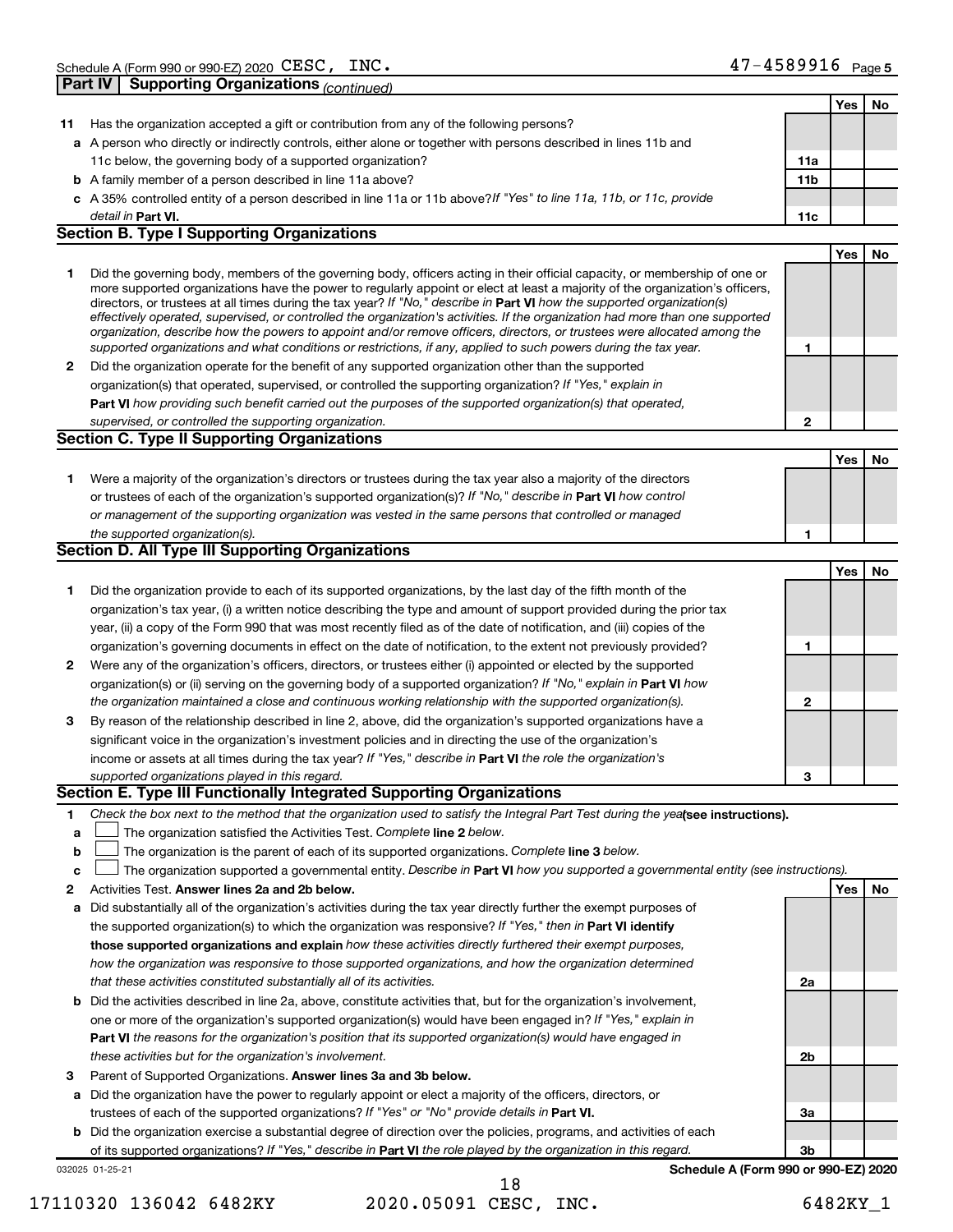Schedule A (Form 990 or 990-EZ) 2020 CESC, INC.

1 **Letter See instructions.** Check here if the organization satisfied the Integral Part Test as a qualifying trust on Nov. 20, 1970 (*explain in* Part **VI**). See instructions. All other Type III non-functionally integrated supporting organizations must complete Sections A through E.

**Part V Type III Non-Functionally Integrated 509(a)(3) Supporting Organizations** 

| Section A - Adjusted Net Income |                                                                             | (A) Prior Year | (B) Current Year<br>(optional) |                                |
|---------------------------------|-----------------------------------------------------------------------------|----------------|--------------------------------|--------------------------------|
| 1                               | Net short-term capital gain                                                 | 1              |                                |                                |
| 2                               | Recoveries of prior-year distributions                                      | $\mathbf{2}$   |                                |                                |
| 3                               | Other gross income (see instructions)                                       | 3              |                                |                                |
| 4                               | Add lines 1 through 3.                                                      | 4              |                                |                                |
| 5                               | Depreciation and depletion                                                  | 5              |                                |                                |
| 6                               | Portion of operating expenses paid or incurred for production or            |                |                                |                                |
|                                 | collection of gross income or for management, conservation, or              |                |                                |                                |
|                                 | maintenance of property held for production of income (see instructions)    | 6              |                                |                                |
| 7                               | Other expenses (see instructions)                                           | $\overline{7}$ |                                |                                |
| 8                               | Adjusted Net Income (subtract lines 5, 6, and 7 from line 4)                | 8              |                                |                                |
|                                 | <b>Section B - Minimum Asset Amount</b>                                     |                | (A) Prior Year                 | (B) Current Year<br>(optional) |
| 1                               | Aggregate fair market value of all non-exempt-use assets (see               |                |                                |                                |
|                                 | instructions for short tax year or assets held for part of year):           |                |                                |                                |
|                                 | a Average monthly value of securities                                       | 1a             |                                |                                |
|                                 | <b>b</b> Average monthly cash balances                                      | 1 <sub>b</sub> |                                |                                |
|                                 | c Fair market value of other non-exempt-use assets                          | 1c             |                                |                                |
|                                 | d Total (add lines 1a, 1b, and 1c)                                          | 1d             |                                |                                |
|                                 | e Discount claimed for blockage or other factors                            |                |                                |                                |
|                                 | (explain in detail in <b>Part VI</b> ):                                     |                |                                |                                |
| 2                               | Acquisition indebtedness applicable to non-exempt-use assets                | $\mathbf{2}$   |                                |                                |
| 3                               | Subtract line 2 from line 1d.                                               | 3              |                                |                                |
| 4                               | Cash deemed held for exempt use. Enter 0.015 of line 3 (for greater amount, |                |                                |                                |
|                                 | see instructions).                                                          | 4              |                                |                                |
| 5                               | Net value of non-exempt-use assets (subtract line 4 from line 3)            | 5              |                                |                                |
| 6                               | Multiply line 5 by 0.035.                                                   | 6              |                                |                                |
| 7                               | Recoveries of prior-year distributions                                      | $\overline{7}$ |                                |                                |
| 8                               | <b>Minimum Asset Amount (add line 7 to line 6)</b>                          | 8              |                                |                                |
|                                 | <b>Section C - Distributable Amount</b>                                     |                |                                | <b>Current Year</b>            |
| 1                               | Adjusted net income for prior year (from Section A, line 8, column A)       | 1              |                                |                                |
| 2                               | Enter 0.85 of line 1.                                                       | $\mathbf{2}$   |                                |                                |
| 3                               | Minimum asset amount for prior year (from Section B, line 8, column A)      | 3              |                                |                                |
| 4                               | Enter greater of line 2 or line 3.                                          | 4              |                                |                                |
| 5                               | Income tax imposed in prior year                                            | 5              |                                |                                |
| 6                               | <b>Distributable Amount.</b> Subtract line 5 from line 4, unless subject to |                |                                |                                |
|                                 | emergency temporary reduction (see instructions).                           | 6              |                                |                                |
|                                 |                                                                             |                |                                |                                |

**7** Check here if the current year is the organization's first as a non-functionally integrated Type III supporting organization (see † instructions).

**Schedule A (Form 990 or 990-EZ) 2020**

032026 01-25-21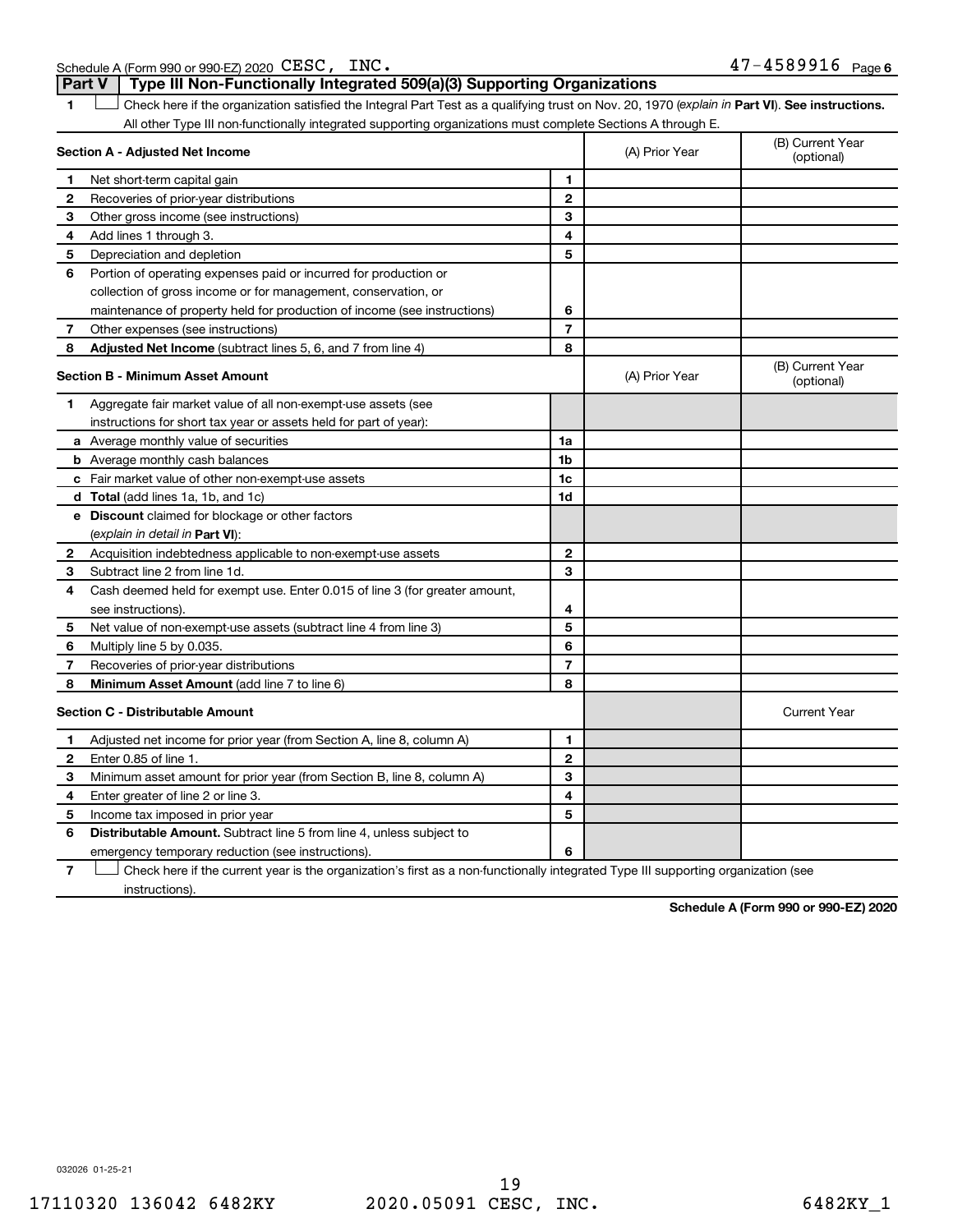| Part V | Type III Non-Functionally Integrated 509(a)(3) Supporting Organizations (continued)        |                                    |                                               |    |                                                  |
|--------|--------------------------------------------------------------------------------------------|------------------------------------|-----------------------------------------------|----|--------------------------------------------------|
|        | <b>Section D - Distributions</b>                                                           |                                    |                                               |    | <b>Current Year</b>                              |
| 1      | Amounts paid to supported organizations to accomplish exempt purposes                      |                                    | 1                                             |    |                                                  |
| 2      | Amounts paid to perform activity that directly furthers exempt purposes of supported       |                                    |                                               |    |                                                  |
|        | organizations, in excess of income from activity                                           |                                    | 2                                             |    |                                                  |
| 3      | Administrative expenses paid to accomplish exempt purposes of supported organizations      |                                    |                                               | 3  |                                                  |
| 4      | Amounts paid to acquire exempt-use assets                                                  |                                    |                                               | 4  |                                                  |
| 5      | Qualified set-aside amounts (prior IRS approval required - provide details in Part VI)     |                                    |                                               | 5  |                                                  |
| 6      | Other distributions (describe in Part VI). See instructions.                               |                                    |                                               | 6  |                                                  |
| 7      | Total annual distributions. Add lines 1 through 6.                                         |                                    |                                               | 7  |                                                  |
| 8      | Distributions to attentive supported organizations to which the organization is responsive |                                    |                                               |    |                                                  |
|        | ( <i>provide details in Part VI</i> ). See instructions.                                   |                                    |                                               | 8  |                                                  |
| 9      | Distributable amount for 2020 from Section C, line 6                                       |                                    |                                               | 9  |                                                  |
| 10     | Line 8 amount divided by line 9 amount                                                     |                                    |                                               | 10 |                                                  |
|        | <b>Section E - Distribution Allocations (see instructions)</b>                             | (i)<br><b>Excess Distributions</b> | (ii)<br><b>Underdistributions</b><br>Pre-2020 |    | (iii)<br><b>Distributable</b><br>Amount for 2020 |
| 1      | Distributable amount for 2020 from Section C, line 6                                       |                                    |                                               |    |                                                  |
| 2      | Underdistributions, if any, for years prior to 2020 (reason-                               |                                    |                                               |    |                                                  |
|        | able cause required - explain in Part VI). See instructions.                               |                                    |                                               |    |                                                  |
| З      | Excess distributions carryover, if any, to 2020                                            |                                    |                                               |    |                                                  |
|        | a From 2015                                                                                |                                    |                                               |    |                                                  |
|        | $b$ From 2016                                                                              |                                    |                                               |    |                                                  |
|        | c From 2017                                                                                |                                    |                                               |    |                                                  |
|        | <b>d</b> From 2018                                                                         |                                    |                                               |    |                                                  |
|        | e From 2019                                                                                |                                    |                                               |    |                                                  |
|        | f Total of lines 3a through 3e                                                             |                                    |                                               |    |                                                  |
|        | g Applied to underdistributions of prior years                                             |                                    |                                               |    |                                                  |
|        | <b>h</b> Applied to 2020 distributable amount                                              |                                    |                                               |    |                                                  |
| Ť.     | Carryover from 2015 not applied (see instructions)                                         |                                    |                                               |    |                                                  |
|        | Remainder. Subtract lines 3g, 3h, and 3i from line 3f.                                     |                                    |                                               |    |                                                  |
| 4      | Distributions for 2020 from Section D,                                                     |                                    |                                               |    |                                                  |
|        | line 7:                                                                                    |                                    |                                               |    |                                                  |
|        | a Applied to underdistributions of prior years                                             |                                    |                                               |    |                                                  |
|        | <b>b</b> Applied to 2020 distributable amount                                              |                                    |                                               |    |                                                  |
|        | c Remainder. Subtract lines 4a and 4b from line 4.                                         |                                    |                                               |    |                                                  |
| 5      | Remaining underdistributions for years prior to 2020, if                                   |                                    |                                               |    |                                                  |
|        | any. Subtract lines 3g and 4a from line 2. For result greater                              |                                    |                                               |    |                                                  |
|        | than zero, explain in Part VI. See instructions.                                           |                                    |                                               |    |                                                  |
| 6      | Remaining underdistributions for 2020. Subtract lines 3h                                   |                                    |                                               |    |                                                  |
|        | and 4b from line 1. For result greater than zero, explain in                               |                                    |                                               |    |                                                  |
|        | <b>Part VI.</b> See instructions.                                                          |                                    |                                               |    |                                                  |
| 7      | Excess distributions carryover to 2021. Add lines 3j                                       |                                    |                                               |    |                                                  |
|        | and 4c.                                                                                    |                                    |                                               |    |                                                  |
| 8      | Breakdown of line 7:                                                                       |                                    |                                               |    |                                                  |
|        | a Excess from 2016                                                                         |                                    |                                               |    |                                                  |
|        | <b>b</b> Excess from 2017                                                                  |                                    |                                               |    |                                                  |
|        | c Excess from 2018                                                                         |                                    |                                               |    |                                                  |
|        | d Excess from 2019                                                                         |                                    |                                               |    |                                                  |
|        | e Excess from 2020                                                                         |                                    |                                               |    |                                                  |

**Schedule A (Form 990 or 990-EZ) 2020**

032027 01-25-21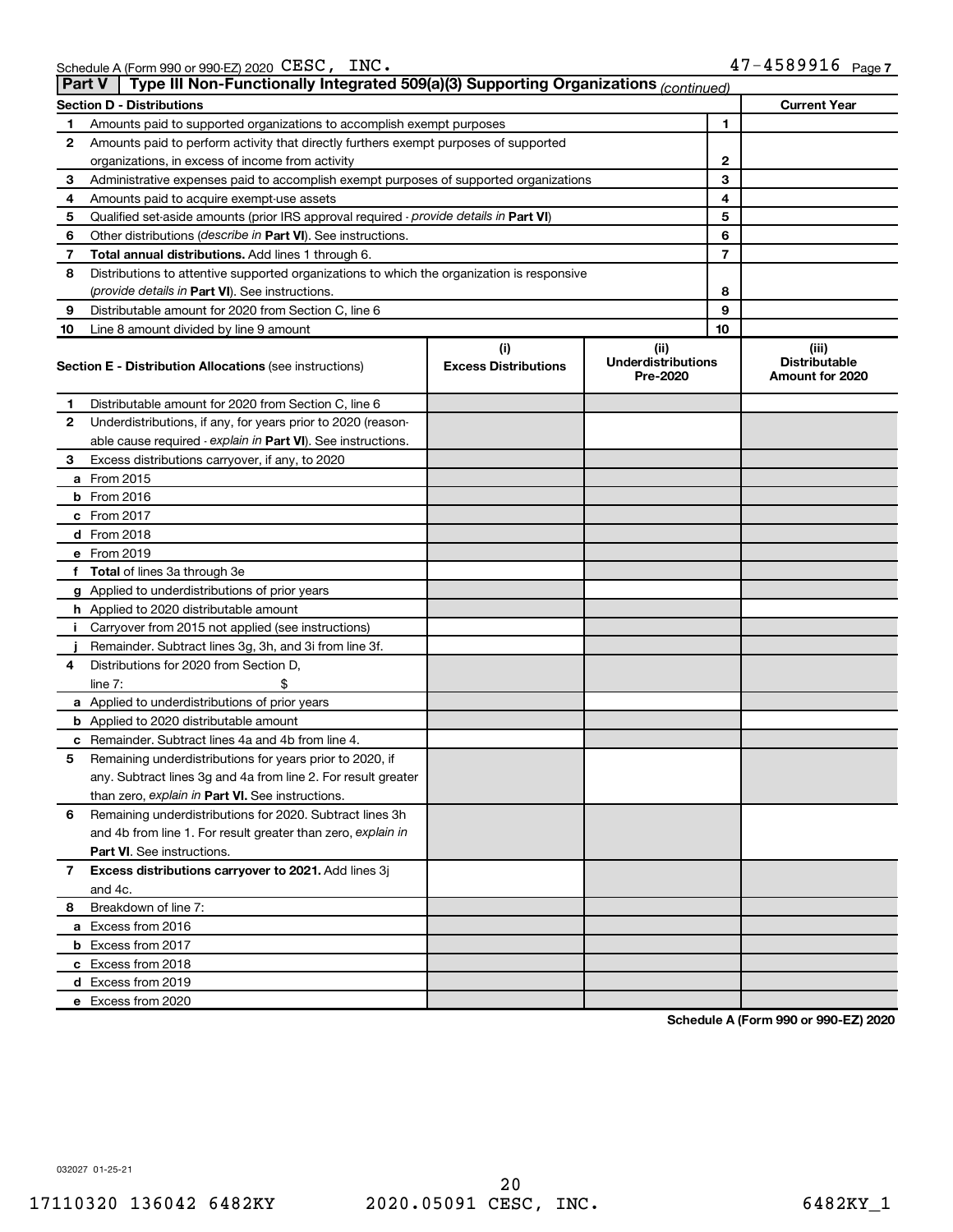# Schedule A (Form 990 or 990-EZ) 2020 CESC,  $\overline{\text{INC.}}$ <br>**Part VI | Supplemental Information**, Provide the

Part VI | Supplemental Information. Provide the explanations required by Part II, line 10; Part II, line 17a or 17b; Part III, line 12; Part IV, Section A, lines 1, 2, 3b, 3c, 4b, 4c, 5a, 6, 9a, 9b, 9c, 11a, 11b, and 11c; Part IV, Section B, lines 1 and 2; Part IV, Section C, line 1; Part IV, Section D, lines 2 and 3; Part IV, Section E, lines 1c, 2a, 2b, 3a, and 3b; Part V, line 1; Part V, Section B, line 1e; Part V, Section D, lines 5, 6, and 8; and Part V, Section E, lines 2, 5, and 6. Also complete this part for any additional information. (See instructions.)

SCHEDULE A, PART II, LINE 10, EXPLANATION FOR OTHER INCOME:

| 032028 01-25-21<br>17110320 136042 6482KY | $2\sqrt{1}$<br>2020.05091 CESC, INC. | Schedule A (Form 990 or 990-EZ) 2020<br>6482KY_1 |
|-------------------------------------------|--------------------------------------|--------------------------------------------------|
|                                           |                                      |                                                  |
|                                           |                                      |                                                  |
|                                           |                                      |                                                  |
|                                           |                                      |                                                  |
|                                           |                                      |                                                  |
|                                           |                                      |                                                  |
|                                           |                                      |                                                  |
|                                           |                                      |                                                  |
|                                           |                                      |                                                  |
|                                           |                                      |                                                  |
|                                           |                                      |                                                  |
|                                           |                                      |                                                  |
|                                           |                                      |                                                  |
|                                           |                                      |                                                  |
|                                           |                                      |                                                  |
|                                           |                                      |                                                  |
| 2020 AMOUNT:<br>\$<br>$\mathbf 0$ .       |                                      |                                                  |
| 540,930.<br>2019 AMOUNT:<br>\$            |                                      |                                                  |
| 31,566.<br>2018 AMOUNT:<br>\$             |                                      |                                                  |
| 767.<br>2017 AMOUNT:<br>\$                |                                      |                                                  |
| 2016 AMOUNT:<br>\$<br>281.                |                                      |                                                  |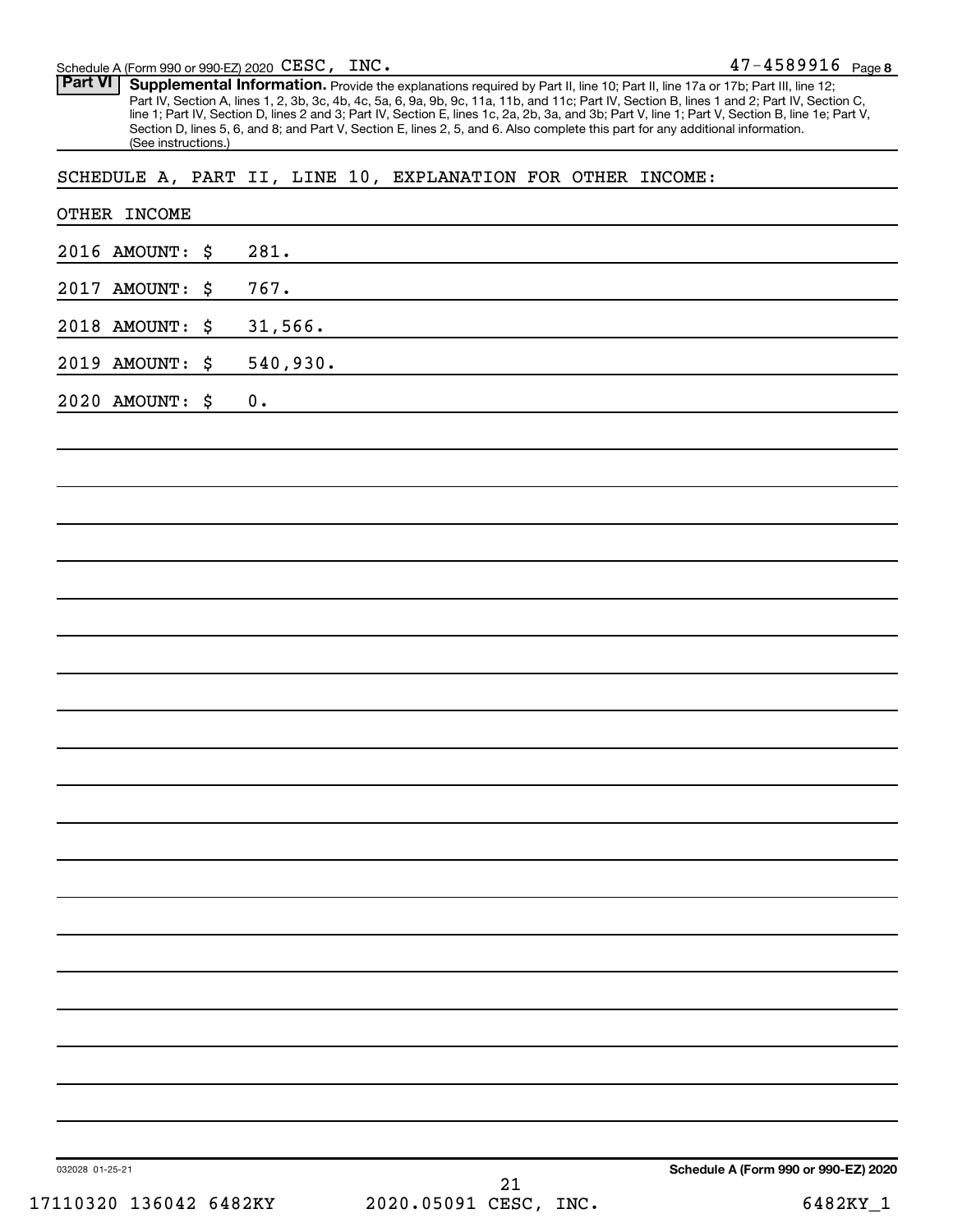| <b>SCHEDULE D</b> |  |
|-------------------|--|
|-------------------|--|

Department of the Treasury Internal Revenue Service

# **SCHEDULE D Supplemental Financial Statements**<br> **Form 990 2020**<br> **Part IV** line 6.7.8.9.10, 11a, 11b, 11d, 11d, 11d, 11d, 11d, 12a, 0r, 12b

**(Form 990) | Complete if the organization answered "Yes" on Form 990, Part IV, line 6, 7, 8, 9, 10, 11a, 11b, 11c, 11d, 11e, 11f, 12a, or 12b.**

**| Attach to Form 990. |Go to www.irs.gov/Form990 for instructions and the latest information.**



| ESC. | INC | $\bullet$ |
|------|-----|-----------|
| . .  |     |           |

Name of the organization **CESC**, INC. **Employer identification number Employer identification number** CESC, INC. 47-4589916

|          | Organizations Maintaining Donor Advised Funds or Other Similar Funds or Accounts. Complete if the<br>Part I                                    |                         |  |                                                    |  |  |
|----------|------------------------------------------------------------------------------------------------------------------------------------------------|-------------------------|--|----------------------------------------------------|--|--|
|          | organization answered "Yes" on Form 990, Part IV, line 6.                                                                                      |                         |  |                                                    |  |  |
|          |                                                                                                                                                | (a) Donor advised funds |  | (b) Funds and other accounts                       |  |  |
| 1.       |                                                                                                                                                |                         |  |                                                    |  |  |
| 2        | Aggregate value of contributions to (during year)                                                                                              |                         |  |                                                    |  |  |
| З        | Aggregate value of grants from (during year)                                                                                                   |                         |  |                                                    |  |  |
| 4        |                                                                                                                                                |                         |  |                                                    |  |  |
| 5        | Did the organization inform all donors and donor advisors in writing that the assets held in donor advised funds                               |                         |  |                                                    |  |  |
|          |                                                                                                                                                |                         |  | Yes<br>No                                          |  |  |
| 6        | Did the organization inform all grantees, donors, and donor advisors in writing that grant funds can be used only                              |                         |  |                                                    |  |  |
|          | for charitable purposes and not for the benefit of the donor or donor advisor, or for any other purpose conferring                             |                         |  |                                                    |  |  |
|          | impermissible private benefit?                                                                                                                 |                         |  | Yes<br>No                                          |  |  |
| Part II  | Conservation Easements. Complete if the organization answered "Yes" on Form 990, Part IV, line 7.                                              |                         |  |                                                    |  |  |
| 1.       | Purpose(s) of conservation easements held by the organization (check all that apply).                                                          |                         |  |                                                    |  |  |
|          | Preservation of land for public use (for example, recreation or education)                                                                     |                         |  | Preservation of a historically important land area |  |  |
|          | Protection of natural habitat                                                                                                                  |                         |  | Preservation of a certified historic structure     |  |  |
|          | Preservation of open space                                                                                                                     |                         |  |                                                    |  |  |
| 2        | Complete lines 2a through 2d if the organization held a qualified conservation contribution in the form of a conservation easement on the last |                         |  |                                                    |  |  |
|          | day of the tax year.                                                                                                                           |                         |  | Held at the End of the Tax Year                    |  |  |
| a        |                                                                                                                                                |                         |  | 2a                                                 |  |  |
| b        | Total acreage restricted by conservation easements                                                                                             |                         |  | 2 <sub>b</sub>                                     |  |  |
| с        | Number of conservation easements on a certified historic structure included in (a) manufacture included in (a)                                 |                         |  | 2c                                                 |  |  |
| d        | Number of conservation easements included in (c) acquired after 7/25/06, and not on a historic structure                                       |                         |  |                                                    |  |  |
|          |                                                                                                                                                |                         |  | 2d                                                 |  |  |
| 3        | Number of conservation easements modified, transferred, released, extinguished, or terminated by the organization during the tax               |                         |  |                                                    |  |  |
|          | year                                                                                                                                           |                         |  |                                                    |  |  |
| 4        | Number of states where property subject to conservation easement is located >                                                                  |                         |  |                                                    |  |  |
| 5        | Does the organization have a written policy regarding the periodic monitoring, inspection, handling of                                         |                         |  |                                                    |  |  |
|          | violations, and enforcement of the conservation easements it holds?                                                                            |                         |  | Yes<br><b>No</b>                                   |  |  |
| 6        | Staff and volunteer hours devoted to monitoring, inspecting, handling of violations, and enforcing conservation easements during the year      |                         |  |                                                    |  |  |
|          |                                                                                                                                                |                         |  |                                                    |  |  |
| 7        | Amount of expenses incurred in monitoring, inspecting, handling of violations, and enforcing conservation easements during the year            |                         |  |                                                    |  |  |
|          | $\blacktriangleright$ s                                                                                                                        |                         |  |                                                    |  |  |
| 8        | Does each conservation easement reported on line 2(d) above satisfy the requirements of section 170(h)(4)(B)(i)                                |                         |  |                                                    |  |  |
|          |                                                                                                                                                |                         |  | Yes<br><b>No</b>                                   |  |  |
| 9        | In Part XIII, describe how the organization reports conservation easements in its revenue and expense statement and                            |                         |  |                                                    |  |  |
|          | balance sheet, and include, if applicable, the text of the footnote to the organization's financial statements that describes the              |                         |  |                                                    |  |  |
|          | organization's accounting for conservation easements.                                                                                          |                         |  |                                                    |  |  |
| Part III | Organizations Maintaining Collections of Art, Historical Treasures, or Other Similar Assets.                                                   |                         |  |                                                    |  |  |
|          | Complete if the organization answered "Yes" on Form 990, Part IV, line 8.                                                                      |                         |  |                                                    |  |  |
|          | 1a If the organization elected, as permitted under FASB ASC 958, not to report in its revenue statement and balance sheet works                |                         |  |                                                    |  |  |
|          | of art, historical treasures, or other similar assets held for public exhibition, education, or research in furtherance of public              |                         |  |                                                    |  |  |
|          | service, provide in Part XIII the text of the footnote to its financial statements that describes these items.                                 |                         |  |                                                    |  |  |
|          | <b>b</b> If the organization elected, as permitted under FASB ASC 958, to report in its revenue statement and balance sheet works of           |                         |  |                                                    |  |  |
|          | art, historical treasures, or other similar assets held for public exhibition, education, or research in furtherance of public service,        |                         |  |                                                    |  |  |
|          | provide the following amounts relating to these items:                                                                                         |                         |  |                                                    |  |  |
|          | (i)                                                                                                                                            |                         |  | \$                                                 |  |  |
|          | (ii) Assets included in Form 990, Part X [11] [2000] [2010] Assets included in Form 990, Part X [11] [11] [200                                 |                         |  | $\blacktriangleright$ s                            |  |  |
| 2        | If the organization received or held works of art, historical treasures, or other similar assets for financial gain, provide                   |                         |  |                                                    |  |  |
|          | the following amounts required to be reported under FASB ASC 958 relating to these items:                                                      |                         |  |                                                    |  |  |
| а        |                                                                                                                                                |                         |  | \$                                                 |  |  |
|          |                                                                                                                                                |                         |  | \$                                                 |  |  |
|          | LHA For Paperwork Reduction Act Notice, see the Instructions for Form 990.                                                                     |                         |  | Schedule D (Form 990) 2020                         |  |  |
|          | 032051 12-01-20                                                                                                                                |                         |  |                                                    |  |  |

17110320 136042 6482KY 2020.05091 CESC, INC. 6482KY\_1

22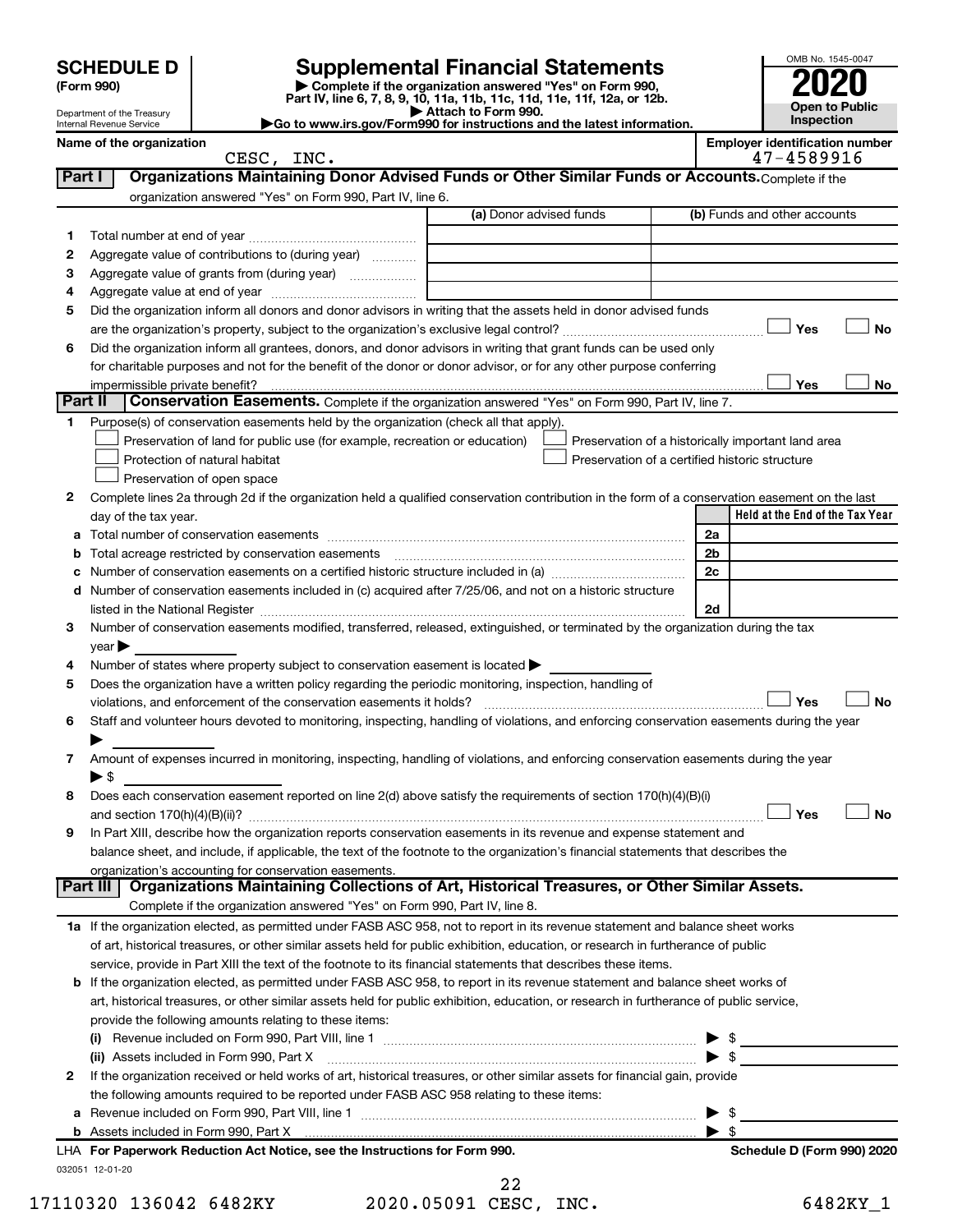|               | CESC, INC.<br>Schedule D (Form 990) 2020                                                                                                                                                                                       |                                         |                |                                                                  |        |                                 | 47-4589916 Page 2          |                |           |      |
|---------------|--------------------------------------------------------------------------------------------------------------------------------------------------------------------------------------------------------------------------------|-----------------------------------------|----------------|------------------------------------------------------------------|--------|---------------------------------|----------------------------|----------------|-----------|------|
|               | Part III<br>Organizations Maintaining Collections of Art, Historical Treasures, or Other Similar Assets (continued)                                                                                                            |                                         |                |                                                                  |        |                                 |                            |                |           |      |
| 3             | Using the organization's acquisition, accession, and other records, check any of the following that make significant use of its                                                                                                |                                         |                |                                                                  |        |                                 |                            |                |           |      |
|               | collection items (check all that apply):                                                                                                                                                                                       |                                         |                |                                                                  |        |                                 |                            |                |           |      |
| a             | Public exhibition                                                                                                                                                                                                              |                                         |                | Loan or exchange program                                         |        |                                 |                            |                |           |      |
| b             | Scholarly research                                                                                                                                                                                                             |                                         | Other          |                                                                  |        |                                 |                            |                |           |      |
| с             | Preservation for future generations                                                                                                                                                                                            |                                         |                |                                                                  |        |                                 |                            |                |           |      |
| 4             | Provide a description of the organization's collections and explain how they further the organization's exempt purpose in Part XIII.                                                                                           |                                         |                |                                                                  |        |                                 |                            |                |           |      |
| 5             | During the year, did the organization solicit or receive donations of art, historical treasures, or other similar assets                                                                                                       |                                         |                |                                                                  |        |                                 |                            |                |           |      |
|               |                                                                                                                                                                                                                                |                                         |                |                                                                  |        |                                 |                            | Yes            |           | No   |
|               | Part IV<br>Escrow and Custodial Arrangements. Complete if the organization answered "Yes" on Form 990, Part IV, line 9, or                                                                                                     |                                         |                |                                                                  |        |                                 |                            |                |           |      |
|               | reported an amount on Form 990, Part X, line 21.                                                                                                                                                                               |                                         |                |                                                                  |        |                                 |                            |                |           |      |
|               | 1a Is the organization an agent, trustee, custodian or other intermediary for contributions or other assets not included                                                                                                       |                                         |                |                                                                  |        |                                 |                            |                |           |      |
|               |                                                                                                                                                                                                                                |                                         |                |                                                                  |        |                                 |                            | Yes            |           | No   |
|               | b If "Yes," explain the arrangement in Part XIII and complete the following table:                                                                                                                                             |                                         |                |                                                                  |        |                                 |                            |                |           |      |
|               |                                                                                                                                                                                                                                |                                         |                |                                                                  |        |                                 |                            | Amount         |           |      |
|               | c Beginning balance measurements and the contract of the contract of the contract of the contract of the contract of the contract of the contract of the contract of the contract of the contract of the contract of the contr |                                         |                |                                                                  |        | 1c                              |                            |                |           |      |
|               |                                                                                                                                                                                                                                |                                         |                |                                                                  |        | 1d                              |                            |                |           |      |
|               | e Distributions during the year manufactured and contained and contained and contained and contained and contained and contained and contained and contained and contained and contained and contained and contained and conta |                                         |                |                                                                  |        | 1e<br>1f                        |                            |                |           |      |
|               | 2a Did the organization include an amount on Form 990, Part X, line 21, for escrow or custodial account liability?                                                                                                             |                                         |                |                                                                  |        |                                 |                            | Yes            |           | No   |
|               |                                                                                                                                                                                                                                |                                         |                |                                                                  |        |                                 |                            |                |           |      |
| <b>Part V</b> | Endowment Funds. Complete if the organization answered "Yes" on Form 990, Part IV, line 10.                                                                                                                                    |                                         |                |                                                                  |        |                                 |                            |                |           |      |
|               |                                                                                                                                                                                                                                | (a) Current year                        | (b) Prior year | (c) Two years back $ (d)$ Three years back $ e)$ Four years back |        |                                 |                            |                |           |      |
|               | 1a Beginning of year balance                                                                                                                                                                                                   | 6,427.                                  | 5,628.         |                                                                  | 5,665. |                                 |                            |                |           |      |
|               |                                                                                                                                                                                                                                |                                         |                |                                                                  |        |                                 | 5,665.                     |                |           |      |
|               | Net investment earnings, gains, and losses                                                                                                                                                                                     |                                         | 799.           |                                                                  |        |                                 | 485.                       |                |           |      |
|               |                                                                                                                                                                                                                                |                                         |                |                                                                  |        |                                 |                            |                |           |      |
|               | e Other expenditures for facilities                                                                                                                                                                                            |                                         |                |                                                                  |        |                                 |                            |                |           |      |
|               | and programs                                                                                                                                                                                                                   |                                         |                |                                                                  | 37.    |                                 | 485.                       |                |           |      |
|               |                                                                                                                                                                                                                                |                                         |                |                                                                  |        |                                 |                            |                |           |      |
| g             | End of year balance <i>manually contained</i>                                                                                                                                                                                  | 6,427.                                  | 6,427.         |                                                                  | 5,628. |                                 | 5,665.                     |                |           |      |
| 2             | Provide the estimated percentage of the current year end balance (line 1g, column (a)) held as:                                                                                                                                |                                         |                |                                                                  |        |                                 |                            |                |           |      |
|               | Board designated or quasi-endowment                                                                                                                                                                                            |                                         | %              |                                                                  |        |                                 |                            |                |           |      |
|               | 100,0000<br><b>b</b> Permanent endowment $\blacktriangleright$                                                                                                                                                                 | %                                       |                |                                                                  |        |                                 |                            |                |           |      |
|               | $\mathbf c$ Term endowment $\blacktriangleright$                                                                                                                                                                               | %                                       |                |                                                                  |        |                                 |                            |                |           |      |
|               | The percentages on lines 2a, 2b, and 2c should equal 100%.                                                                                                                                                                     |                                         |                |                                                                  |        |                                 |                            |                |           |      |
|               | 3a Are there endowment funds not in the possession of the organization that are held and administered for the organization                                                                                                     |                                         |                |                                                                  |        |                                 |                            |                |           |      |
|               | by:                                                                                                                                                                                                                            |                                         |                |                                                                  |        |                                 |                            |                | Yes       | No   |
|               | (i)                                                                                                                                                                                                                            |                                         |                |                                                                  |        |                                 |                            | 3a(i)          | х         |      |
|               |                                                                                                                                                                                                                                |                                         |                |                                                                  |        |                                 |                            | 3a(ii)         |           | x    |
|               |                                                                                                                                                                                                                                |                                         |                |                                                                  |        |                                 |                            | 3b             |           |      |
| 4             | Describe in Part XIII the intended uses of the organization's endowment funds.                                                                                                                                                 |                                         |                |                                                                  |        |                                 |                            |                |           |      |
|               | Land, Buildings, and Equipment.<br><b>Part VI</b>                                                                                                                                                                              |                                         |                |                                                                  |        |                                 |                            |                |           |      |
|               | Complete if the organization answered "Yes" on Form 990, Part IV, line 11a. See Form 990, Part X, line 10.                                                                                                                     |                                         |                |                                                                  |        |                                 |                            |                |           |      |
|               | Description of property                                                                                                                                                                                                        | (a) Cost or other<br>basis (investment) |                | (b) Cost or other<br>basis (other)                               |        | (c) Accumulated<br>depreciation |                            | (d) Book value |           |      |
|               |                                                                                                                                                                                                                                |                                         |                |                                                                  |        |                                 |                            |                |           |      |
|               |                                                                                                                                                                                                                                |                                         |                | 357,338.                                                         |        | 23,370.                         |                            |                | 333,968.  |      |
|               |                                                                                                                                                                                                                                |                                         |                | 6,549.                                                           |        |                                 | 898.                       |                | 5,651.    |      |
|               |                                                                                                                                                                                                                                |                                         |                | 114,994.                                                         |        | 52,729.                         |                            |                | 62, 265.  |      |
|               |                                                                                                                                                                                                                                |                                         |                | 53,838.                                                          |        | 53,482.                         |                            |                |           | 356. |
|               | Total. Add lines 1a through 1e. (Column (d) must equal Form 990, Part X, column (B), line 10c.)                                                                                                                                |                                         |                |                                                                  |        |                                 |                            |                | 402, 240. |      |
|               |                                                                                                                                                                                                                                |                                         |                |                                                                  |        |                                 | Schedule D (Form 990) 2020 |                |           |      |

**Schedule D (Form 990) 2020**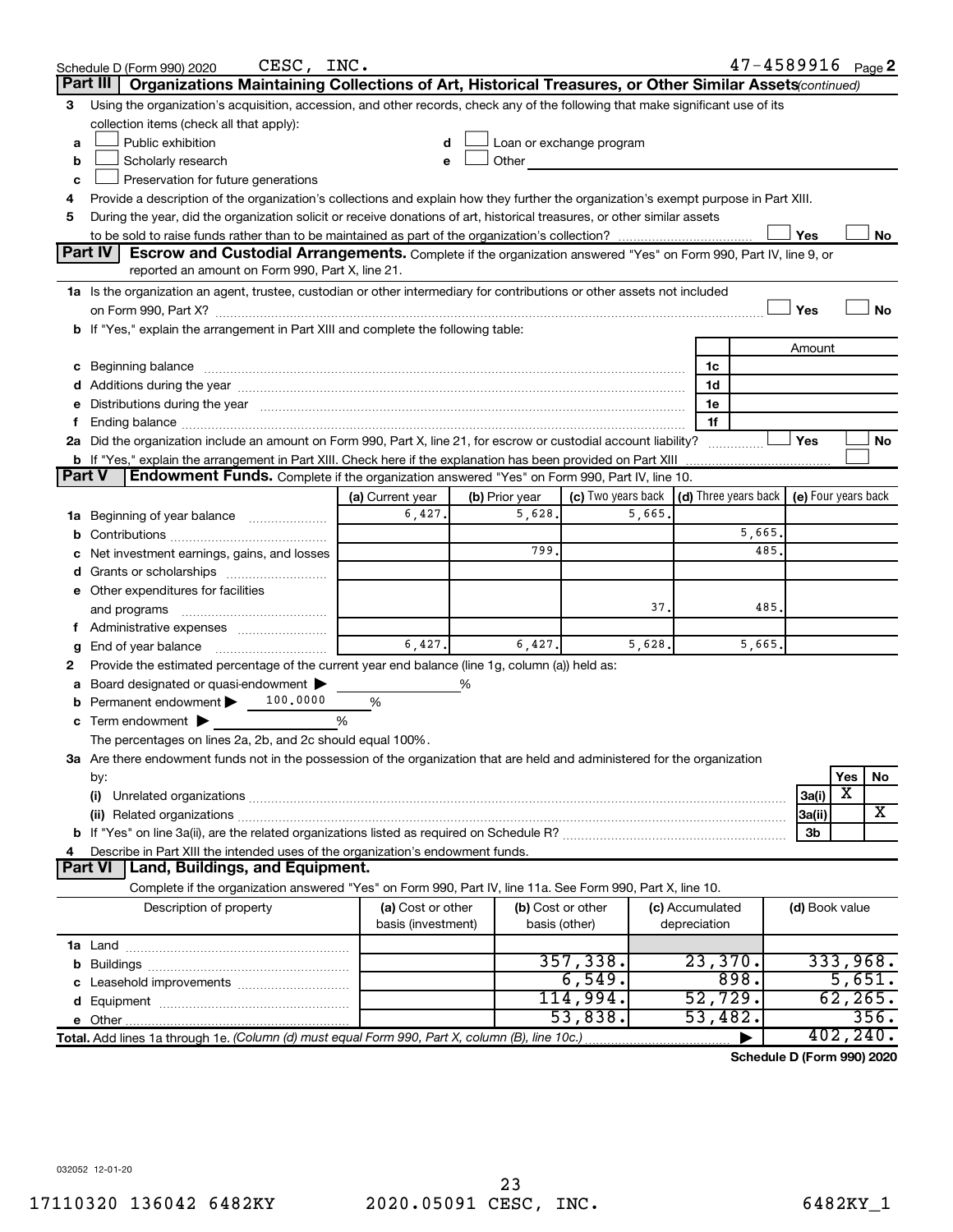| Part VII Investments - Other Securities.<br>Complete if the organization answered "Yes" on Form 990, Part IV, line 11b. See Form 990, Part X, line 12. |                 |                                                           |                |
|--------------------------------------------------------------------------------------------------------------------------------------------------------|-----------------|-----------------------------------------------------------|----------------|
| (a) Description of security or category (including name of security)                                                                                   | (b) Book value  | (c) Method of valuation: Cost or end-of-year market value |                |
| (1) Financial derivatives                                                                                                                              |                 |                                                           |                |
|                                                                                                                                                        |                 |                                                           |                |
| (3) Other                                                                                                                                              |                 |                                                           |                |
| (A)                                                                                                                                                    |                 |                                                           |                |
| (B)                                                                                                                                                    |                 |                                                           |                |
| (C)                                                                                                                                                    |                 |                                                           |                |
| (D)                                                                                                                                                    |                 |                                                           |                |
| (E)                                                                                                                                                    |                 |                                                           |                |
| (F)                                                                                                                                                    |                 |                                                           |                |
| (G)                                                                                                                                                    |                 |                                                           |                |
| (H)                                                                                                                                                    |                 |                                                           |                |
| Total. (Col. (b) must equal Form 990, Part X, col. (B) line 12.) $\blacktriangleright$                                                                 |                 |                                                           |                |
| Part VIII Investments - Program Related.                                                                                                               |                 |                                                           |                |
| Complete if the organization answered "Yes" on Form 990, Part IV, line 11c. See Form 990, Part X, line 13.                                             |                 |                                                           |                |
| (a) Description of investment                                                                                                                          | (b) Book value  | (c) Method of valuation: Cost or end-of-year market value |                |
| (1)                                                                                                                                                    |                 |                                                           |                |
| (2)                                                                                                                                                    |                 |                                                           |                |
| (3)                                                                                                                                                    |                 |                                                           |                |
| (4)                                                                                                                                                    |                 |                                                           |                |
| (5)                                                                                                                                                    |                 |                                                           |                |
| (6)                                                                                                                                                    |                 |                                                           |                |
| (7)                                                                                                                                                    |                 |                                                           |                |
| (8)                                                                                                                                                    |                 |                                                           |                |
| (9)                                                                                                                                                    |                 |                                                           |                |
| Total. (Col. (b) must equal Form 990, Part X, col. (B) line 13.) $\blacktriangleright$                                                                 |                 |                                                           |                |
| Part IX<br><b>Other Assets.</b>                                                                                                                        |                 |                                                           |                |
| Complete if the organization answered "Yes" on Form 990, Part IV, line 11d. See Form 990, Part X, line 15.                                             |                 |                                                           |                |
|                                                                                                                                                        | (a) Description |                                                           | (b) Book value |
| <b>DEPOSITS</b><br>(1)                                                                                                                                 |                 |                                                           | 45,365.        |
| <b>NOTES RECEIVABLE</b><br>(2)                                                                                                                         |                 |                                                           | 636,427.       |
| (3)                                                                                                                                                    |                 |                                                           |                |
| (4)                                                                                                                                                    |                 |                                                           |                |
| (5)                                                                                                                                                    |                 |                                                           |                |
| (6)                                                                                                                                                    |                 |                                                           |                |
| (7)                                                                                                                                                    |                 |                                                           |                |
| (8)                                                                                                                                                    |                 |                                                           |                |
| (9)                                                                                                                                                    |                 |                                                           |                |
| Total. (Column (b) must equal Form 990, Part X, col. (B) line 15.)                                                                                     |                 |                                                           | 681,792.       |
| <b>Other Liabilities.</b><br>Part X                                                                                                                    |                 |                                                           |                |
| Complete if the organization answered "Yes" on Form 990, Part IV, line 11e or 11f. See Form 990, Part X, line 25.                                      |                 |                                                           |                |
| (a) Description of liability<br>1.                                                                                                                     |                 |                                                           | (b) Book value |
|                                                                                                                                                        |                 |                                                           |                |

| Federal income taxes<br>(1) |            |
|-----------------------------|------------|
| LINE OF CREDIT<br>(2)       | 1,682,000. |
| (3)                         |            |
| (4)                         |            |
| (5)                         |            |
| (6)                         |            |
| (7)                         |            |
| (8)                         |            |
| (9)                         |            |
|                             | 1,682,000. |

**2.** Liability for uncertain tax positions. In Part XIII, provide the text of the footnote to the organization's financial statements that reports the organization's liability for uncertain tax positions under FASB ASC 740. Check here if the text of the footnote has been provided in Part XIII ...  $\fbox{\bf X}$ 

**Schedule D (Form 990) 2020**

032053 12-01-20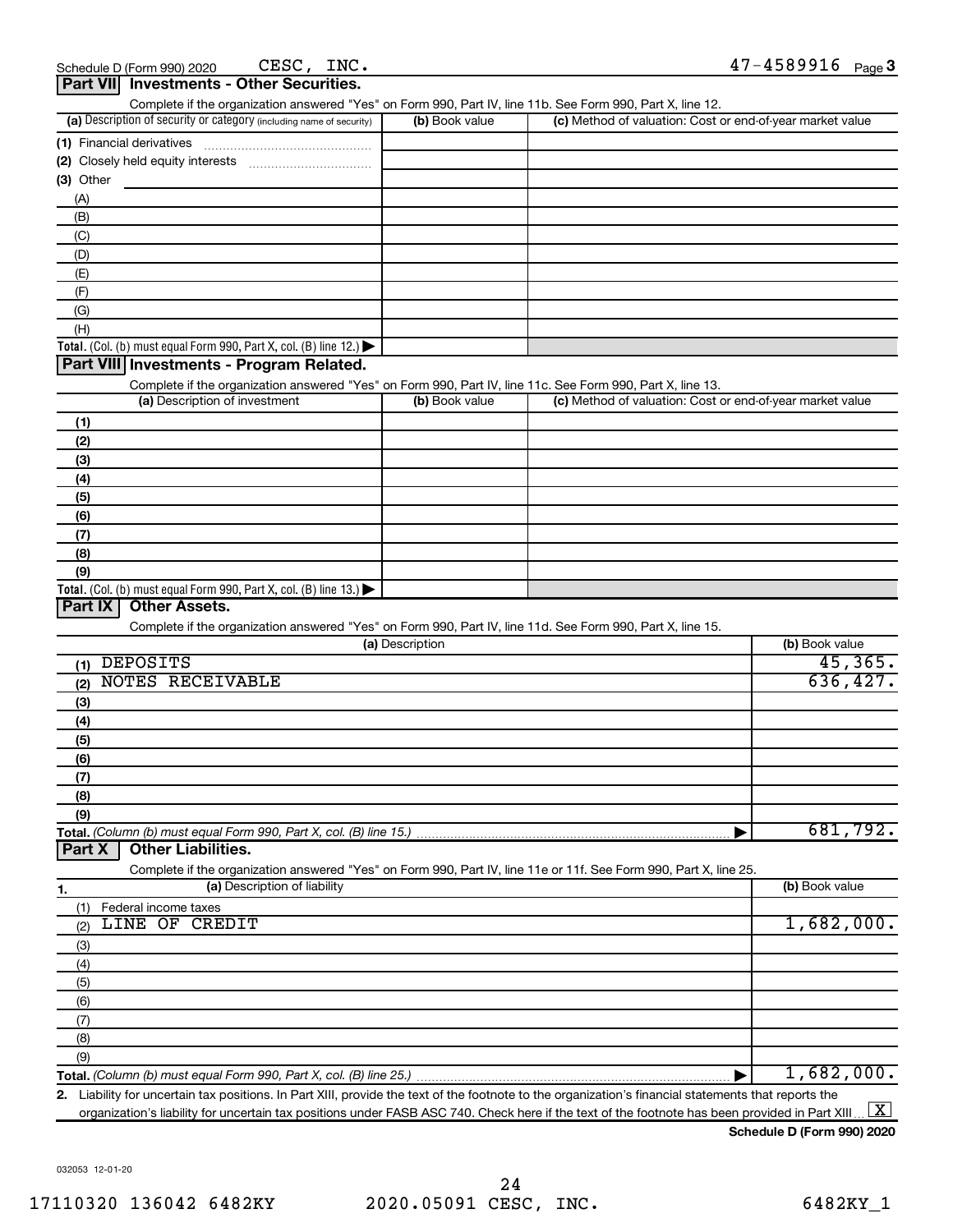|    | CESC, INC.<br>Schedule D (Form 990) 2020                                                                                |                |           |                | $47 - 4589916$ Page 4 |
|----|-------------------------------------------------------------------------------------------------------------------------|----------------|-----------|----------------|-----------------------|
|    | Reconciliation of Revenue per Audited Financial Statements With Revenue per Return.<br>Part XI                          |                |           |                |                       |
|    | Complete if the organization answered "Yes" on Form 990, Part IV, line 12a.                                             |                |           |                |                       |
| 1  | Total revenue, gains, and other support per audited financial statements                                                |                |           | $\blacksquare$ | 8,370,689.            |
| 2  | Amounts included on line 1 but not on Form 990, Part VIII, line 12:                                                     |                |           |                |                       |
| a  |                                                                                                                         | 2a             |           |                |                       |
|    |                                                                                                                         | 2 <sub>b</sub> | 73,905.   |                |                       |
|    |                                                                                                                         | 2 <sub>c</sub> |           |                |                       |
| d  |                                                                                                                         | 2d             |           |                |                       |
| е  | Add lines 2a through 2d                                                                                                 |                |           | <b>2e</b>      | 73,905.               |
| З  |                                                                                                                         |                |           | 3              | 8, 296, 784.          |
| 4  | Amounts included on Form 990, Part VIII, line 12, but not on line 1:                                                    |                |           |                |                       |
| a  |                                                                                                                         |                |           |                |                       |
|    |                                                                                                                         | 4 <sub>b</sub> | 141,264.  |                |                       |
|    | c Add lines 4a and 4b                                                                                                   |                |           | 4c             | 141,264.              |
|    |                                                                                                                         |                |           | $\overline{5}$ | 8,438,048.            |
|    | Part XII   Reconciliation of Expenses per Audited Financial Statements With Expenses per Return.                        |                |           |                |                       |
|    | Complete if the organization answered "Yes" on Form 990, Part IV, line 12a.                                             |                |           |                |                       |
| 1. |                                                                                                                         |                |           | 1              | 9,495,228.            |
| 2  | Amounts included on line 1 but not on Form 990, Part IX, line 25:                                                       |                |           |                |                       |
| a  |                                                                                                                         | 2a             | 73,905.   |                |                       |
| b  | Prior year adjustments [111] Prior year adjustments [11] Masseum Masseum Masseum Masseum Masseum Masseum Mass           | 2 <sub>b</sub> |           |                |                       |
|    |                                                                                                                         | 2c             |           |                |                       |
| d  |                                                                                                                         | 2d             |           |                |                       |
| e  | Add lines 2a through 2d <b>contract and a contract and a contract a</b> contract a contract and a contract a contract a |                |           | 2e             | 73,905.               |
| з  |                                                                                                                         |                |           | $\mathbf{a}$   | 9,421,323.            |
| 4  | Amounts included on Form 990, Part IX, line 25, but not on line 1:                                                      |                |           |                |                       |
| a  |                                                                                                                         | 4a             |           |                |                       |
|    |                                                                                                                         | 4 <sub>b</sub> | 141, 264. |                |                       |
|    | c Add lines 4a and 4b                                                                                                   |                |           | 4 <sub>c</sub> | 141,264.              |
| 5  |                                                                                                                         |                |           | 5              | 9,562,587.            |
|    | Part XIII Supplemental Information.                                                                                     |                |           |                |                       |
|    |                                                                                                                         |                |           |                |                       |

Provide the descriptions required for Part II, lines 3, 5, and 9; Part III, lines 1a and 4; Part IV, lines 1b and 2b; Part V, line 4; Part X, line 2; Part XI, lines 2d and 4b; and Part XII, lines 2d and 4b. Also complete this part to provide any additional information.

PART X, LINE 2:

WITH FEW EXCEPTIONS, THE CENTER IS NO LONGER SUBJECT TO EXAMINATIONS BY

MAJOR TAX JURISDICTIONS FOR YEARS ENDED DECEMBER 31, 2016 AND PRIOR.

PART XI, LINE 4B - OTHER ADJUSTMENTS:

CONTRIBUTIONS FROM BEATITUDE FOUNDATION 141,264.

#### PART XII, LINE 4B - OTHER ADJUSTMENTS:

#### CONTRIBUTIONS FROM BEATITUDE FOUNDATION **141,264.**

#### PART XI, LINE 4B AND PART XII, LINE 2D

FOR TAX PURPOSES, FUNDRAISING EXPENSES ARE REPORTED ON THE STATEMENT OF

032054 12-01-20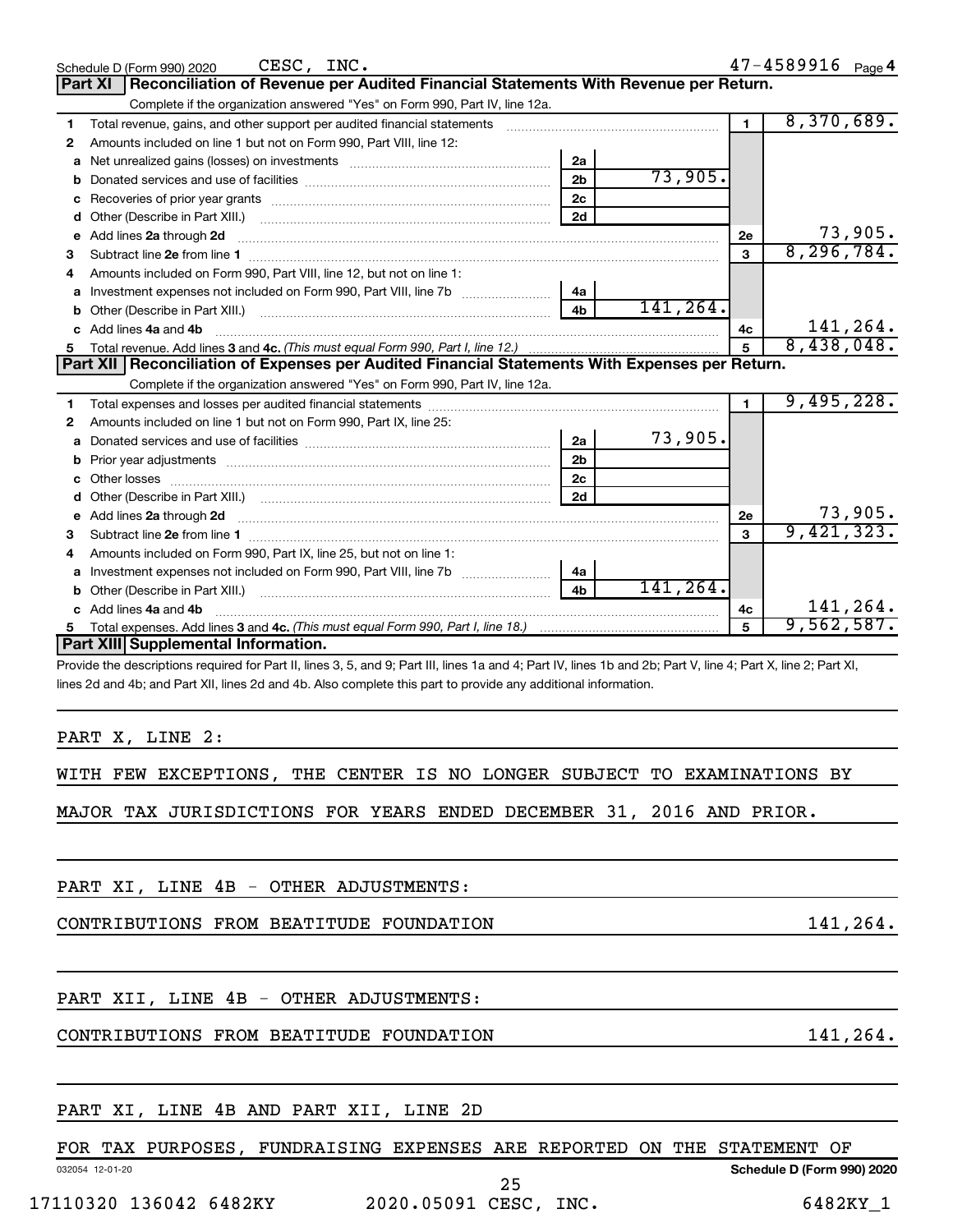| CESC, INC.                                                                              | 47-4589916 Page 5          |
|-----------------------------------------------------------------------------------------|----------------------------|
| Schedule D (Form 990) 2020 CESC, INC.<br>Part XIII Supplemental Information (continued) |                            |
| REVENUE (FORM 990, PART VIII).                                                          |                            |
|                                                                                         |                            |
|                                                                                         |                            |
|                                                                                         |                            |
|                                                                                         |                            |
|                                                                                         |                            |
|                                                                                         |                            |
|                                                                                         |                            |
|                                                                                         |                            |
|                                                                                         |                            |
|                                                                                         |                            |
|                                                                                         |                            |
|                                                                                         |                            |
|                                                                                         |                            |
|                                                                                         |                            |
|                                                                                         |                            |
|                                                                                         |                            |
|                                                                                         |                            |
|                                                                                         |                            |
|                                                                                         |                            |
|                                                                                         |                            |
|                                                                                         |                            |
|                                                                                         |                            |
|                                                                                         |                            |
|                                                                                         |                            |
|                                                                                         |                            |
|                                                                                         |                            |
|                                                                                         |                            |
|                                                                                         |                            |
|                                                                                         |                            |
|                                                                                         |                            |
|                                                                                         |                            |
|                                                                                         |                            |
|                                                                                         |                            |
|                                                                                         |                            |
|                                                                                         |                            |
|                                                                                         |                            |
|                                                                                         |                            |
|                                                                                         |                            |
|                                                                                         |                            |
|                                                                                         | Schedule D (Form 990) 2020 |
| 032055 12-01-20                                                                         |                            |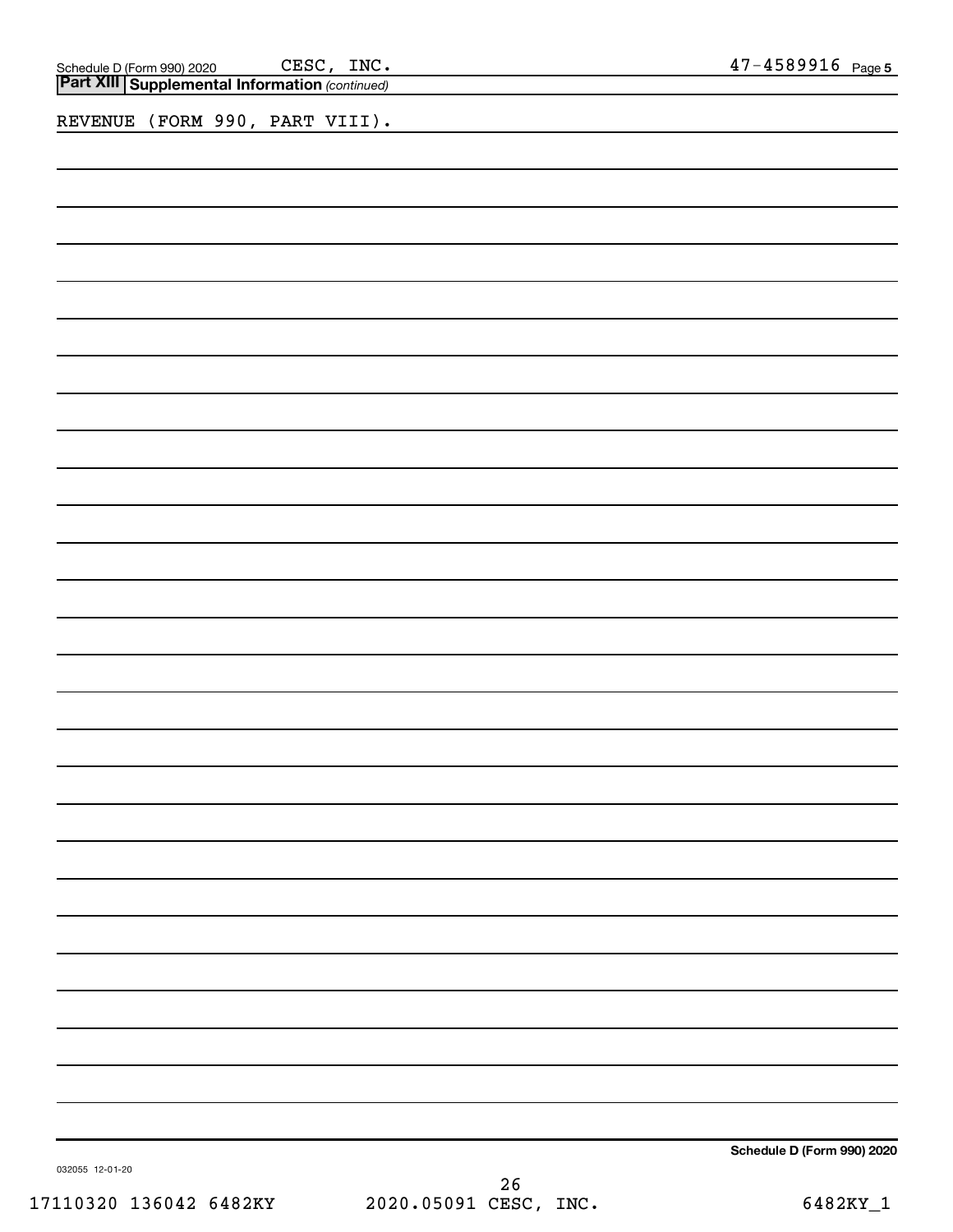| <b>SCHEDULE G</b>                                                                                                                                                      |                                                                                                 | <b>Supplemental Information Regarding Fundraising or Gaming Activities</b>                                                                                                                                                                                                                                                                                                                                                                                                                                                                                                                                     |                                         |                                 |                                                                         |  |                                                                            | OMB No. 1545-0047                                       |
|------------------------------------------------------------------------------------------------------------------------------------------------------------------------|-------------------------------------------------------------------------------------------------|----------------------------------------------------------------------------------------------------------------------------------------------------------------------------------------------------------------------------------------------------------------------------------------------------------------------------------------------------------------------------------------------------------------------------------------------------------------------------------------------------------------------------------------------------------------------------------------------------------------|-----------------------------------------|---------------------------------|-------------------------------------------------------------------------|--|----------------------------------------------------------------------------|---------------------------------------------------------|
| (Form 990 or 990-EZ)                                                                                                                                                   | Complete if the organization answered "Yes" on Form 990, Part IV, line 17, 18, or 19, or if the |                                                                                                                                                                                                                                                                                                                                                                                                                                                                                                                                                                                                                |                                         |                                 |                                                                         |  |                                                                            |                                                         |
|                                                                                                                                                                        | organization entered more than \$15,000 on Form 990-EZ, line 6a.                                |                                                                                                                                                                                                                                                                                                                                                                                                                                                                                                                                                                                                                | <b>Open to Public</b>                   |                                 |                                                                         |  |                                                                            |                                                         |
| Department of the Treasury<br>Internal Revenue Service                                                                                                                 | Go to www.irs.gov/Form990 for instructions and the latest information.                          |                                                                                                                                                                                                                                                                                                                                                                                                                                                                                                                                                                                                                | Inspection                              |                                 |                                                                         |  |                                                                            |                                                         |
| Name of the organization                                                                                                                                               | <b>Employer identification number</b><br>47-4589916<br>CESC, INC.                               |                                                                                                                                                                                                                                                                                                                                                                                                                                                                                                                                                                                                                |                                         |                                 |                                                                         |  |                                                                            |                                                         |
| Part I                                                                                                                                                                 |                                                                                                 | Fundraising Activities. Complete if the organization answered "Yes" on Form 990, Part IV, line 17. Form 990-EZ filers are not                                                                                                                                                                                                                                                                                                                                                                                                                                                                                  |                                         |                                 |                                                                         |  |                                                                            |                                                         |
| Mail solicitations<br>a<br>$\overline{\text{X}}$<br>b<br>Phone solicitations<br>с<br>In-person solicitations<br>d<br>compensated at least \$5,000 by the organization. | required to complete this part.<br>Internet and email solicitations                             | 1 Indicate whether the organization raised funds through any of the following activities. Check all that apply.<br>$f\left[\frac{X}{X}\right]$ Solicitation of government grants<br>$g\mid X$ Special fundraising events<br>2 a Did the organization have a written or oral agreement with any individual (including officers, directors, trustees, or<br>key employees listed in Form 990, Part VII) or entity in connection with professional fundraising services?<br>b If "Yes," list the 10 highest paid individuals or entities (fundraisers) pursuant to agreements under which the fundraiser is to be |                                         |                                 | $\mathbf{e}$ $\boxed{\mathbf{X}}$ Solicitation of non-government grants |  | Yes                                                                        | $\overline{X}$ No                                       |
| (i) Name and address of individual<br>or entity (fundraiser)                                                                                                           |                                                                                                 | (ii) Activity                                                                                                                                                                                                                                                                                                                                                                                                                                                                                                                                                                                                  | (iii) Did<br>fundraiser<br>have custody | or control of<br>contributions? | (iv) Gross receipts<br>from activity                                    |  | (v) Amount paid<br>to (or retained by)<br>fundraiser<br>listed in col. (i) | (vi) Amount paid<br>to (or retained by)<br>organization |
| LIZA AND PARTNERS, LLC - 2617                                                                                                                                          |                                                                                                 | Yes<br>PROFESSIONAL FUNDRAISING                                                                                                                                                                                                                                                                                                                                                                                                                                                                                                                                                                                |                                         | No                              |                                                                         |  |                                                                            |                                                         |
| MARSTON RD, TALLAHASSEE, FL                                                                                                                                            |                                                                                                 | SERVICES                                                                                                                                                                                                                                                                                                                                                                                                                                                                                                                                                                                                       |                                         | х                               | 0.                                                                      |  | 168,000                                                                    | $-168,000.$                                             |
|                                                                                                                                                                        |                                                                                                 |                                                                                                                                                                                                                                                                                                                                                                                                                                                                                                                                                                                                                |                                         |                                 |                                                                         |  |                                                                            |                                                         |
|                                                                                                                                                                        |                                                                                                 |                                                                                                                                                                                                                                                                                                                                                                                                                                                                                                                                                                                                                |                                         |                                 |                                                                         |  |                                                                            |                                                         |
|                                                                                                                                                                        |                                                                                                 |                                                                                                                                                                                                                                                                                                                                                                                                                                                                                                                                                                                                                |                                         |                                 |                                                                         |  |                                                                            |                                                         |
|                                                                                                                                                                        |                                                                                                 |                                                                                                                                                                                                                                                                                                                                                                                                                                                                                                                                                                                                                |                                         |                                 |                                                                         |  |                                                                            |                                                         |
|                                                                                                                                                                        |                                                                                                 |                                                                                                                                                                                                                                                                                                                                                                                                                                                                                                                                                                                                                |                                         |                                 |                                                                         |  |                                                                            |                                                         |
|                                                                                                                                                                        |                                                                                                 |                                                                                                                                                                                                                                                                                                                                                                                                                                                                                                                                                                                                                |                                         |                                 |                                                                         |  |                                                                            |                                                         |
|                                                                                                                                                                        |                                                                                                 |                                                                                                                                                                                                                                                                                                                                                                                                                                                                                                                                                                                                                |                                         |                                 |                                                                         |  |                                                                            |                                                         |
|                                                                                                                                                                        |                                                                                                 |                                                                                                                                                                                                                                                                                                                                                                                                                                                                                                                                                                                                                |                                         |                                 |                                                                         |  |                                                                            |                                                         |
|                                                                                                                                                                        |                                                                                                 |                                                                                                                                                                                                                                                                                                                                                                                                                                                                                                                                                                                                                |                                         |                                 |                                                                         |  |                                                                            |                                                         |
|                                                                                                                                                                        |                                                                                                 |                                                                                                                                                                                                                                                                                                                                                                                                                                                                                                                                                                                                                |                                         |                                 |                                                                         |  |                                                                            |                                                         |
|                                                                                                                                                                        |                                                                                                 |                                                                                                                                                                                                                                                                                                                                                                                                                                                                                                                                                                                                                |                                         |                                 |                                                                         |  |                                                                            |                                                         |
| Total                                                                                                                                                                  |                                                                                                 |                                                                                                                                                                                                                                                                                                                                                                                                                                                                                                                                                                                                                |                                         |                                 |                                                                         |  | 168,000                                                                    | $-168,000.$                                             |
|                                                                                                                                                                        |                                                                                                 | 3 List all states in which the organization is registered or licensed to solicit contributions or has been notified it is exempt from registration                                                                                                                                                                                                                                                                                                                                                                                                                                                             |                                         |                                 |                                                                         |  |                                                                            |                                                         |
| or licensing.                                                                                                                                                          |                                                                                                 |                                                                                                                                                                                                                                                                                                                                                                                                                                                                                                                                                                                                                |                                         |                                 |                                                                         |  |                                                                            |                                                         |
|                                                                                                                                                                        |                                                                                                 |                                                                                                                                                                                                                                                                                                                                                                                                                                                                                                                                                                                                                |                                         |                                 |                                                                         |  |                                                                            |                                                         |
|                                                                                                                                                                        |                                                                                                 |                                                                                                                                                                                                                                                                                                                                                                                                                                                                                                                                                                                                                |                                         |                                 |                                                                         |  |                                                                            |                                                         |
|                                                                                                                                                                        |                                                                                                 |                                                                                                                                                                                                                                                                                                                                                                                                                                                                                                                                                                                                                |                                         |                                 |                                                                         |  |                                                                            |                                                         |
|                                                                                                                                                                        |                                                                                                 |                                                                                                                                                                                                                                                                                                                                                                                                                                                                                                                                                                                                                |                                         |                                 |                                                                         |  |                                                                            |                                                         |
|                                                                                                                                                                        |                                                                                                 |                                                                                                                                                                                                                                                                                                                                                                                                                                                                                                                                                                                                                |                                         |                                 |                                                                         |  |                                                                            |                                                         |
|                                                                                                                                                                        |                                                                                                 |                                                                                                                                                                                                                                                                                                                                                                                                                                                                                                                                                                                                                |                                         |                                 |                                                                         |  |                                                                            |                                                         |

**For Paperwork Reduction Act Notice, see the Instructions for Form 990 or 990-EZ. Schedule G (Form 990 or 990-EZ) 2020** LHA SEE PART IV FOR CONTINUATIONS

032081 11-25-20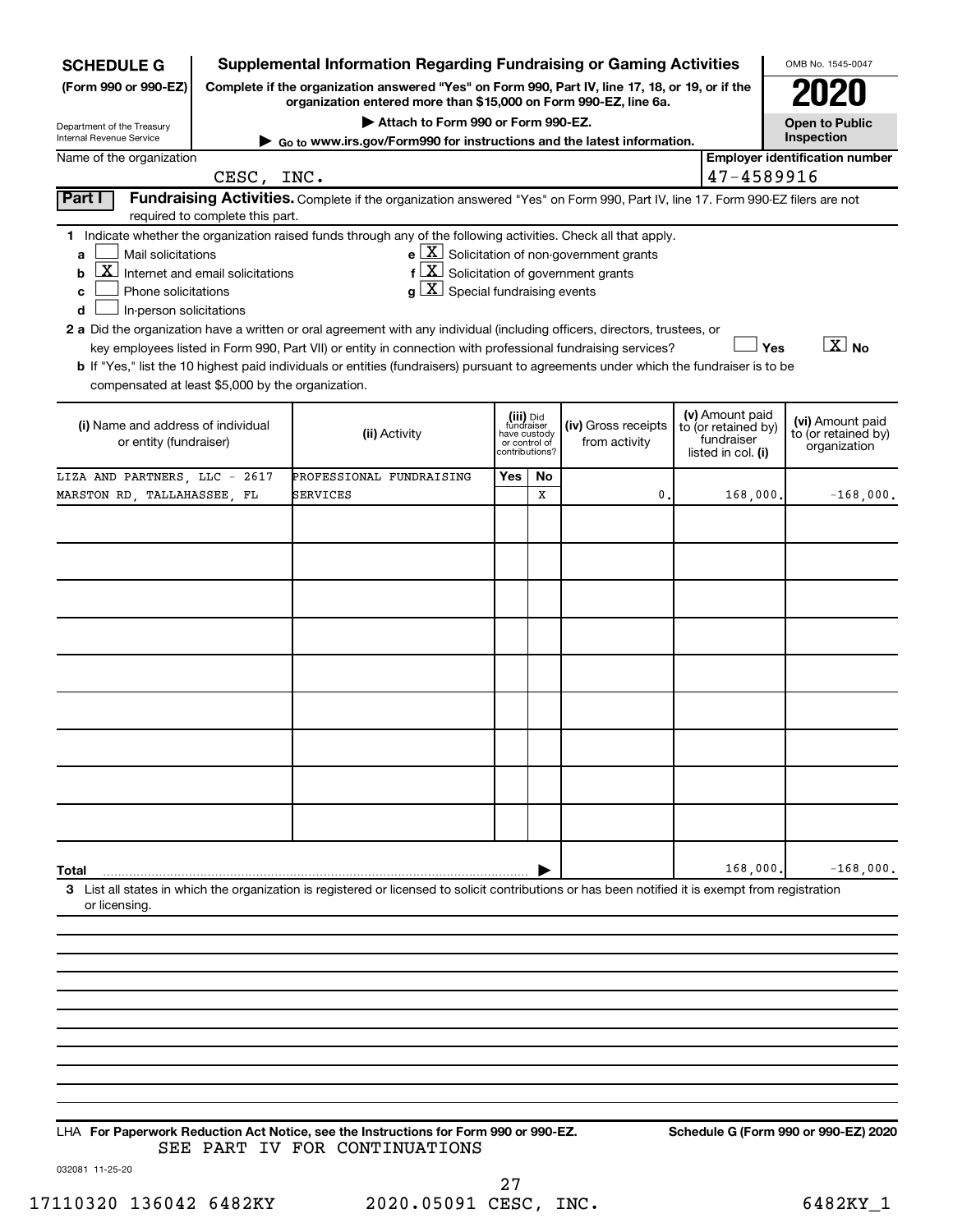Part II | Fundraising Events. Complete if the organization answered "Yes" on Form 990, Part IV, line 18, or reported more than \$15,000

|                 |    | of fundraising event contributions and gross income on Form 990-EZ, lines 1 and 6b. List events with gross receipts greater than \$5,000. |              |                         |                  |                                      |
|-----------------|----|-------------------------------------------------------------------------------------------------------------------------------------------|--------------|-------------------------|------------------|--------------------------------------|
|                 |    |                                                                                                                                           | (a) Event #1 | (b) Event #2            | (c) Other events | (d) Total events                     |
|                 |    |                                                                                                                                           | GIVING       | DRIVE-IN                |                  |                                      |
|                 |    |                                                                                                                                           | TUESDAY      | MOVIE NIGHT             | 1                | (add col. (a) through                |
|                 |    |                                                                                                                                           | (event type) | (event type)            | (total number)   | col. (c))                            |
|                 |    |                                                                                                                                           |              |                         |                  |                                      |
| Revenue         | 1. |                                                                                                                                           | 17,200.      | 10,912.                 | 3,340.           | 31,452.                              |
|                 |    |                                                                                                                                           |              |                         |                  |                                      |
|                 | 3  | Gross income (line 1 minus line 2)                                                                                                        | 17,200.      | 10,912.                 | 3,340.           | 31,452.                              |
|                 |    |                                                                                                                                           |              |                         |                  |                                      |
|                 |    |                                                                                                                                           |              |                         |                  |                                      |
|                 | 5  |                                                                                                                                           |              |                         |                  |                                      |
|                 | 6  |                                                                                                                                           |              |                         |                  |                                      |
| Direct Expenses | 7  |                                                                                                                                           |              |                         |                  |                                      |
|                 | 8  |                                                                                                                                           |              |                         |                  |                                      |
|                 | 9  |                                                                                                                                           |              |                         |                  |                                      |
|                 | 10 |                                                                                                                                           |              |                         |                  |                                      |
|                 | 11 |                                                                                                                                           |              |                         |                  | 31,452.                              |
| Part III        |    | Gaming. Complete if the organization answered "Yes" on Form 990, Part IV, line 19, or reported more than                                  |              |                         |                  |                                      |
|                 |    | \$15,000 on Form 990-EZ, line 6a.                                                                                                         |              |                         |                  |                                      |
|                 |    |                                                                                                                                           |              | (b) Pull tabs/instant   |                  | (d) Total gaming (add                |
| Revenue         |    |                                                                                                                                           | (a) Bingo    | bingo/progressive bingo | (c) Other gaming | col. (a) through col. (c))           |
|                 |    |                                                                                                                                           |              |                         |                  |                                      |
|                 |    |                                                                                                                                           |              |                         |                  |                                      |
|                 |    |                                                                                                                                           |              |                         |                  |                                      |
|                 |    |                                                                                                                                           |              |                         |                  |                                      |
| Direct Expenses | З  |                                                                                                                                           |              |                         |                  |                                      |
|                 | 4  |                                                                                                                                           |              |                         |                  |                                      |
|                 |    |                                                                                                                                           |              |                         |                  |                                      |
|                 |    |                                                                                                                                           |              |                         |                  |                                      |
|                 |    |                                                                                                                                           | Yes<br>%     | Yes<br>%                | Yes<br>%         |                                      |
|                 |    |                                                                                                                                           | No           | No                      | No               |                                      |
|                 | 7  | Direct expense summary. Add lines 2 through 5 in column (d)                                                                               |              |                         |                  |                                      |
|                 | 8  |                                                                                                                                           |              |                         |                  |                                      |
|                 |    |                                                                                                                                           |              |                         |                  |                                      |
| 9               |    |                                                                                                                                           |              |                         |                  |                                      |
|                 |    |                                                                                                                                           |              |                         |                  | Yes<br><b>No</b>                     |
|                 |    |                                                                                                                                           |              |                         |                  |                                      |
|                 |    |                                                                                                                                           |              |                         |                  |                                      |
|                 |    |                                                                                                                                           |              |                         |                  |                                      |
|                 |    |                                                                                                                                           |              |                         |                  | Yes<br>No                            |
|                 |    |                                                                                                                                           |              |                         |                  |                                      |
|                 |    |                                                                                                                                           |              |                         |                  |                                      |
|                 |    |                                                                                                                                           |              |                         |                  |                                      |
|                 |    | 032082 11-25-20                                                                                                                           |              |                         |                  | Schedule G (Form 990 or 990-EZ) 2020 |

28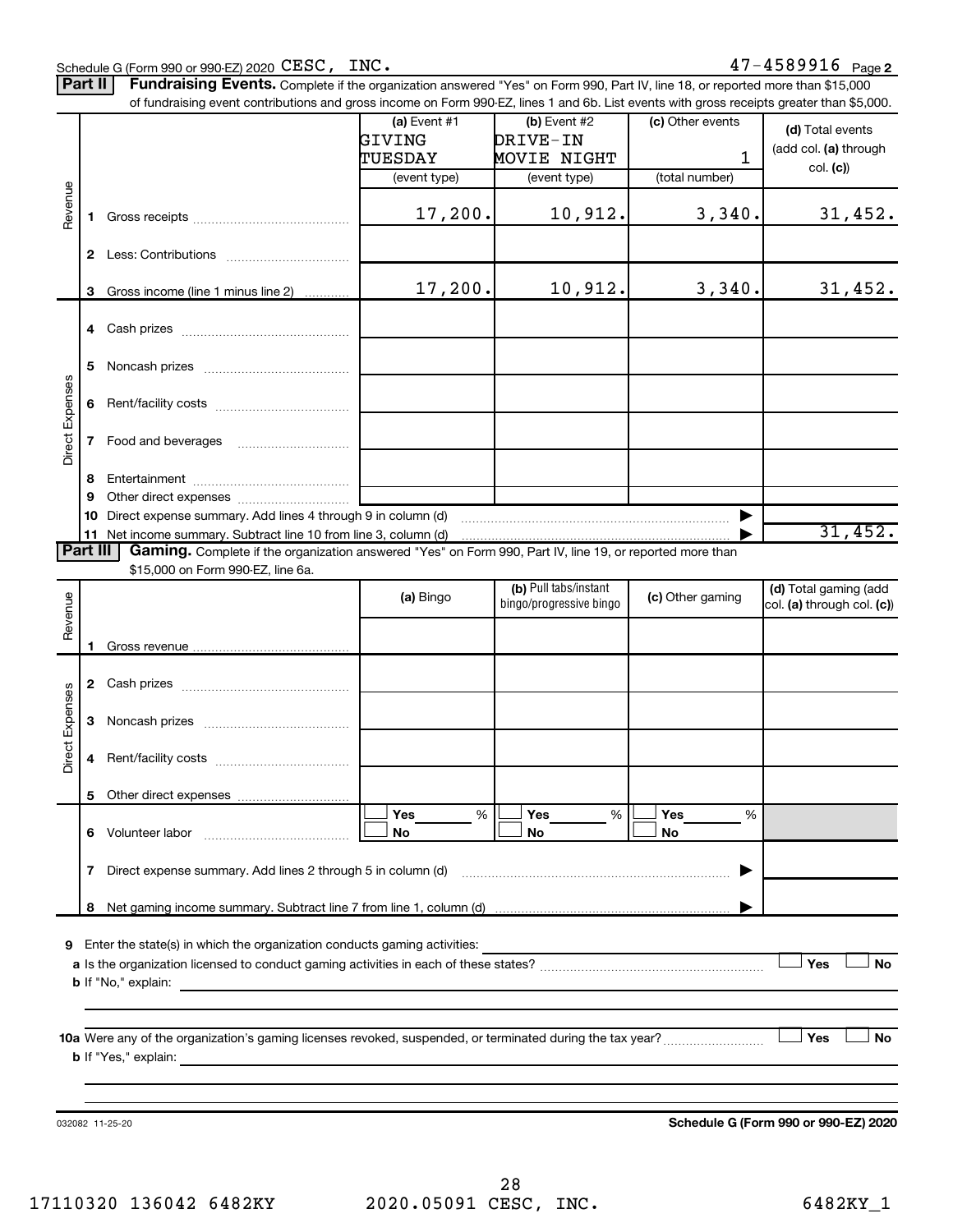|       | Schedule G (Form 990 or 990-EZ) 2020 CESC, INC.                                                                                                                                                                                                       | $47 - 4589916$ Page 3 |     |                      |
|-------|-------------------------------------------------------------------------------------------------------------------------------------------------------------------------------------------------------------------------------------------------------|-----------------------|-----|----------------------|
|       |                                                                                                                                                                                                                                                       |                       | Yes | No                   |
|       | 12 Is the organization a grantor, beneficiary or trustee of a trust, or a member of a partnership or other entity formed                                                                                                                              |                       | Yes | <b>No</b>            |
|       | <b>13</b> Indicate the percentage of gaming activity conducted in:                                                                                                                                                                                    |                       |     |                      |
|       |                                                                                                                                                                                                                                                       | 13а                   |     | %                    |
|       |                                                                                                                                                                                                                                                       | 13 <sub>b</sub>       |     | %                    |
|       | 14 Enter the name and address of the person who prepares the organization's gaming/special events books and records:                                                                                                                                  |                       |     |                      |
|       | Name $\blacktriangleright$<br><u>and the control of the control of the control of the control of the control of the control of the control of</u>                                                                                                     |                       |     |                      |
|       |                                                                                                                                                                                                                                                       |                       |     |                      |
|       | 15a Does the organization have a contract with a third party from whom the organization receives gaming revenue?                                                                                                                                      |                       | Yes | <b>No</b>            |
|       |                                                                                                                                                                                                                                                       |                       |     |                      |
|       | of gaming revenue retained by the third party $\triangleright$ \$                                                                                                                                                                                     |                       |     |                      |
|       | c If "Yes," enter name and address of the third party:                                                                                                                                                                                                |                       |     |                      |
|       | <u> 1980 - John Barn Barn, amerikan basar personal di bandar personal di bandar personal di bandar personal di ba</u><br>Name $\blacktriangleright$                                                                                                   |                       |     |                      |
|       |                                                                                                                                                                                                                                                       |                       |     |                      |
|       | <b>16</b> Gaming manager information:                                                                                                                                                                                                                 |                       |     |                      |
|       | <u> 1980 - Johann Barbara, martin amerikan basal dan berasal dalam basal dalam basal dalam basal dalam basal dala</u><br>Name $\blacktriangleright$                                                                                                   |                       |     |                      |
|       | Gaming manager compensation > \$                                                                                                                                                                                                                      |                       |     |                      |
|       |                                                                                                                                                                                                                                                       |                       |     |                      |
|       |                                                                                                                                                                                                                                                       |                       |     |                      |
|       |                                                                                                                                                                                                                                                       |                       |     |                      |
|       |                                                                                                                                                                                                                                                       |                       |     |                      |
|       | Director/officer<br>$\perp$ Employee<br>Independent contractor                                                                                                                                                                                        |                       |     |                      |
|       | <b>17</b> Mandatory distributions:                                                                                                                                                                                                                    |                       |     |                      |
|       | <b>a</b> Is the organization required under state law to make charitable distributions from the gaming proceeds to                                                                                                                                    |                       |     |                      |
|       |                                                                                                                                                                                                                                                       |                       |     | $\Box$ Yes $\Box$ No |
|       | <b>b</b> Enter the amount of distributions required under state law to be distributed to other exempt organizations or spent in the                                                                                                                   |                       |     |                      |
|       | organization's own exempt activities during the tax year $\triangleright$ \$                                                                                                                                                                          |                       |     |                      |
|       | Part IV<br>Supplemental Information. Provide the explanations required by Part I, line 2b, columns (iii) and (v); and Part III, lines 9, 9b, 10b,<br>15b, 15c, 16, and 17b, as applicable. Also provide any additional information. See instructions. |                       |     |                      |
|       | SCHEDULE G, PART I, LINE 2B, LIST OF TEN HIGHEST PAID FUNDRAISERS:                                                                                                                                                                                    |                       |     |                      |
|       |                                                                                                                                                                                                                                                       |                       |     |                      |
|       |                                                                                                                                                                                                                                                       |                       |     |                      |
| ( I ) | NAME OF FUNDRAISER: LIZA AND PARTNERS, LLC                                                                                                                                                                                                            |                       |     |                      |
| ( I ) | ADDRESS OF FUNDRAISER: 2617 MARSTON RD, TALLAHASSEE, FL                                                                                                                                                                                               | 32308                 |     |                      |
|       |                                                                                                                                                                                                                                                       |                       |     |                      |
|       |                                                                                                                                                                                                                                                       |                       |     |                      |
|       |                                                                                                                                                                                                                                                       |                       |     |                      |
|       |                                                                                                                                                                                                                                                       |                       |     |                      |
|       |                                                                                                                                                                                                                                                       |                       |     |                      |

032083 11-25-20

**Schedule G (Form 990 or 990-EZ) 2020**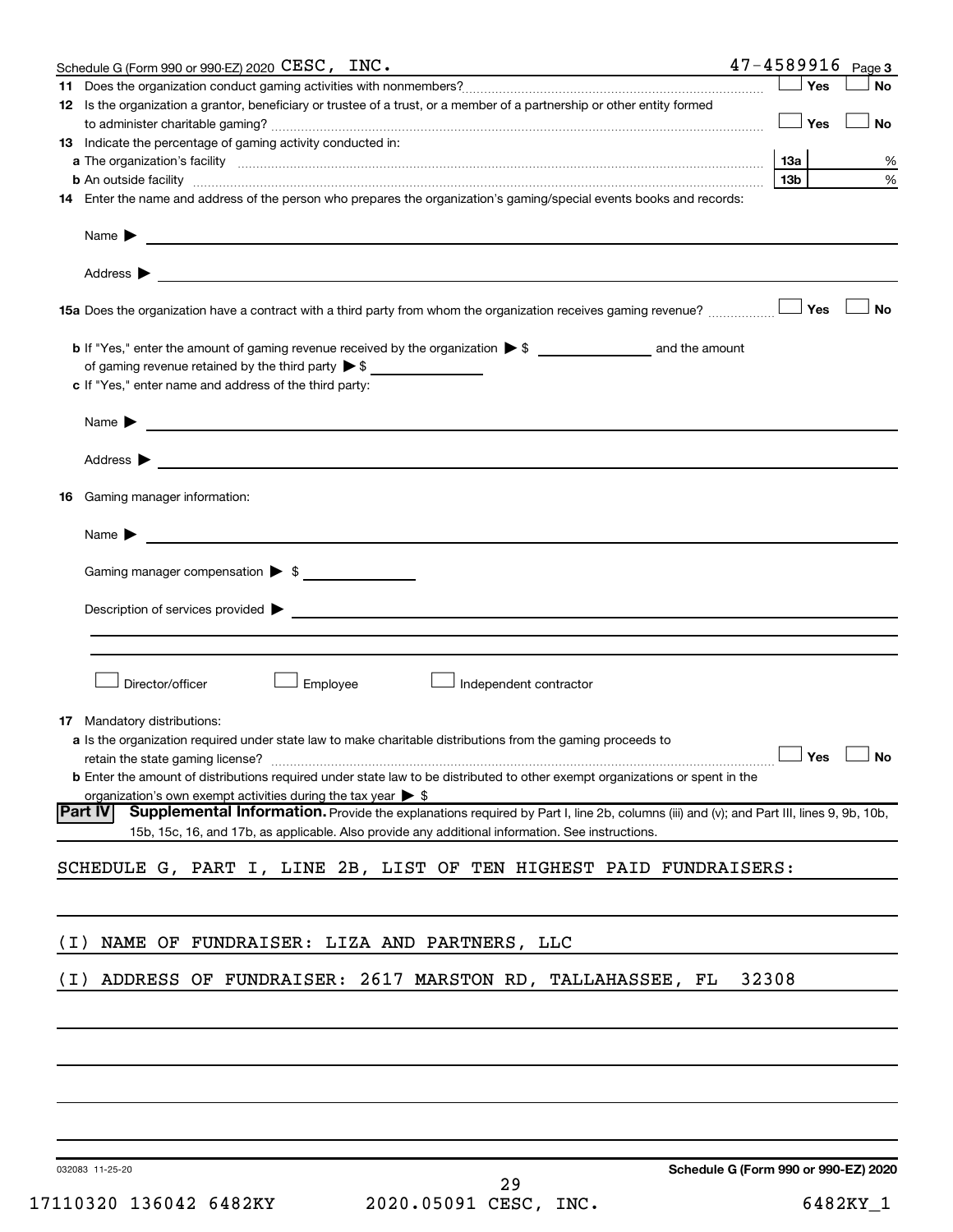| 032084 04-01-20 | Schedule G (Form 990 or 990-EZ) |
|-----------------|---------------------------------|
|                 |                                 |
|                 |                                 |
|                 |                                 |
|                 |                                 |
|                 |                                 |
|                 |                                 |
|                 |                                 |
|                 |                                 |
|                 |                                 |
|                 |                                 |
|                 |                                 |
|                 |                                 |
|                 |                                 |
|                 |                                 |
|                 |                                 |
|                 |                                 |
|                 |                                 |
|                 |                                 |
|                 |                                 |
|                 |                                 |
|                 |                                 |
|                 |                                 |
|                 |                                 |
|                 |                                 |
|                 |                                 |
|                 |                                 |
|                 |                                 |
|                 |                                 |
|                 |                                 |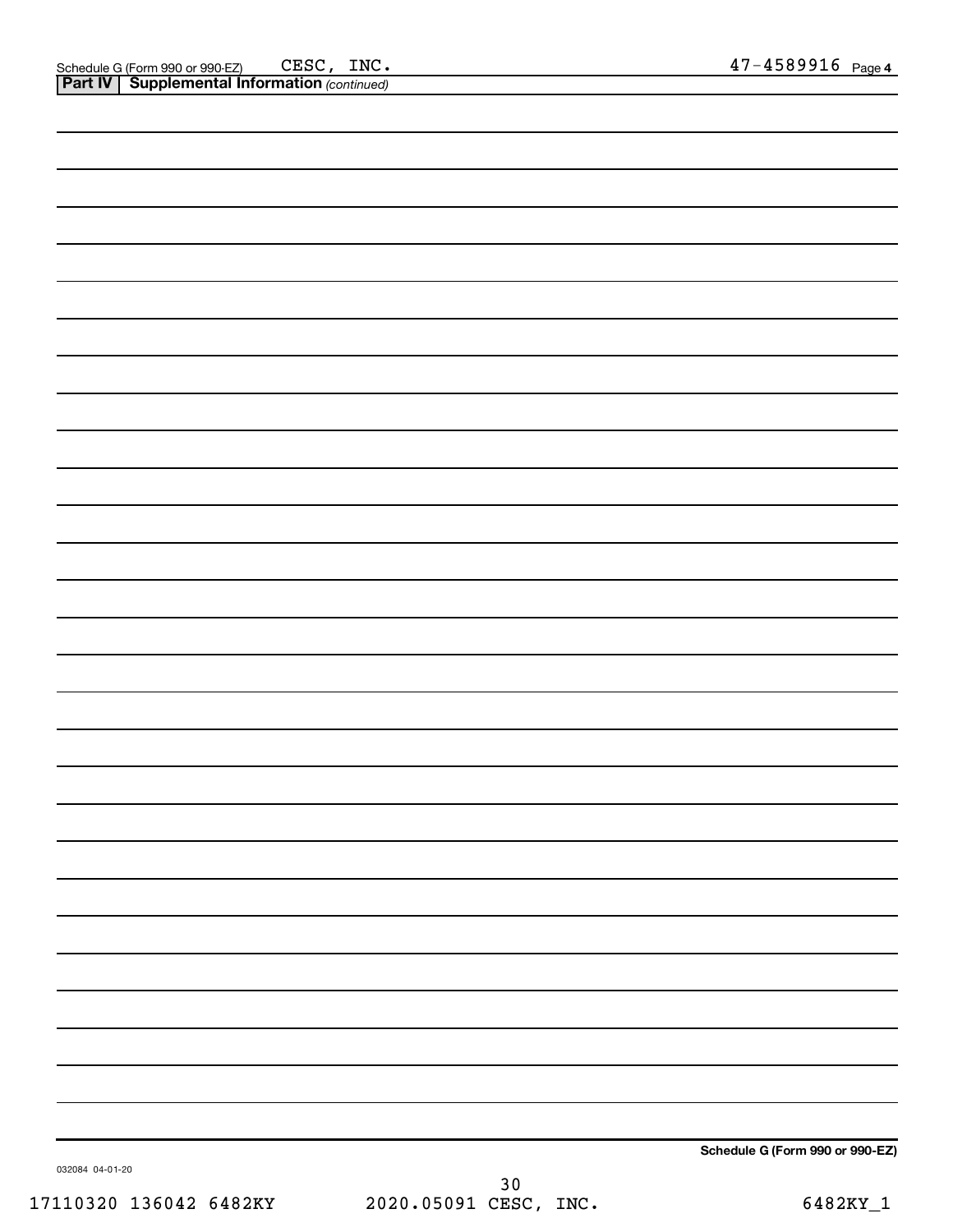| <b>SCHEDULE L</b>                                                                                                    |                                       |                                                                       |    |                                             | <b>Transactions With Interested Persons</b>                                                                                        |                                |                      |    |                                                     | OMB No. 1545-0047                        |     |                |
|----------------------------------------------------------------------------------------------------------------------|---------------------------------------|-----------------------------------------------------------------------|----|---------------------------------------------|------------------------------------------------------------------------------------------------------------------------------------|--------------------------------|----------------------|----|-----------------------------------------------------|------------------------------------------|-----|----------------|
| (Form 990 or 990-EZ)   Complete if the organization answered "Yes" on Form 990, Part IV, line 25a, 25b, 26, 27, 28a, |                                       |                                                                       |    |                                             | 28b, or 28c, or Form 990-EZ, Part V, line 38a or 40b.                                                                              |                                |                      |    |                                                     |                                          |     |                |
| Department of the Treasury                                                                                           |                                       |                                                                       |    |                                             | Attach to Form 990 or Form 990-EZ.                                                                                                 |                                |                      |    |                                                     | <b>Open To Public</b>                    |     |                |
| Internal Revenue Service                                                                                             |                                       |                                                                       |    |                                             | Go to www.irs.gov/Form990 for instructions and the latest information.                                                             |                                |                      |    |                                                     | Inspection                               |     |                |
| Name of the organization                                                                                             | CESC, INC.                            |                                                                       |    |                                             |                                                                                                                                    |                                |                      |    | <b>Employer identification number</b><br>47-4589916 |                                          |     |                |
| Part I                                                                                                               |                                       |                                                                       |    |                                             | <b>Excess Benefit Transactions</b> (section 501(c)(3), section 501(c)(4), and section 501(c)(29) organizations only).              |                                |                      |    |                                                     |                                          |     |                |
|                                                                                                                      |                                       |                                                                       |    |                                             | Complete if the organization answered "Yes" on Form 990, Part IV, line 25a or 25b, or Form 990-EZ, Part V, line 40b.               |                                |                      |    |                                                     |                                          |     |                |
| 1<br>(a) Name of disqualified person                                                                                 |                                       | (b) Relationship between disqualified<br>person and organization      |    |                                             |                                                                                                                                    | (c) Description of transaction |                      |    |                                                     |                                          |     | (d) Corrected? |
|                                                                                                                      |                                       |                                                                       |    |                                             |                                                                                                                                    |                                |                      |    |                                                     |                                          | Yes | No             |
|                                                                                                                      |                                       |                                                                       |    |                                             |                                                                                                                                    |                                |                      |    |                                                     |                                          |     |                |
|                                                                                                                      |                                       |                                                                       |    |                                             |                                                                                                                                    |                                |                      |    |                                                     |                                          |     |                |
|                                                                                                                      |                                       |                                                                       |    |                                             |                                                                                                                                    |                                |                      |    |                                                     |                                          |     |                |
|                                                                                                                      |                                       |                                                                       |    |                                             |                                                                                                                                    |                                |                      |    |                                                     |                                          |     |                |
| 2 Enter the amount of tax incurred by the organization managers or disqualified persons during the year under        |                                       |                                                                       |    |                                             |                                                                                                                                    |                                |                      |    |                                                     |                                          |     |                |
| section 4958                                                                                                         |                                       |                                                                       |    |                                             |                                                                                                                                    |                                |                      |    | $\triangleright$ \$                                 |                                          |     |                |
|                                                                                                                      |                                       |                                                                       |    |                                             |                                                                                                                                    |                                |                      |    | $\blacktriangleright$ \$                            |                                          |     |                |
| Part II                                                                                                              |                                       | Loans to and/or From Interested Persons.                              |    |                                             |                                                                                                                                    |                                |                      |    |                                                     |                                          |     |                |
|                                                                                                                      |                                       |                                                                       |    |                                             | Complete if the organization answered "Yes" on Form 990-EZ, Part V, line 38a or Form 990, Part IV, line 26; or if the organization |                                |                      |    |                                                     |                                          |     |                |
| reported an amount on Form 990, Part X, line 5, 6, or 22.                                                            |                                       |                                                                       |    |                                             |                                                                                                                                    |                                |                      |    | <b>(h)</b> Approved                                 |                                          |     |                |
| (a) Name of<br>interested person                                                                                     | (b) Relationship<br>with organization | (c) Purpose<br>of loan                                                |    | (d) Loan to or<br>from the<br>organization? | (e) Original<br>principal amount                                                                                                   | (f) Balance due                | $(g)$ In<br>default? |    |                                                     | `by board or<br>agreement?<br>committee? |     | (i) Written    |
|                                                                                                                      |                                       |                                                                       | To | From                                        |                                                                                                                                    |                                | Yes                  | No | Yes                                                 | No                                       | Yes | No             |
|                                                                                                                      |                                       |                                                                       |    |                                             |                                                                                                                                    |                                |                      |    |                                                     |                                          |     |                |
|                                                                                                                      |                                       |                                                                       |    |                                             |                                                                                                                                    |                                |                      |    |                                                     |                                          |     |                |
|                                                                                                                      |                                       |                                                                       |    |                                             |                                                                                                                                    |                                |                      |    |                                                     |                                          |     |                |
|                                                                                                                      |                                       |                                                                       |    |                                             |                                                                                                                                    |                                |                      |    |                                                     |                                          |     |                |
|                                                                                                                      |                                       |                                                                       |    |                                             |                                                                                                                                    |                                |                      |    |                                                     |                                          |     |                |
|                                                                                                                      |                                       |                                                                       |    |                                             |                                                                                                                                    |                                |                      |    |                                                     |                                          |     |                |
|                                                                                                                      |                                       |                                                                       |    |                                             |                                                                                                                                    |                                |                      |    |                                                     |                                          |     |                |
|                                                                                                                      |                                       |                                                                       |    |                                             |                                                                                                                                    |                                |                      |    |                                                     |                                          |     |                |
| Total                                                                                                                |                                       |                                                                       |    |                                             | $\blacktriangleright$ \$                                                                                                           |                                |                      |    |                                                     |                                          |     |                |
| <b>Grants or Assistance Benefiting Interested Persons.</b><br>Part III                                               |                                       |                                                                       |    |                                             |                                                                                                                                    |                                |                      |    |                                                     |                                          |     |                |
| Complete if the organization answered "Yes" on Form 990, Part IV, line 27.                                           |                                       |                                                                       |    |                                             |                                                                                                                                    |                                |                      |    |                                                     |                                          |     |                |
| (a) Name of interested person                                                                                        |                                       | (b) Relationship between<br>interested person and<br>the organization |    |                                             | (c) Amount of<br>assistance                                                                                                        | (d) Type of<br>assistance      |                      |    |                                                     | (e) Purpose of<br>assistance             |     |                |
|                                                                                                                      |                                       |                                                                       |    |                                             |                                                                                                                                    |                                |                      |    |                                                     |                                          |     |                |
|                                                                                                                      |                                       |                                                                       |    |                                             |                                                                                                                                    |                                |                      |    |                                                     |                                          |     |                |
|                                                                                                                      |                                       |                                                                       |    |                                             |                                                                                                                                    |                                |                      |    |                                                     |                                          |     |                |
|                                                                                                                      |                                       |                                                                       |    |                                             |                                                                                                                                    |                                |                      |    |                                                     |                                          |     |                |
|                                                                                                                      |                                       |                                                                       |    |                                             |                                                                                                                                    |                                |                      |    |                                                     |                                          |     |                |
|                                                                                                                      |                                       |                                                                       |    |                                             |                                                                                                                                    |                                |                      |    |                                                     |                                          |     |                |
|                                                                                                                      |                                       |                                                                       |    |                                             |                                                                                                                                    |                                |                      |    |                                                     |                                          |     |                |
|                                                                                                                      |                                       |                                                                       |    |                                             |                                                                                                                                    |                                |                      |    |                                                     |                                          |     |                |
|                                                                                                                      |                                       |                                                                       |    |                                             |                                                                                                                                    |                                |                      |    |                                                     |                                          |     |                |

LHA For Paperwork Reduction Act Notice, see the Instructions for Form 990 or 990-EZ. Schedule L (Form 990 or 990-EZ) 2020 ו-D

032131 12-09-20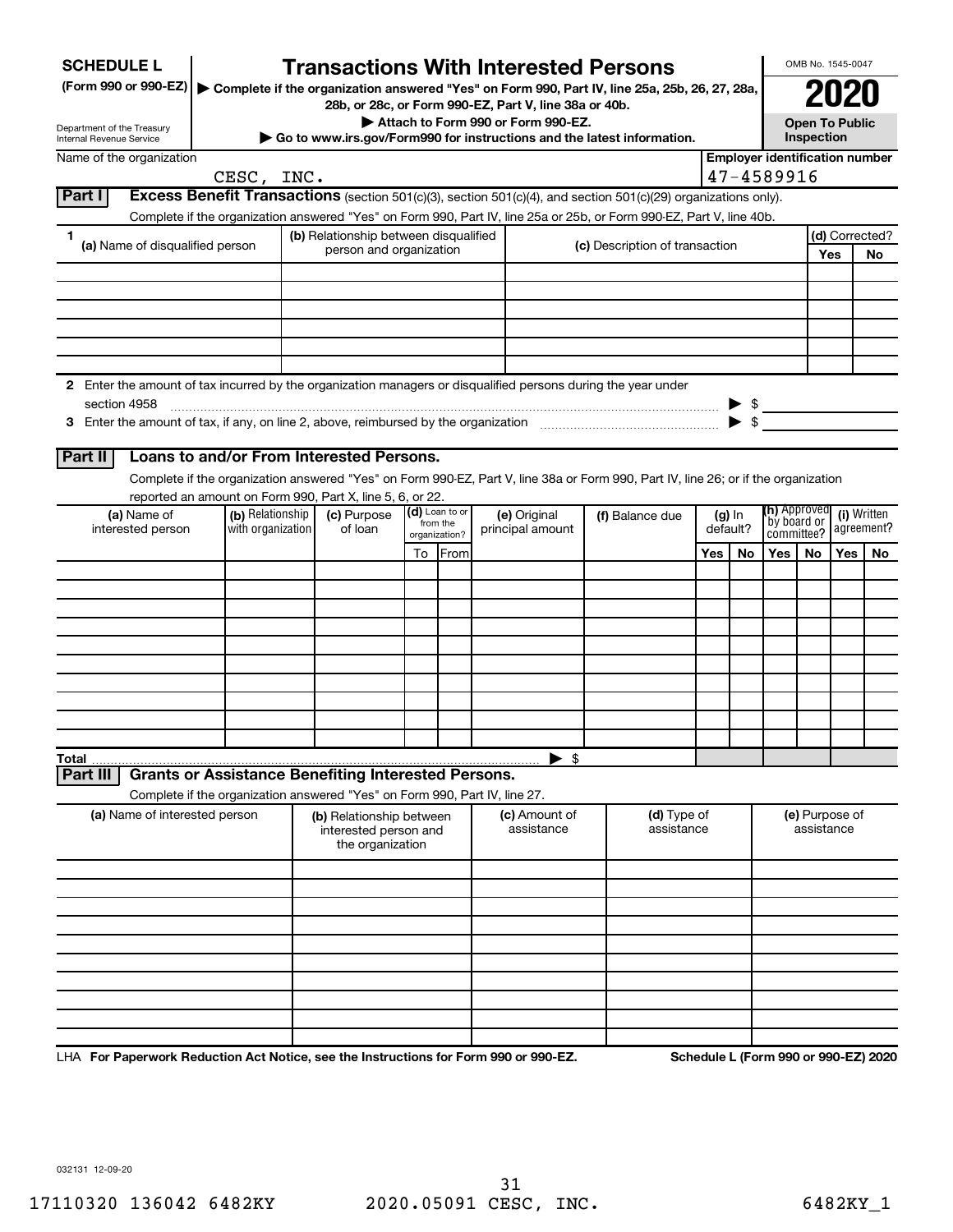Schedule L (Form 990 or 990-EZ) 2020  $CESC$ , INC.

#### **Part IV** Business Transactions Involving Interested Persons.

Complete if the organization answered "Yes" on Form 990, Part IV, line 28a, 28b, or 28c.

| (a) Name of interested person | (b) Relationship between interested<br>person and the organization | (c) Amount of<br>transaction | (d) Description of<br>transaction | revenues?  | (e) Sharing of<br>organization's |
|-------------------------------|--------------------------------------------------------------------|------------------------------|-----------------------------------|------------|----------------------------------|
|                               |                                                                    |                              |                                   | <b>Yes</b> | No                               |
| FLORESTA LLC                  |                                                                    |                              | 126, 264. RENT & UTIL             |            | х                                |
| WESTGATE COMMUNITY DEVELOP    |                                                                    |                              | $400.$ RENT                       |            | х                                |
| <b>BEATITUDE PARTNERS</b>     |                                                                    | 12,478.RENT                  |                                   |            | х                                |
|                               |                                                                    |                              |                                   |            |                                  |
|                               |                                                                    |                              |                                   |            |                                  |
|                               |                                                                    |                              |                                   |            |                                  |
|                               |                                                                    |                              |                                   |            |                                  |
|                               |                                                                    |                              |                                   |            |                                  |
|                               |                                                                    |                              |                                   |            |                                  |
|                               |                                                                    |                              |                                   |            |                                  |

#### **Part V** Supplemental Information.

Provide additional information for responses to questions on Schedule L (see instructions).

#### SCH L, PART IV, BUSINESS TRANSACTIONS INVOLVING INTERESTED PERSONS:

(A) NAME OF PERSON: FLORESTA LLC

(D) DESCRIPTION OF TRANSACTION: RENT & UTILITIES

(A) NAME OF PERSON: WESTGATE COMMUNITY DEVELOPMENT COMPANY LLC

SCH L, PART IV, BUSINESS TRANSACTIONS INVOLVING INTERESTED PERSONS:

RICHARD KEARNEY IS PRESIDENT OF CESC, INC. AND ALSO A BOARD MEMBER OF

EACH ENTITY LISTED ABOVE.

**Schedule L (Form 990 or 990-EZ) 2020**

032132 12-09-20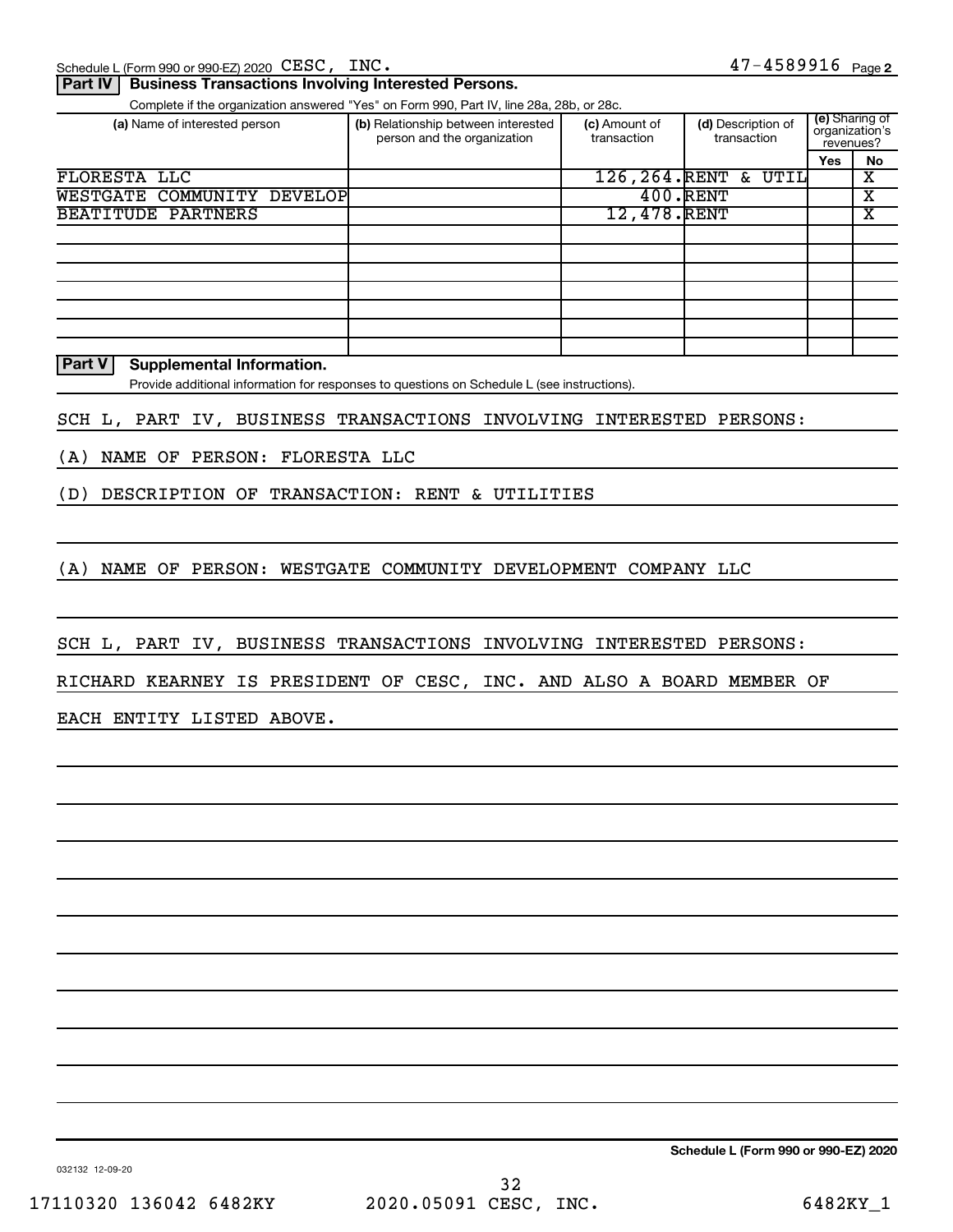#### **SCHEDULE M (Form 990)**

## **Noncash Contributions**

OMB No. 1545-0047

| Department of the Treasury |
|----------------------------|
| Internal Revenue Service   |

◆ Complete if the organizations answered "Yes" on Form 990, Part IV, lines 29 or 30.<br>● Complete if the organizations answered "Yes" on Form 990, Part IV, lines 29 or 30. **Attach to Form 990.** J

**Open to Public Inspection**

|  |  | Name of the organization |
|--|--|--------------------------|
|--|--|--------------------------|

| $\triangleright$ Go to www.irs.gov/Form990 for instructions and the latest information. | <b>Inspection</b> |                            |
|-----------------------------------------------------------------------------------------|-------------------|----------------------------|
|                                                                                         |                   | Employer identification nu |
| CESC, INC.                                                                              |                   | 47-4589916                 |

|  | <b>Employer identification number</b> |  |
|--|---------------------------------------|--|
|  | 17.1500016                            |  |

| CESC, INC.               |  |
|--------------------------|--|
| Part I Types of Property |  |
|                          |  |

|    |                                                                                                                                | (a)<br>Check if         | (b)<br>Number of | (c)<br>Noncash contribution                    | (d)<br>Method of determining |            |            |     |
|----|--------------------------------------------------------------------------------------------------------------------------------|-------------------------|------------------|------------------------------------------------|------------------------------|------------|------------|-----|
|    |                                                                                                                                | applicable              | contributions or | amounts reported on                            | noncash contribution amounts |            |            |     |
|    |                                                                                                                                |                         |                  | items contributed Form 990, Part VIII, line 1g |                              |            |            |     |
| 1. |                                                                                                                                |                         |                  |                                                |                              |            |            |     |
| 2  |                                                                                                                                |                         |                  |                                                |                              |            |            |     |
| З  | Art - Fractional interests                                                                                                     |                         |                  |                                                |                              |            |            |     |
| 4  |                                                                                                                                |                         |                  |                                                |                              |            |            |     |
| 5  | Clothing and household goods                                                                                                   |                         |                  |                                                |                              |            |            |     |
| 6  |                                                                                                                                |                         |                  |                                                |                              |            |            |     |
| 7  |                                                                                                                                |                         |                  |                                                |                              |            |            |     |
| 8  |                                                                                                                                |                         |                  |                                                |                              |            |            |     |
| 9  |                                                                                                                                |                         |                  |                                                |                              |            |            |     |
| 10 | Securities - Closely held stock                                                                                                |                         |                  |                                                |                              |            |            |     |
| 11 | Securities - Partnership, LLC, or                                                                                              |                         |                  |                                                |                              |            |            |     |
|    | trust interests                                                                                                                |                         |                  |                                                |                              |            |            |     |
| 12 |                                                                                                                                |                         |                  |                                                |                              |            |            |     |
| 13 | Qualified conservation contribution -                                                                                          |                         |                  |                                                |                              |            |            |     |
|    |                                                                                                                                |                         |                  |                                                |                              |            |            |     |
| 14 | Qualified conservation contribution - Other                                                                                    |                         |                  |                                                |                              |            |            |     |
| 15 | Real estate - Residential                                                                                                      |                         |                  |                                                |                              |            |            |     |
| 16 |                                                                                                                                |                         |                  |                                                |                              |            |            |     |
| 17 |                                                                                                                                |                         |                  |                                                |                              |            |            |     |
| 18 |                                                                                                                                |                         |                  |                                                |                              |            |            |     |
| 19 |                                                                                                                                | $\overline{\text{x}}$   | 1                | 384,712.FMV                                    |                              |            |            |     |
| 20 | Drugs and medical supplies                                                                                                     | $\overline{\text{x}}$   | 1                |                                                | FMV                          |            |            |     |
| 21 |                                                                                                                                |                         |                  |                                                |                              |            |            |     |
| 22 |                                                                                                                                |                         |                  |                                                |                              |            |            |     |
| 23 |                                                                                                                                |                         |                  |                                                |                              |            |            |     |
| 24 | Archeological artifacts                                                                                                        |                         |                  |                                                |                              |            |            |     |
| 25 | (LODGING<br>Other $\blacktriangleright$                                                                                        | $\overline{\texttt{x}}$ | 1                | 1,539,164.FMV                                  |                              |            |            |     |
| 26 | GENERAL SUPPL)<br>Other $\blacktriangleright$                                                                                  | $\overline{\textbf{x}}$ |                  | 89,620.FMV                                     |                              |            |            |     |
| 27 | Other $\blacktriangleright$<br>$\sqrt{2}$                                                                                      |                         |                  |                                                |                              |            |            |     |
| 28 | Other $\blacktriangleright$                                                                                                    |                         |                  |                                                |                              |            |            |     |
| 29 | Number of Forms 8283 received by the organization during the tax year for contributions                                        |                         |                  |                                                |                              |            |            |     |
|    | for which the organization completed Form 8283, Part V, Donee Acknowledgement                                                  |                         |                  | 29                                             |                              |            |            |     |
|    |                                                                                                                                |                         |                  |                                                |                              |            | <b>Yes</b> | No. |
|    | 30a During the year, did the organization receive by contribution any property reported in Part I, lines 1 through 28, that it |                         |                  |                                                |                              |            |            |     |
|    | must hold for at least three years from the date of the initial contribution, and which isn't required to be used for          |                         |                  |                                                |                              |            |            |     |
|    |                                                                                                                                |                         |                  |                                                |                              | <b>30a</b> |            | х   |
|    | <b>b</b> If "Yes," describe the arrangement in Part II.                                                                        |                         |                  |                                                |                              |            |            |     |
| 31 | Does the organization have a gift acceptance policy that requires the review of any nonstandard contributions?                 |                         |                  |                                                |                              | 31         |            | x   |
|    | 32a Does the organization hire or use third parties or related organizations to solicit, process, or sell noncash              |                         |                  |                                                |                              |            |            |     |

**33** If the organization didn't report an amount in column (c) for a type of property for which column (a) is checked, **b** If "Yes," describe in Part II. describe in Part II.

 $\text{contributions?}$   $\ldots$   $\ldots$   $\ldots$   $\ldots$   $\ldots$   $\ldots$   $\ldots$   $\ldots$   $\ldots$   $\ldots$   $\ldots$   $\ldots$   $\ldots$   $\ldots$   $\ldots$   $\ldots$   $\ldots$   $\ldots$   $\ldots$ 

**For Paperwork Reduction Act Notice, see the Instructions for Form 990. Schedule M (Form 990) 2020** LHA

**32a**

X

032141 11-23-20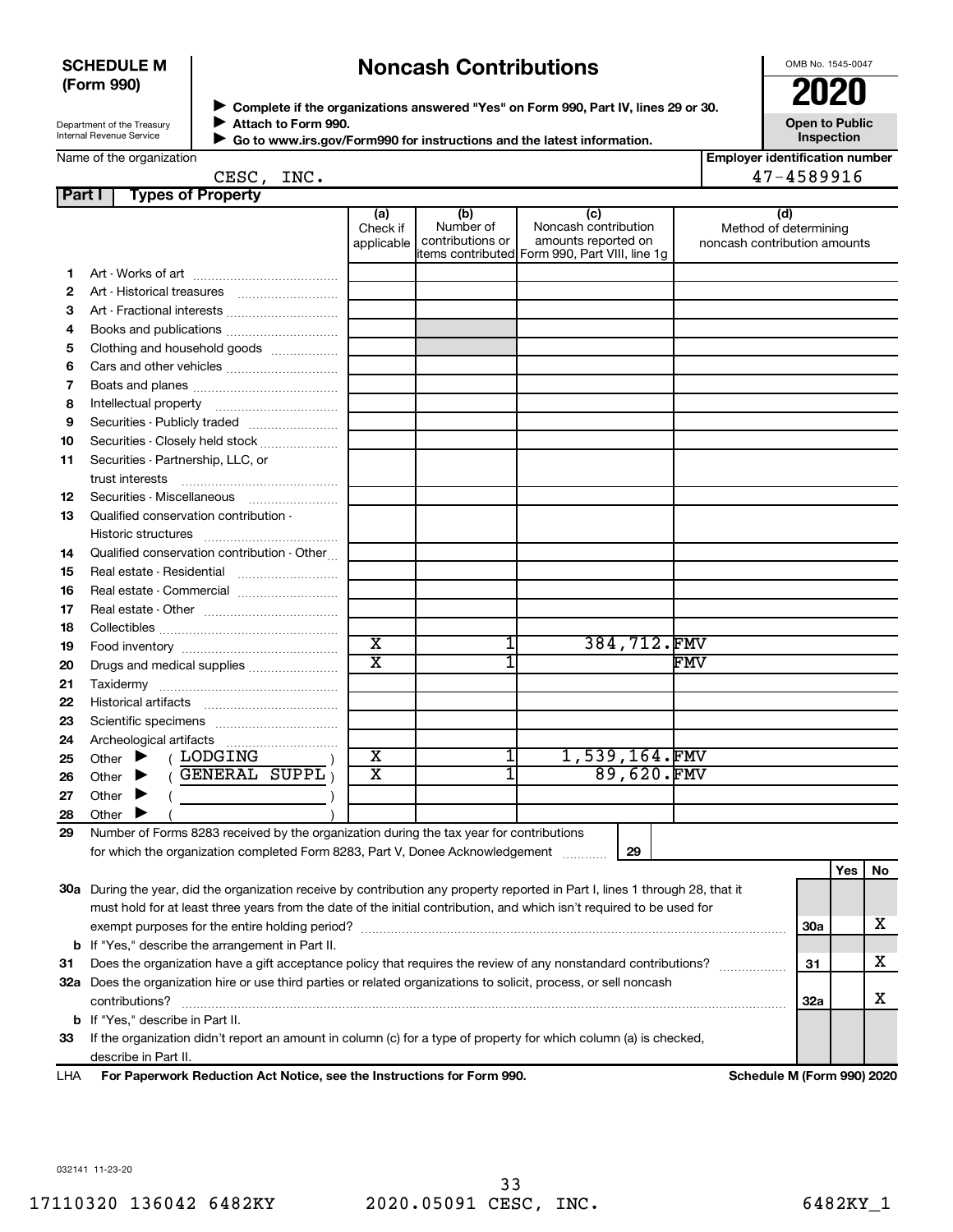Provide the information required by Part I, lines 30b, 32b, and 33, and whether the organization is reporting in Part I, column (b), the number of contributions, the number of items received, or a combination of both. Also complete this part for any additional information. **Part II Supplemental Information.** 

| 032142 11-23-20 | Schedule M (Form 990) 2020 |
|-----------------|----------------------------|
|                 |                            |
|                 |                            |
|                 |                            |
|                 |                            |
|                 |                            |
|                 |                            |
|                 |                            |
|                 |                            |
|                 |                            |
|                 |                            |
|                 |                            |
|                 |                            |
|                 |                            |
|                 |                            |
|                 |                            |
|                 |                            |
|                 |                            |
|                 |                            |
|                 |                            |
|                 |                            |
|                 |                            |
|                 |                            |
|                 |                            |
|                 |                            |
|                 |                            |
|                 |                            |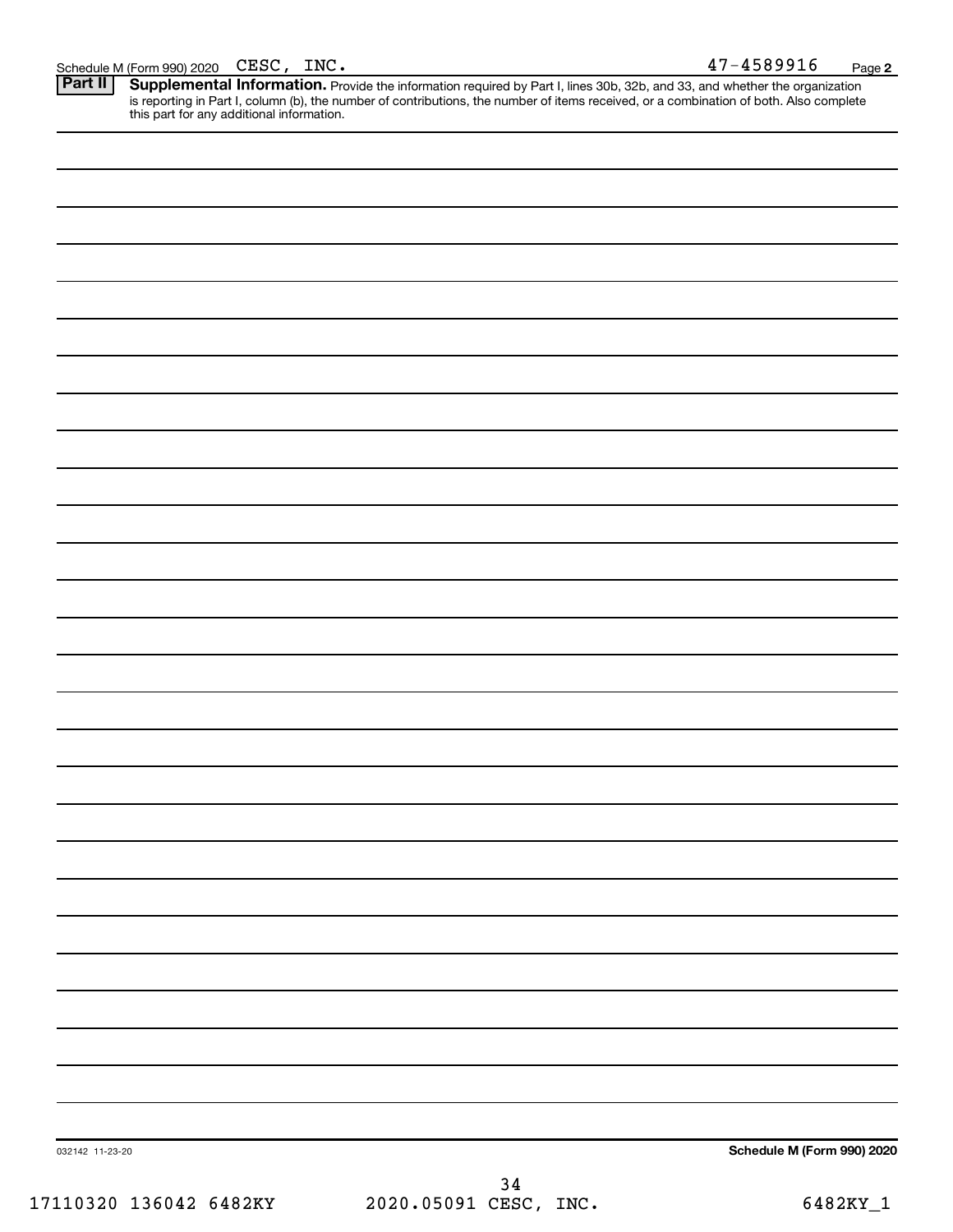**(Form 990 or 990-EZ)**

Department of the Treasury Internal Revenue Service Name of the organization

**Complete to provide information for responses to specific questions on Form 990 or 990-EZ or to provide any additional information. | Attach to Form 990 or 990-EZ. | Go to www.irs.gov/Form990 for the latest information. SCHEDULE O Supplemental Information to Form 990 or 990-EZ 2020**<br>(Form 990 or 990-EZ) Complete to provide information for responses to specific questions on

OMB No. 1545-0047 **Open to Public Inspection**

CESC, INC. 47-4589916

**Employer identification number**

FORM 990, PART I, LINE 1, DESCRIPTION OF ORGANIZATION MISSION:

TO OFFER HELP AND HOPE BY CREATING SOLUTIONS THAT PROVIDE A PATH TO

SELF-SUFFICIENCY TO THOSE IN POVERTY. TO TRANSFORM LIVES BY CONNECTING

EVERYONE WITH SECOND CHANCES.

FORM 990, PART III, LINE 1, DESCRIPTION OF ORGANIZATION MISSION: CESC, INC. (THE KEARNEY CENTER) IS A 24-HOUR COMPREHENSIVE EMERGENCY SERVICE CENTER THAT SERVES AS A POINT OF ENTRY INTO ASSISTANCE BY COORDINATING SERVICES AND RESPONDING TO IMMEDIATE NEEDS OF INDIVIDUALS AND FAMILIES UNTIL APPROPRIATE PERMANENT HOUSING CAN BE ARRANGED. OUR MISSION IS TO REDUCE HOMELESSNESS BY PROVIDING A SAFE ENVIRONMENT THAT PROMOTES DIGNITY AND RESPECT FOR INDIVIDUALS IN OUR COMMUNITY WHO ARE EXPERIENCING HOMELESSNESS OR ARE AT RISK OF BECOMING HOMELESS.

032211 11-20-20 **For Paperwork Reduction Act Notice, see the Instructions for Form 990 or 990-EZ. Schedule O (Form 990 or 990-EZ) 2020** LHA FORM 990, PART III, LINE 4A, DESCRIPTION OF PROGRAM SERVICE: THE KEARNEY CENTER IS A STATE-OF-THE-ART FACILITY IN TALLAHASSEE, FL THAT WORKS TO SERVE THOSE WHO ARE EXPERIENCING HOMELESSNESS, AS WELL AS THOSE WHO ARE AT-RISK OF BECOMING HOMELESS. IN ADDITION TO MEALS AND TEMPORARY EMERGENCY SHELTER, THE KEARNEY CENTER CONNECTS CLIENTS TO SOCIAL SERVICES AGENCIES THAT CAN SPECIFICALLY ADDRESS THE UNIQUE NEEDS OF EACH OF THE INDIVIDUALS SERVED. CASE MANAGEMENT, GED CLASSES, EMPLOYMENT SERVICES, SUBSTANCE ABUSE COUNSELING, MENTAL HEALTH COUNSELING, VETERAN SERVICES AND AN ON-SITE MEDICAL CLINIC CAN ALL BE ACCESSED AT THE KEARNEY CENTER. IT IS THROUGH PARTNERSHIP WITH STATE, FEDERAL AND LOCAL GOVERNMENTAL AGENCIES, NON-PROFIT AND FAITH BASED 35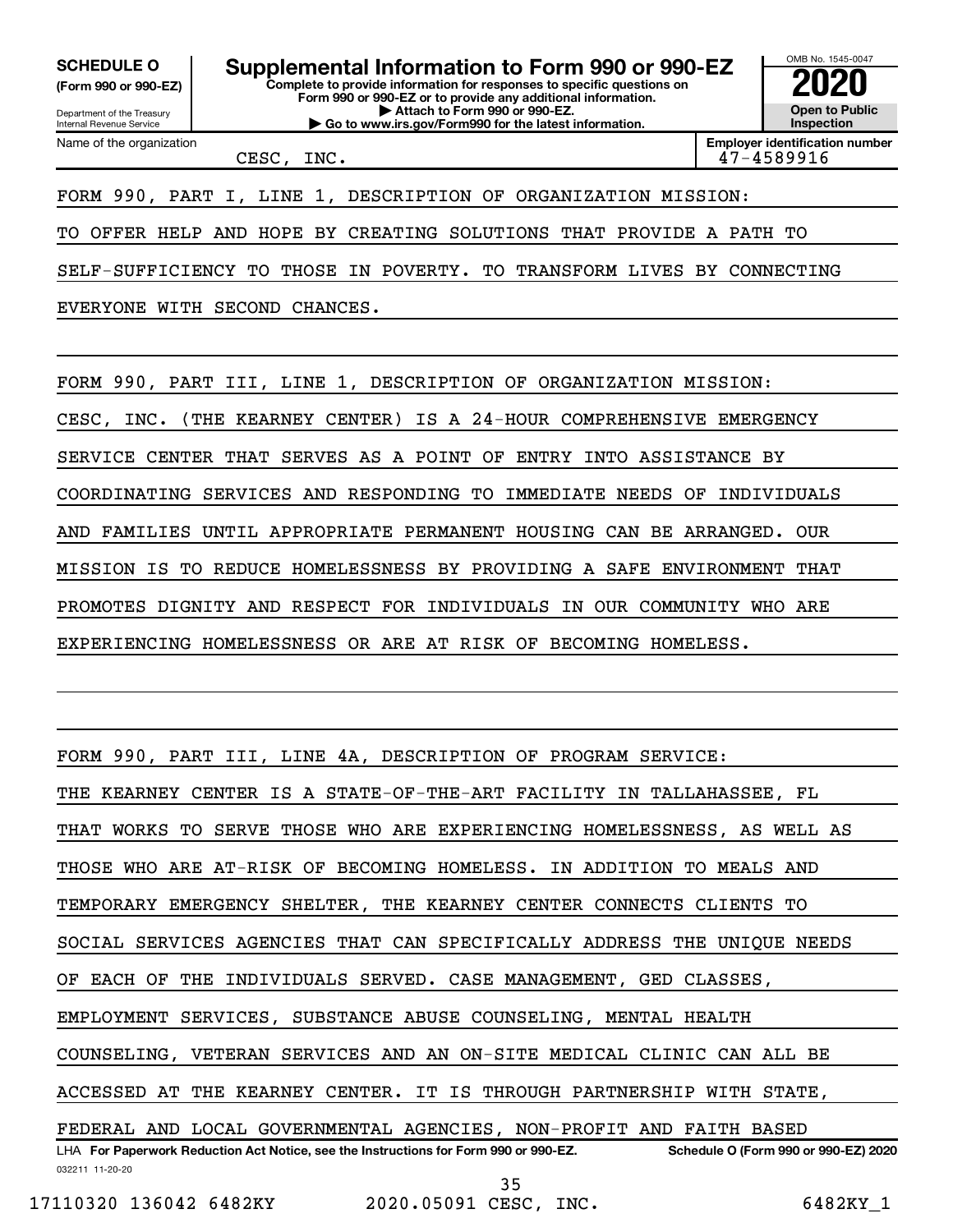| Schedule O (Form 990 or 990-EZ) 2020                                    | Page 2                                              |
|-------------------------------------------------------------------------|-----------------------------------------------------|
| Name of the organization<br>CESC, INC.                                  | <b>Employer identification number</b><br>47-4589916 |
| ORGANIZATIONS THAT WE CAN PROVIDE HOLISTIC SERVICES TO                  | OUR CLIENTS. WE                                     |
| CURRENTLY PROVIDE AN AVERAGE OF 800 MEALS A DAY AND HOUSE               | NEARLY 400                                          |
| IN OUR EMERGENCY SHELTER. WESTGATE AND<br>PEOPLE OVERNIGHT              | THE<br>DWELLINGS                                    |
| PROVIDE LONG-TERM LOW-BARRIER HOUSING OPTIONS IN THE COMMUNITY.         | CESC,                                               |
| EMPLOYEES WORK FOR THESE THREE PROGRAMS IN<br>INC.<br>AN<br>EFFORT TO   | MEET<br>THE                                         |
| OVERALL MISSION OF CESC, INC., WHICH IS TO ENSURE HOMELESSNESS IS RARE, |                                                     |
| IN THE TALLAHASSEE<br>AND NONRECURRING<br>COMMUNITY.<br>BRIEF,          |                                                     |
|                                                                         |                                                     |
|                                                                         |                                                     |

FORM 990, PART VI, SECTION A, LINE 2:

RICHARD KEARNEY AND CLAUDE WALKER HAVE BUSINESS/PROFESSIONAL RELATIONSHIPS.

FORM 990, PART VI, SECTION B, LINE 11B:

FORM 990 AND ACCOMPANYING SCHEDULES ARE PREPARED BY AN INDEPENDENT ACCOUNTING FIRM. THE EXECUTIVE DIRECTOR REVIEWS FORM 990 AND ACCOMPANYING SCHEDULES AND RESOLVES ANY DIFFERENCES WITH THE INDEPENDENT ACCOUNTING FIRM. THE FORM 990 AND ACCOMPANYING SCHEDULES ARE PROVIDED TO THE BOARD OF DIRECTORS FOR THEIR REVIEW AND COMMENT. TRANSMISSION TO THE BOARD MAY INCLUDE ELECTRONIC, MAILING OR A LINK ON THE ORGANIZATION'S WEBSITE. ONCE ALL QUESTIONS OR ISSUES ARE RESOLVED WITH THE INDEPENDENT ACCOUNTING FIRM, THEN THE TAX RETURN IS FILED THE INTERNAL REVENUE SERVICE CENTER.

|                              |  |  |  |  |  | FORM 990, PART VI, SECTION B, LINE 12C:                                |  |  |  |  |  |  |
|------------------------------|--|--|--|--|--|------------------------------------------------------------------------|--|--|--|--|--|--|
|                              |  |  |  |  |  | THE BOARD OF DIRECTORS ARE PROVIDED A COPY OF THE CONFLICT OF INTEREST |  |  |  |  |  |  |
|                              |  |  |  |  |  | POLICY AND ARE REQUIRED TO REVIEW, SIGN, AND SUBMIT A NEW CONFLICT OF  |  |  |  |  |  |  |
| INTEREST STATEMENT ANNUALLY. |  |  |  |  |  |                                                                        |  |  |  |  |  |  |
|                              |  |  |  |  |  |                                                                        |  |  |  |  |  |  |

|  |  | FORM 990, PART VI, SECTION B, LINE 15A: |  |  |
|--|--|-----------------------------------------|--|--|
|  |  |                                         |  |  |

032212 11-20-20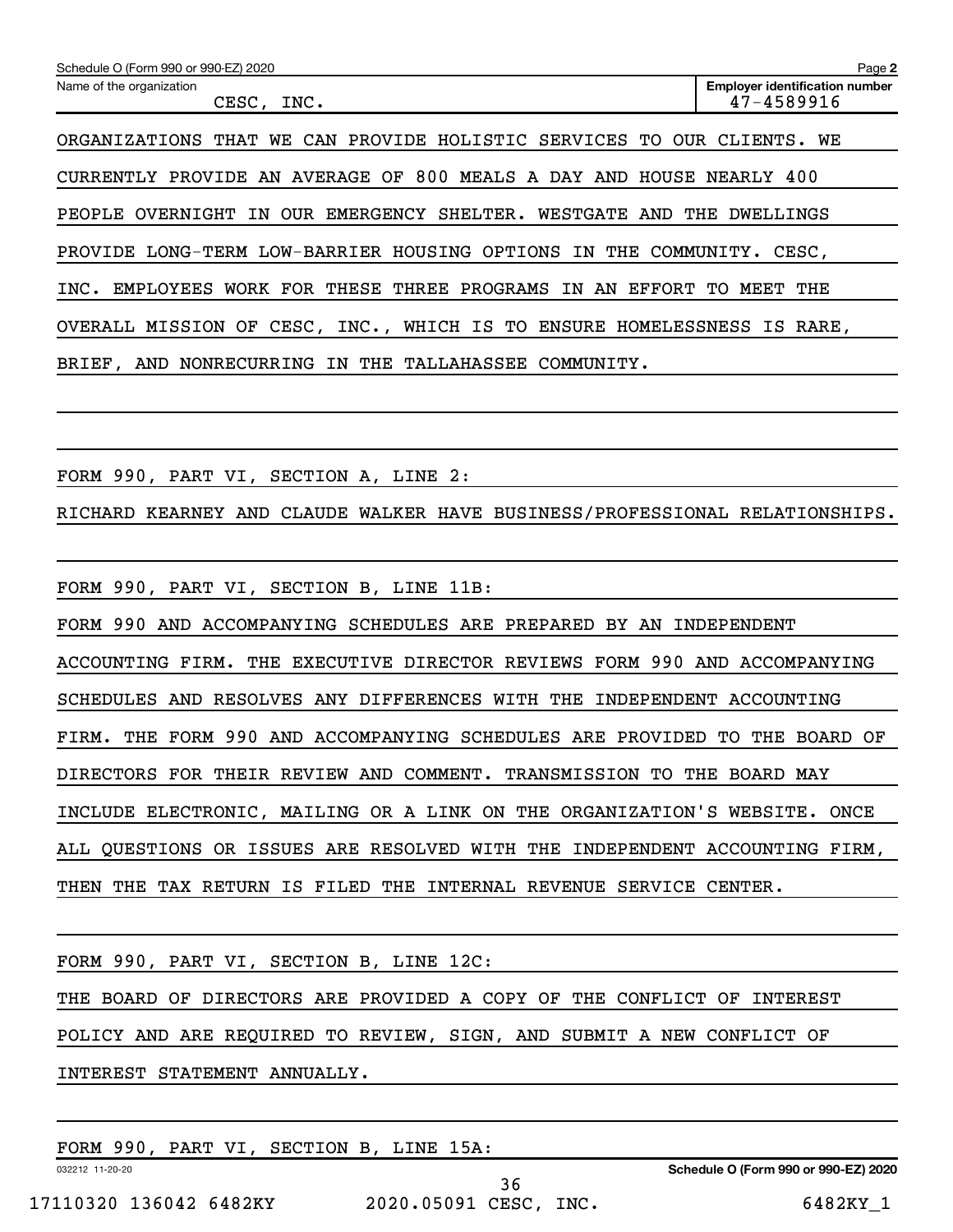| Schedule O (Form 990 or 990-EZ) 2020 | Page 2                                |
|--------------------------------------|---------------------------------------|
| Name of the organization             | <b>Employer identification number</b> |
| INC.<br>CESC,                        | 47-4589916                            |
|                                      |                                       |

A COMPENSATION COMMITTEE ESTABLISHES COMPENSATION FOR DIRECTORS BASED ON

EXPERIENCE AND CURRENT INDUSTRY AVERAGES.

FORM 990, PART VI, SECTION C, LINE 19:

THE ORGANIZATION MAKES ITS GOVERNING DOCUMENTS, CONFLICT OF INTEREST

POLICY, AND FINANCIAL STATEMENTS AVAILABLE TO THE PUBLIC UPON REQUEST FOR A THREE YEAR PERIOD.

REGULATION SECTION  $1.263(A)-1(F)$  - DE MINIMIS SAFE HARBOR ELECTION

TAXPAYER NAME: CESC, INC.

TAXPAYER ADDRESS: 2605 MUNICIPAL WAY, TALLAHASSEE, FL 32304

TAXPAYER ID NUMBER: 47-4589916

YEAR-END: 12/31/2020

UNDER IRC REGULATION SECTION  $1.263(A)-1(F)$ , the TAXPAYER HEREBY ELECTS

TO APPLY THE DE MINIMIS SAFE HARBOR ELECTION.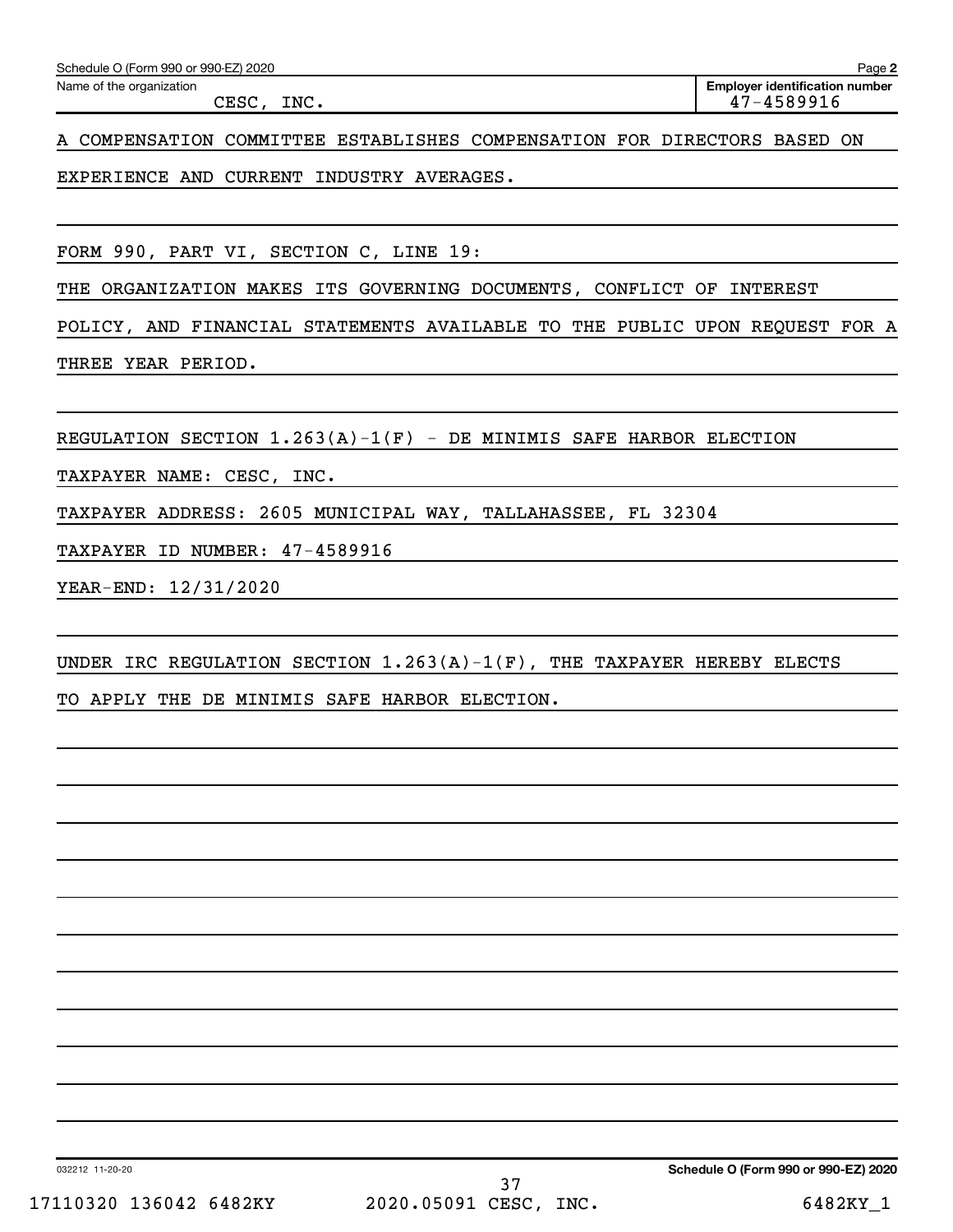| <b>SCHEDULE R</b><br>(Form 990)<br>Department of the Treasury<br>Internal Revenue Service                 | <b>Related Organizations and Unrelated Partnerships</b><br>> Complete if the organization answered "Yes" on Form 990, Part IV, line 33, 34, 35b, 36, or 37.<br>Attach to Form 990.<br>Go to www.irs.gov/Form990 for instructions and the latest information. |                                                                                |                                                     |                               |                                                          |    |                                                     |            |                                                                   |  |  |  |
|-----------------------------------------------------------------------------------------------------------|--------------------------------------------------------------------------------------------------------------------------------------------------------------------------------------------------------------------------------------------------------------|--------------------------------------------------------------------------------|-----------------------------------------------------|-------------------------------|----------------------------------------------------------|----|-----------------------------------------------------|------------|-------------------------------------------------------------------|--|--|--|
| Name of the organization                                                                                  | CESC, INC.                                                                                                                                                                                                                                                   |                                                                                |                                                     |                               |                                                          |    | <b>Employer identification number</b><br>47-4589916 | Inspection |                                                                   |  |  |  |
| Part I                                                                                                    | Identification of Disregarded Entities. Complete if the organization answered "Yes" on Form 990, Part IV, line 33.                                                                                                                                           |                                                                                |                                                     |                               |                                                          |    |                                                     |            |                                                                   |  |  |  |
| (a)<br>Name, address, and EIN (if applicable)<br>of disregarded entity                                    |                                                                                                                                                                                                                                                              | (b)<br>Primary activity                                                        | (c)<br>Legal domicile (state or<br>foreign country) | (d)<br>Total income           | (e)<br>End-of-year assets                                |    | (f)<br>Direct controlling<br>entity                 |            |                                                                   |  |  |  |
|                                                                                                           |                                                                                                                                                                                                                                                              |                                                                                |                                                     |                               |                                                          |    |                                                     |            |                                                                   |  |  |  |
| Part II                                                                                                   | Identification of Related Tax-Exempt Organizations. Complete if the organization answered "Yes" on Form 990, Part IV, line 34, because it had one or more related tax-exempt<br>organizations during the tax year.                                           |                                                                                |                                                     |                               |                                                          |    |                                                     |            |                                                                   |  |  |  |
| (a)<br>Name, address, and EIN<br>of related organization                                                  |                                                                                                                                                                                                                                                              | (b)<br>(c)<br>Legal domicile (state or<br>Primary activity<br>foreign country) |                                                     | (d)<br>Exempt Code<br>section | (e)<br>Public charity<br>status (if section<br>501(c)(3) |    | (f)<br>Direct controlling<br>entity<br>Yes          |            | $(g)$<br>Section 512(b)(13)<br>controlled<br>entity?<br><b>No</b> |  |  |  |
| THE BEATITUDE FOUNDATION, INC. - 59-3636206<br>1700 SUMMIT LAKE DRIVE, SUITE D208<br>TALLAHASSEE FL 32312 |                                                                                                                                                                                                                                                              | PROVIDE SUPPORT TO THOSE<br>IN NEED IN THE COMMUNITY.                          | FLORIDA                                             | 501(C)(3)                     | PF                                                       | NO |                                                     |            | х                                                                 |  |  |  |
|                                                                                                           |                                                                                                                                                                                                                                                              | $\sim$ $\sim$ $\sim$ $\sim$                                                    |                                                     |                               |                                                          |    | $2.1 \tImes = 2.00100$                              |            |                                                                   |  |  |  |

**For Paperwork Reduction Act Notice, see the Instructions for Form 990. Schedule R (Form 990) 2020**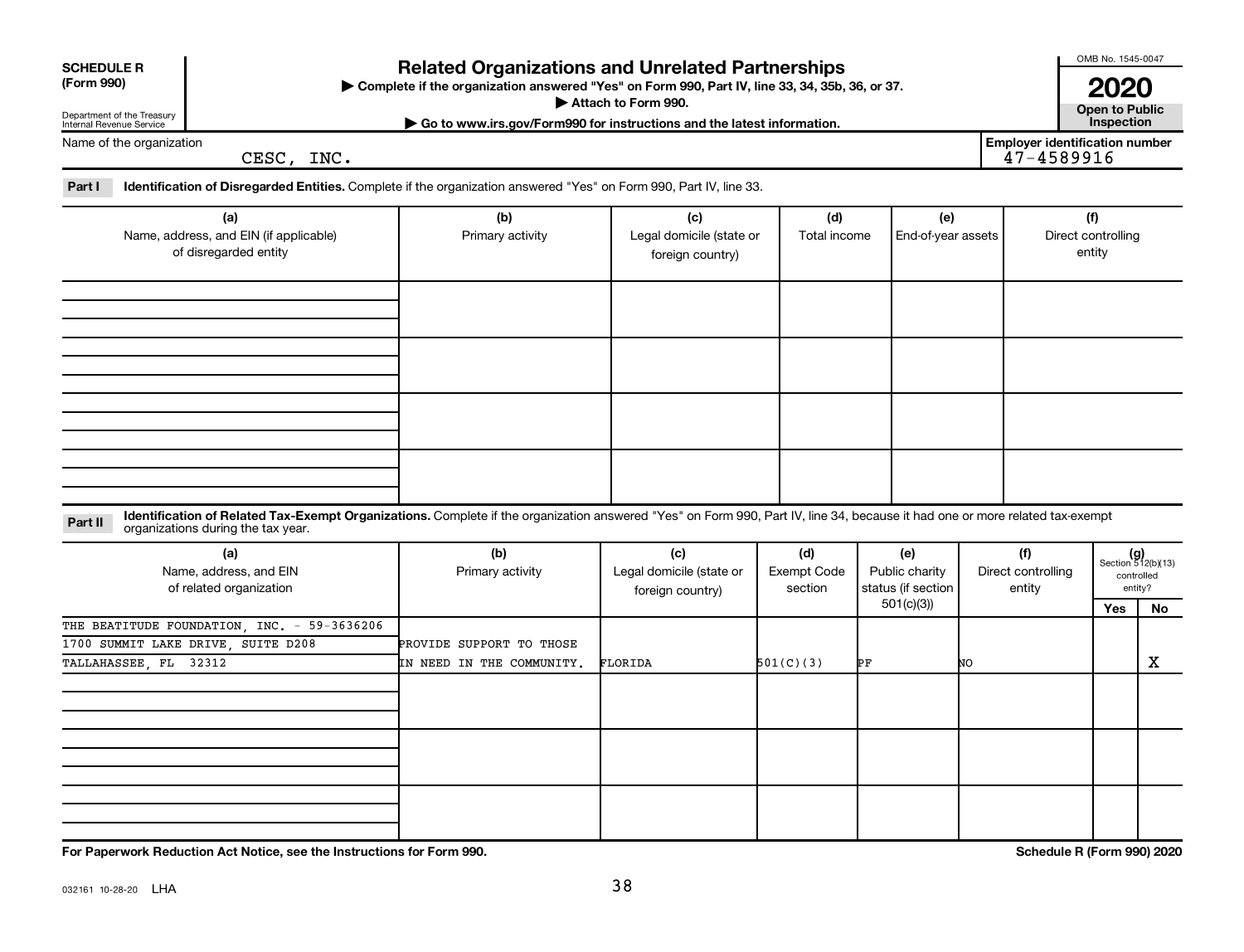**Schedule R (Form 990) 2020**

Disproportionate allocations? Legal domicile (state or foreign country) General or Percentage managing partner? Section 512(b)(13) controlled entity? Legal domicile (state or foreign country) Part III Identification of Related Organizations Taxable as a Partnership. Complete if the organization answered "Yes" on Form 990, Part IV, line 34, because it had one or more related<br>Read to the organizations tracted as **(a) (b) (c) (d) (e) (f) (g) (h) (i) (j) (k) Yes No Yes No** K-1 (Form 1065) Part IV Identification of Related Organizations Taxable as a Corporation or Trust. Complete if the organization answered "Yes" on Form 990, Part IV, line 34, because it had one or more related **(a) (b) (c) (d) (e) (f) (g) (h) (i) Yes No** Predominant income (related, unrelated, excluded from tax under sections 512-514) Schedule R (Form 990) 2020 Page CESC, INC. 47-4589916 organizations treated as a partnership during the tax year. Name, address, and EIN of related organization Primary activity  $\left| \begin{array}{c} \text{Legal} \\ \text{diamial} \end{array} \right|$  Direct controlling entity Share of total income Share of end-of-year assets Code V-UBI<br>amount in box 20 of Schedule ownership organizations treated as a corporation or trust during the tax year. Name, address, and EIN of related organization Primary activity |Legal domicile | Direct controlling entity Type of entity (C corp, S corp, or trust) Share of total income Share of end-of-year assets Percentage ownership

39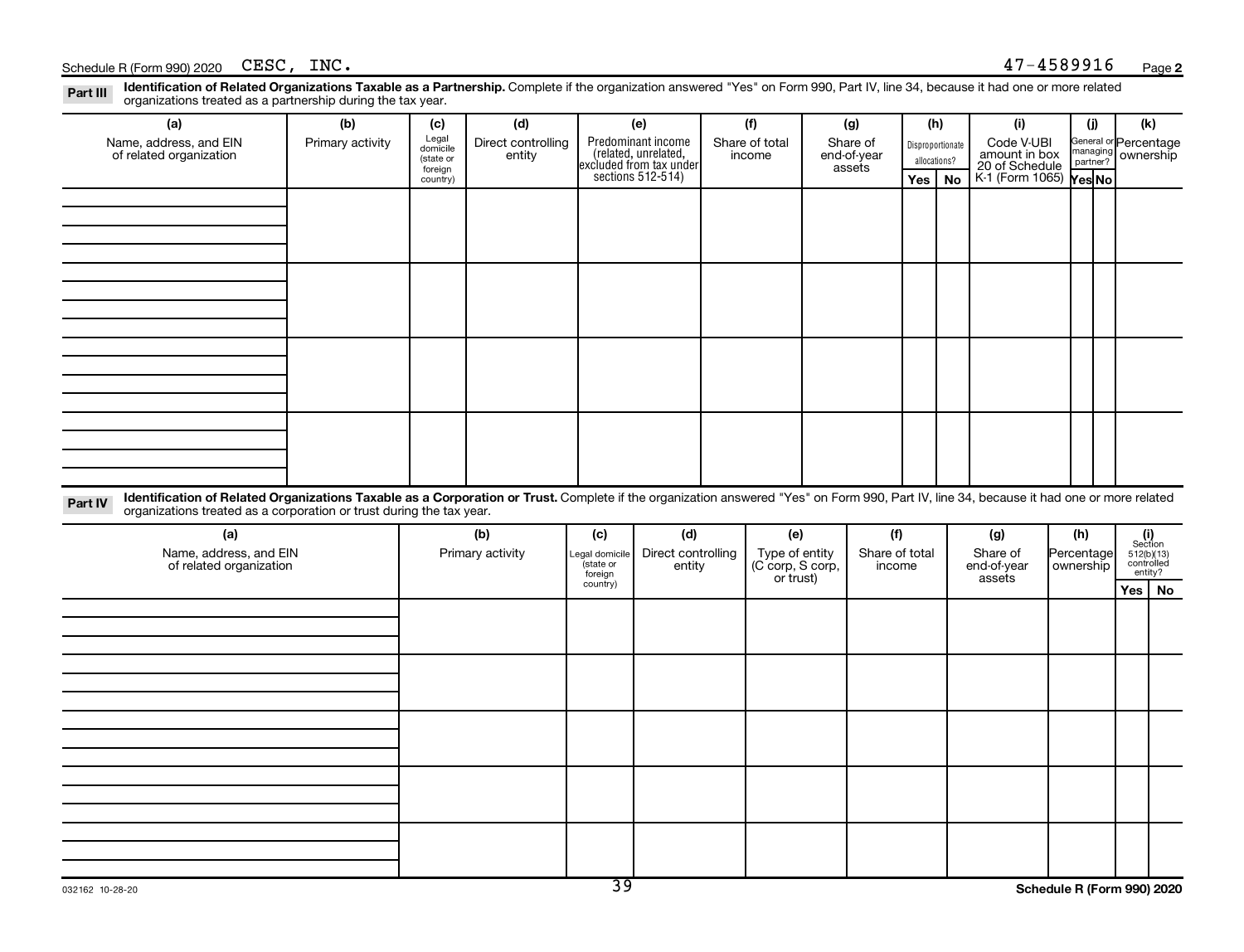### Schedule R (Form 990) 2020  $CESC$ , INC.

| Part V Transactions With Related Organizations. Complete if the organization answered "Yes" on Form 990, Part IV, line 34, 35b, or 36. |  |  |
|----------------------------------------------------------------------------------------------------------------------------------------|--|--|
|                                                                                                                                        |  |  |

|   | Note: Complete line 1 if any entity is listed in Parts II, III, or IV of this schedule.                                                                                                                                        |                | Yes | l No                        |
|---|--------------------------------------------------------------------------------------------------------------------------------------------------------------------------------------------------------------------------------|----------------|-----|-----------------------------|
|   | During the tax year, did the organization engage in any of the following transactions with one or more related organizations listed in Parts II-IV?                                                                            |                |     |                             |
|   |                                                                                                                                                                                                                                | 1a             |     | $\overline{\textnormal{x}}$ |
|   |                                                                                                                                                                                                                                | 1b             |     | $\overline{\mathbf{x}}$     |
|   |                                                                                                                                                                                                                                |                |     | $\overline{\textbf{x}}$     |
|   |                                                                                                                                                                                                                                | 1c             |     | $\overline{\mathbf{x}}$     |
|   | d Loans or loan guarantees to or for related organization(s) www.communically.communically content to an analyzing content of the content of the content of the content of the content of the content of the content of the co | 1 <sub>d</sub> |     |                             |
|   |                                                                                                                                                                                                                                | 1e             |     | X                           |
|   |                                                                                                                                                                                                                                |                |     |                             |
|   | Dividends from related organization(s) machinesis and contract and contract and contract and contract and contract and contract and contract and contract and contract and contract and contract and contract and contract and | 1f             |     | х                           |
| a | Sale of assets to related organization(s) www.communically.communically contract to related organization(s) www.communically contract to related organization(s) www.communically.communically contract to relate the state of | 1g             |     | $\overline{\textbf{x}}$     |
|   | h Purchase of assets from related organization(s) manufactured content to content the content of the content of the content of the content of the content of the content of the content of the content of the content of the c | 1 <sub>h</sub> |     | $\overline{\textbf{x}}$     |
|   | Exchange of assets with related organization(s) www.assettion.com/www.assettion.com/www.assettion.com/www.assettion.com/www.assettion.com/www.assettion.com/www.assettion.com/www.assettion.com/www.assettion.com/www.assettio | 1i             |     | $\overline{\textbf{x}}$     |
|   |                                                                                                                                                                                                                                | 1j             |     | $\overline{\textnormal{x}}$ |
|   |                                                                                                                                                                                                                                |                |     |                             |
|   |                                                                                                                                                                                                                                | 1k             | х   |                             |
|   |                                                                                                                                                                                                                                | 11             |     | $\overline{\mathbf{x}}$     |
|   |                                                                                                                                                                                                                                | 1 <sub>m</sub> |     | х                           |
|   | n Sharing of facilities, equipment, mailing lists, or other assets with related organization(s) marror manufactured manufactured contents and the state of facilities, equipment, mailing lists, or other assets with related  | 1n             |     | $\overline{\mathbf{x}}$     |
|   |                                                                                                                                                                                                                                | 1o             |     | X                           |
|   |                                                                                                                                                                                                                                |                |     |                             |
|   | Reimbursement paid to related organization(s) for expenses [111] Relation and the content of the content of the content of the content of the content of the content of the content of the content of the content of the conte | 1p             |     | X                           |
|   |                                                                                                                                                                                                                                | 1q             |     | х                           |
|   |                                                                                                                                                                                                                                |                |     |                             |
|   |                                                                                                                                                                                                                                | 1r             |     | х                           |
|   |                                                                                                                                                                                                                                | 1s             |     | $\overline{\mathbf{X}}$     |
|   |                                                                                                                                                                                                                                |                |     |                             |
|   | 2 If the answer to any of the above is "Yes," see the instructions for information on who must complete this line, including covered relationships and transaction thresholds.                                                 |                |     |                             |

| (a)<br>Name of related organization            | (b)<br>Transaction<br>type (a-s) | (c)<br>Amount involved | (d)<br>Method of determining amount involved |
|------------------------------------------------|----------------------------------|------------------------|----------------------------------------------|
| $(1)$ FLORESTA LLC                             | К                                | 126, 264. ACTUAL       |                                              |
| (2) WESTGATE COMMUNITY DEVELOPMENT COMPANY LLC | Κ                                |                        | 400. ACTUAL                                  |
| (3) BEATITUDE PARTNERS                         | К                                | 12,478. ACTUAL         |                                              |
| (4)                                            |                                  |                        |                                              |
| (5)                                            |                                  |                        |                                              |
| (6)                                            | 40                               |                        |                                              |
| 032163 10-28-20                                |                                  |                        | Schedule R (Form 990) 2020                   |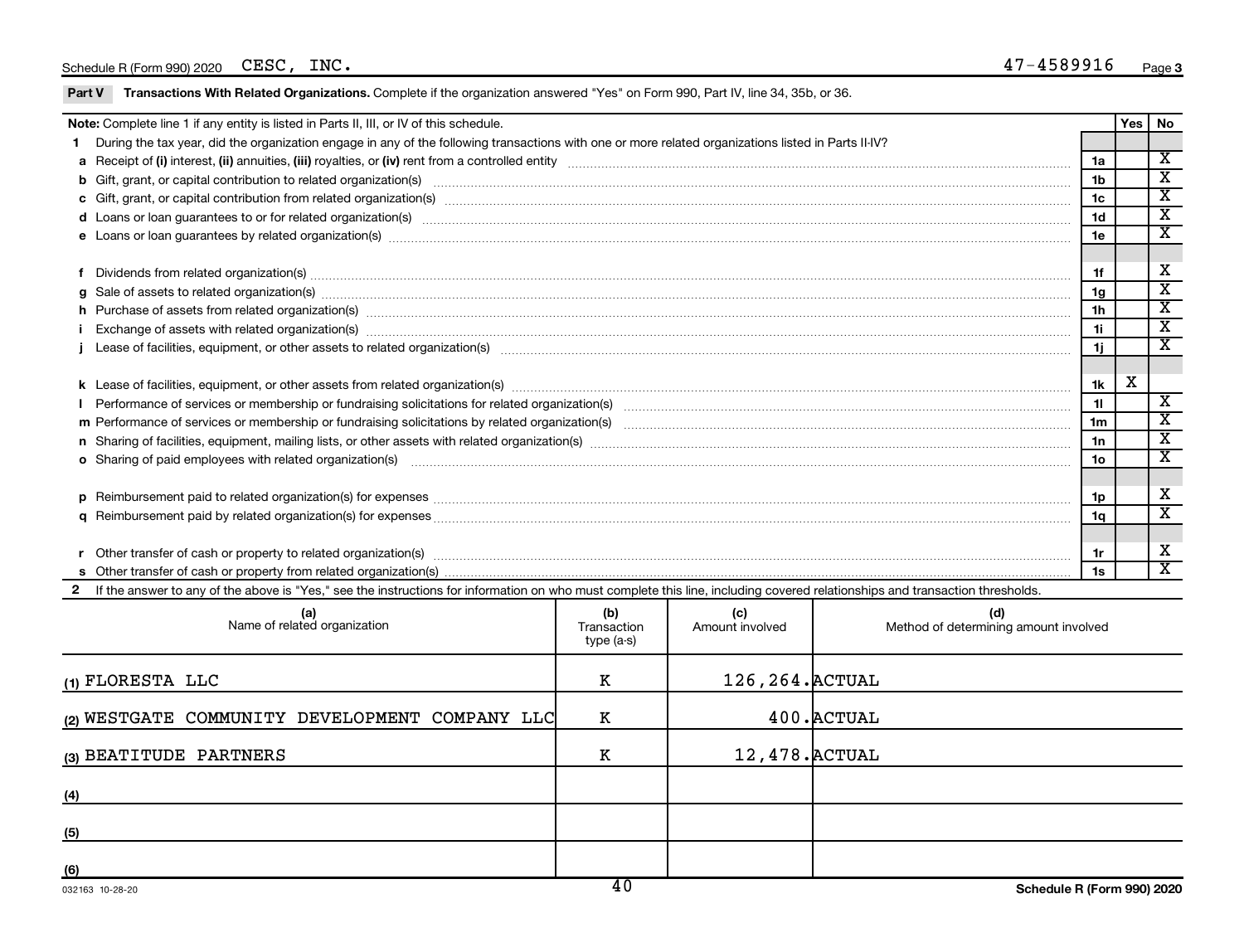#### Schedule R (Form 990) 2020 Page CESC, INC. 47-4589916

Part VI Unrelated Organizations Taxable as a Partnership. Complete if the organization answered "Yes" on Form 990, Part IV, line 37.

Provide the following information for each entity taxed as a partnership through which the organization conducted more than five percent of its activities (measured by total assets or gross revenue) that was not a related organization. See instructions regarding exclusion for certain investment partnerships.

| (a)<br>Name, address, and EIN<br>of entity | - - -<br>(b)<br>Primary activity | (c)<br>Legal domicile<br>(state or foreign<br>country) | - - - - <sub>1</sub> - - 1<br>(d)<br>Predominant income<br>(related, unrelated,<br>excluded from tax under<br>sections 512-514) | (e)<br>Are all<br>partners sec.<br>$\frac{501(c)(3)}{0rgs?}$<br>Yes No | (f)<br>Share of<br>total<br>income | (g)<br>Share of<br>end-of-year<br>assets | (h)<br>Dispropor-<br>tionate<br>allocations?<br>Yes No | (i)<br>Code V-UBI<br>amount in box 20 managing<br>of Schedule K-1<br>(Form 1065)<br>$\overline{Y_{\text{res}}}\overline{NQ}$ | (i)<br>Yes NO | (k) |
|--------------------------------------------|----------------------------------|--------------------------------------------------------|---------------------------------------------------------------------------------------------------------------------------------|------------------------------------------------------------------------|------------------------------------|------------------------------------------|--------------------------------------------------------|------------------------------------------------------------------------------------------------------------------------------|---------------|-----|
|                                            |                                  |                                                        |                                                                                                                                 |                                                                        |                                    |                                          |                                                        |                                                                                                                              |               |     |
|                                            |                                  |                                                        |                                                                                                                                 |                                                                        |                                    |                                          |                                                        |                                                                                                                              |               |     |
|                                            |                                  |                                                        |                                                                                                                                 |                                                                        |                                    |                                          |                                                        |                                                                                                                              |               |     |
|                                            |                                  |                                                        |                                                                                                                                 |                                                                        |                                    |                                          |                                                        |                                                                                                                              |               |     |
|                                            |                                  |                                                        |                                                                                                                                 |                                                                        |                                    |                                          |                                                        |                                                                                                                              |               |     |
|                                            |                                  |                                                        |                                                                                                                                 |                                                                        |                                    |                                          |                                                        |                                                                                                                              |               |     |
|                                            |                                  |                                                        |                                                                                                                                 |                                                                        |                                    |                                          |                                                        |                                                                                                                              |               |     |
|                                            |                                  |                                                        |                                                                                                                                 |                                                                        |                                    |                                          |                                                        |                                                                                                                              |               |     |

**Schedule R (Form 990) 2020**